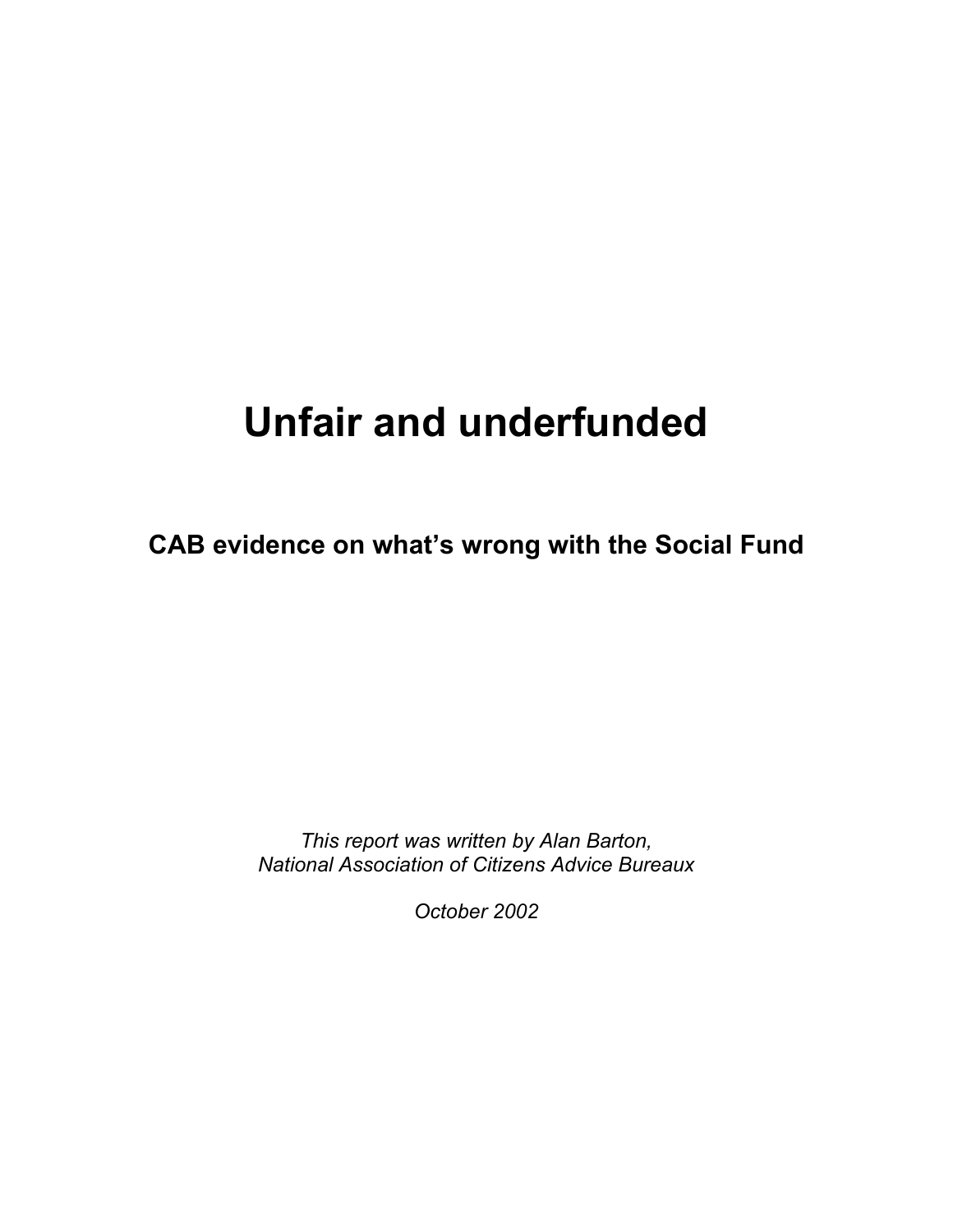# **Contents**

| 1.                         | <b>Summary and recommendations</b>                           | 1                   |
|----------------------------|--------------------------------------------------------------|---------------------|
| 2.                         | <b>Introduction</b>                                          | 5                   |
|                            | The need for change<br>What is the Social Fund for?          | 5                   |
|                            | <b>What does the Social Fund provide?</b>                    | 6<br>$\overline{7}$ |
| 3.                         | <b>General problems with the Social Fund</b>                 | 9                   |
|                            | <b>Grants or loans?</b>                                      | 9                   |
|                            | Inadequate advice from social security staff                 | 10                  |
|                            | Is the budget adequate to meet need?                         | 12                  |
|                            | Is the Social Fund efficient and effective                   | 14                  |
|                            | Eligibility - the people who miss out                        | 14                  |
|                            | <b>Alternative help- The Association of Charity Officers</b> | 17                  |
| 4.                         | <b>Specific problems with the Social Fund</b>                | 20                  |
|                            | <b>Community Care Grants</b>                                 | 20                  |
|                            | <b>Budgeting Loans</b>                                       | 23                  |
|                            | <b>Crisis Loans</b>                                          | 27                  |
|                            | <b>Funeral Payments</b>                                      | 33                  |
| 5.                         | <b>Conclusion</b>                                            | 39                  |
|                            | Appendix: CABx that submitted evidence between               |                     |
| January 1999 and July 2002 |                                                              | 40                  |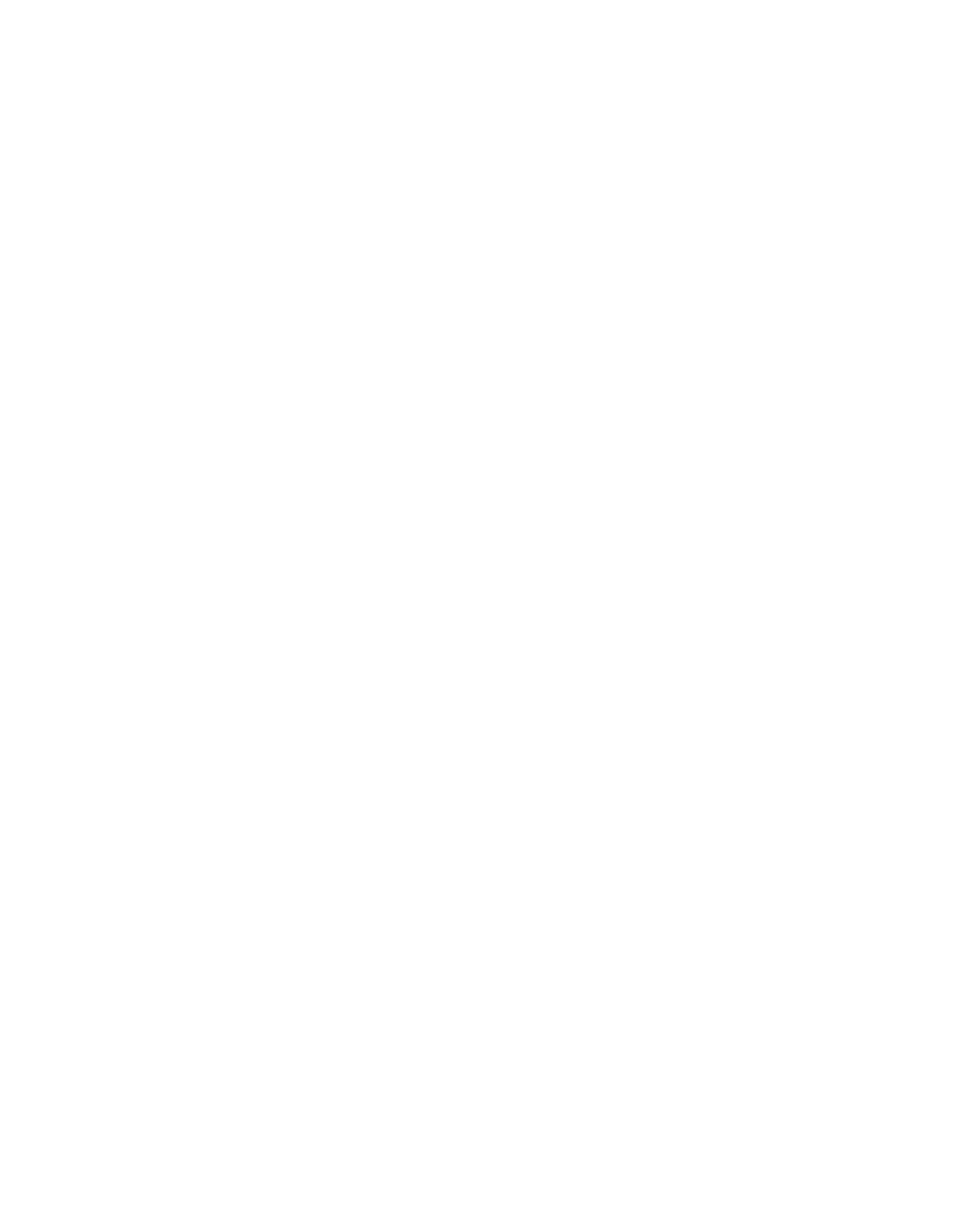# **1. Summary and recommendations**

- 1.1 The Social Fund exists to enable people on very low incomes to meet needs that they cannot afford from their normal benefit income. These needs include such things as the cost of clothes and other equipment for a new baby, beds and cookers for people setting up home after homelessness or mental illness, or the costs of replacing essential items destroyed in a fire. In this Evidence Report we draw attention to the manifest failings of the Social Fund to meet the needs of people on low incomes. These failings have left some of the poorest and most vulnerable people in society socially excluded and deprived of the necessities for a decent standard of life. It is particularly shocking when the people who are left to suffer in this way include children and people with severe health problems.
- 1.2 This report is based on analysis of 2,042 evidence reports submitted by 494 Citizens Advice Bureaux (CABx) in England, Wales and Northern Ireland, during the period January 1999 to July 2002. To prepare this report, we have collaborated with member organisations of the Association of Charity Officers. Their experience is that people often have to turn to these charitable organisations for the money to buy essential items because the Social Fund has turned them away. This is an intolerable situation in an advanced country at the start of the 21<sup>st</sup> century. **It is clear that the Social Fund needs extensive reform in order to achieve the Government's objectives to provide help to people when they need it most, to provide more support to families with children, and to combat social exclusion**.
- 1.3 **The key changes we recommend are summarised below.** There is now a considerable consensus on the need to improve the Social Fund, which the Government should address as a matter of urgency. The way the Discretionary Social Fund operates at present means that it is not playing its part in combating poverty and social exclusion. It needs substantial change if it is to meet the basic needs of the poorest people in our society.
- 1.4 **There is a continuing and a wider role for grants and loans in the Social Fund**. Whilst benefit rates for children have increased considerably since 1997, and are due to rise again in October 2002, rates for adults have not kept pace. This has increased the need for a grants system. There is an extremely strong case for raising benefit levels for adults. There are also large numbers of people whose incomes are at, or only fractionally above, the levels of income-related benefits, who have no access at all to Social Fund loans. People on low incomes do not have the same access to mainstream credit as others, and people on benefits normally have no access. **We believe that Social Fund loans should continue to be available, and should be extended to a wider group of people on low incomes than at present.**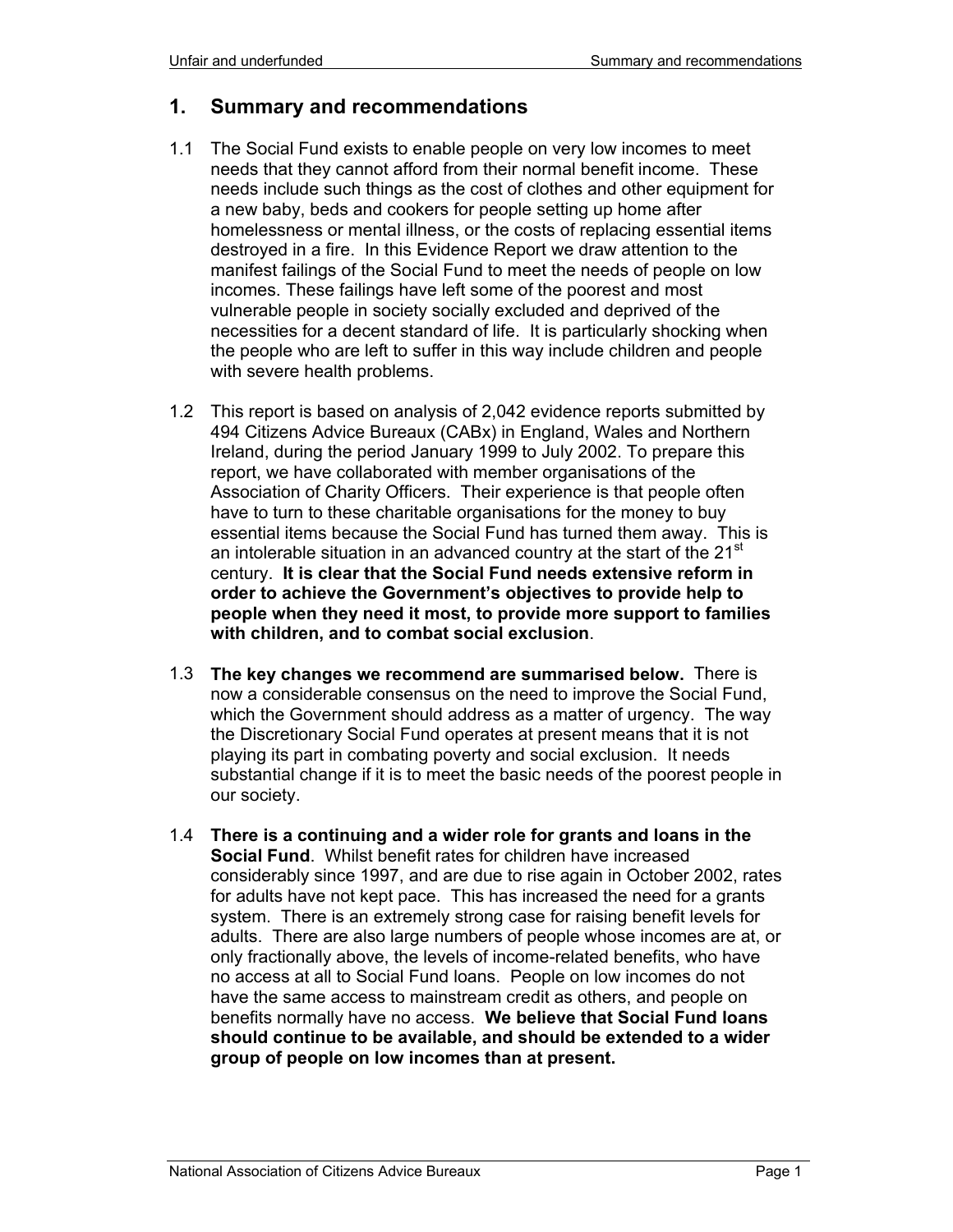## **Improving advice and information**

- 1.5 Our evidence shows that Department for Work and Pensions (DWP) staff need to be better informed and more sympathetic when they deal with potential applicants to the Social Fund. Applicants are usually extremely poor, and they often face other problems such as long-term ill health, poor housing or family break-up (including domestic violence). All applicants deserve to be fairly treated when they approach a social security office or Jobcentre Plus about a Social Fund payment. Our evidence shows that there are far too many cases in which people have, instead, received misleading or unhelpful advice. The introduction of Jobcentre Plus offers an opportunity to do things better, so that staff are better trained about the Social Fund, and potential applicants are given clear and informed advice.
- 1.6 Changes to the Social Fund made in April 1999 have simplified the system, but have placed the onus on individual applicants to know what type of payment they should apply for. We have seen evidence that benefit staff do not always consider whether a person may be eligible for a different payment. **We recommend that there should be a stronger requirement upon Social Fund staff to ensure that applicants are considered for the type of payment most helpful to them.**

## **Improving the Fund**

1.7 **The Social Fund budget is too low, and we recommend substantial increases, particularly to Community Care Grant and Budgeting Loan budgets**. Far too much time and money is spent in administering a complex system with high rates of refusal. Additional resources, over and above amounts already committed, would greatly assist the Government in ensuring that the poorest people in society have the basic necessities, such as beds, cookers, fridges, furniture and warm clothing.

#### **Improving decisions**

1.8 Rates of refusal of Social Fund applications are very high – 60% in the case of Community Care Grants. The Independent Review Service also overturns a high proportion of the cases referred to it. A Quality Support Team is monitoring standards of decision-making, and a report is to be published showing for the first time information on decision-making standards. **We recommend that the DWP actively seeks information and evidence about decisions from users of the Social Fund and organisations that advise and represent them.** 

## **Improving access**

1.9 The current eligibility rules for Social Fund loans and grants leave many vulnerable people without recourse to the Social Fund. The Government is introducing new tax credits as part of its programme to tackle poverty, and we believe there is a clear case for extending eligibility to people who qualify for the new tax credits. **We recommend that, after April 2003,**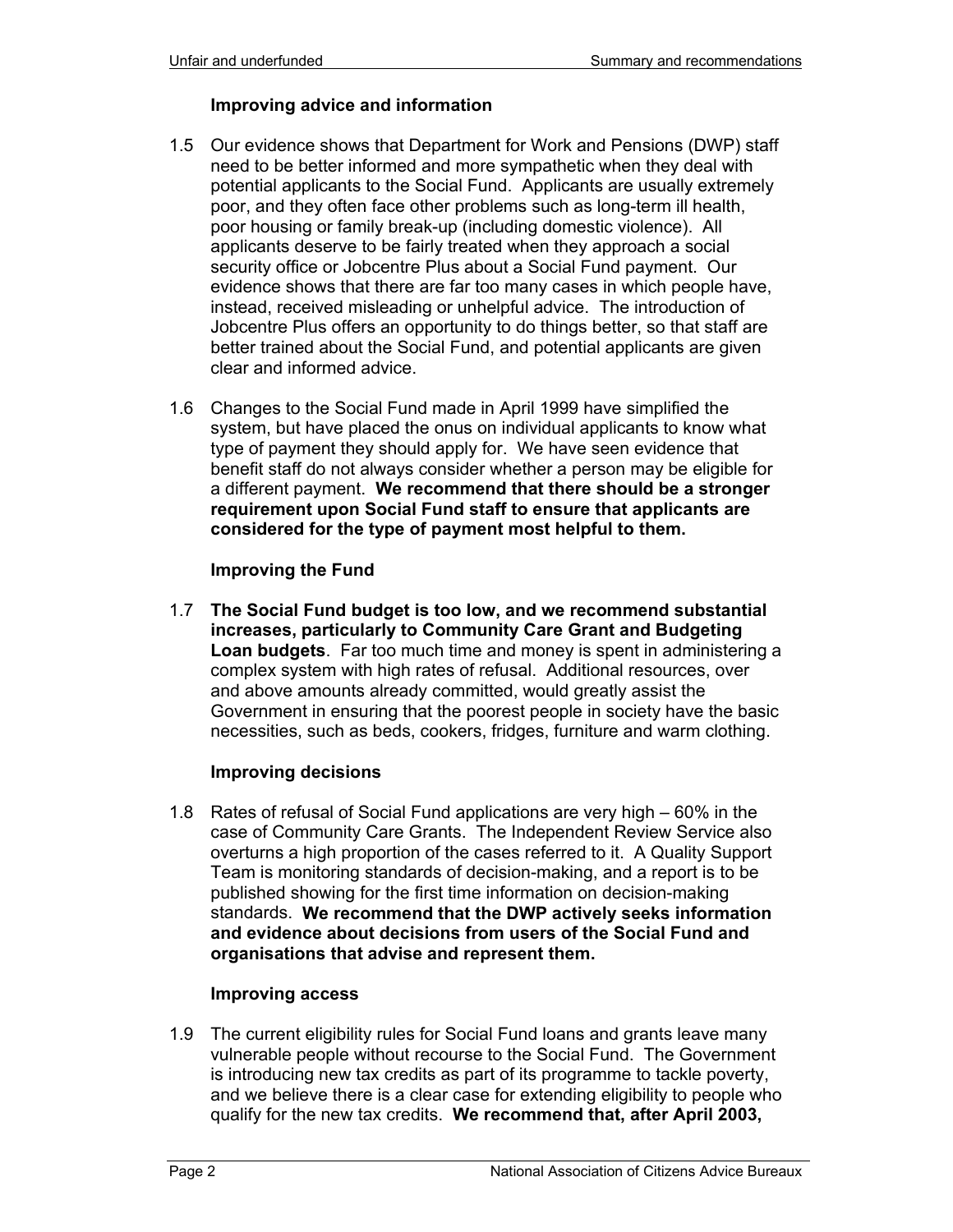**people who qualify for the maximum child credit and/or qualify for Working Tax Credit should be eligible to apply for help from the both the discretionary and the regulated Social Fund. People whose sole income is a contributory benefit such as Incapacity Benefit or Contribution Based Jobseeker's Allowance should also be eligible.**

#### **Community Care Grants**

1.10 The current Community Care Grant system is a failure. People in obvious need fail to meet the criteria for help, and even where a grant is paid the amount is often quite inadequate. **There is a need to review the operation of Community Care Grants, and to consider instead a system of grants for particular life events and needs, available to anyone on a low income.** A new grant scheme would provide the cornerstone for a new Social Fund scheme.

## **Budgeting Loans**

- 1.11 Budgeting Loans have provided simpler and quicker decisions and more loans, but there are significant disadvantages to the scheme introduced in April 1999. Budgeting Loans are restricted to people who have been in receipt of specified income-related benefits for at least 26 weeks. This is unreasonable and causes substantial hardship. **We propose that the qualification period for Budgeting Loans is abolished.**
- 1.12 The maximum Budgeting Loan is currently £1000, though most applicants are offered much less, typically because the budget is cash limited. Around a fifth of all applications are rejected, because the applicant is deemed to have too much outstanding debt to be able to repay the loan. Additional resources and wider eligibility would ease the problems and enable more people on low incomes and frequently in great need to obtain small interest free loans. **We recommend that the maximum possible Budgeting loan is increased and that the treatment of outstanding loans should be reviewed.**
- 1.13 The Government has taken some steps towards addressing the problem of high repayment rates for Budgeting Loans, by issuing improved guidance to DWP staff. However, the rules still require loans to be repaid at a high rate, and **we recommend that the repayment formulae be amended, to allow the option of more modest repayment rates.** In addition, **regular statements showing the outstanding balance on a loan should be provided.**

## **Crisis Loans**

1.14 The Crisis Loan scheme should not be used to support delays in making decisions on applications for Income Support and other benefits. 36% of current spending goes on 'alignment payments' to people without money who have made a claim for benefit. This money is therefore not available for other people in need of an emergency loan. Benefit applications should of course not be subject to (sometimes lengthy) delays, but **we**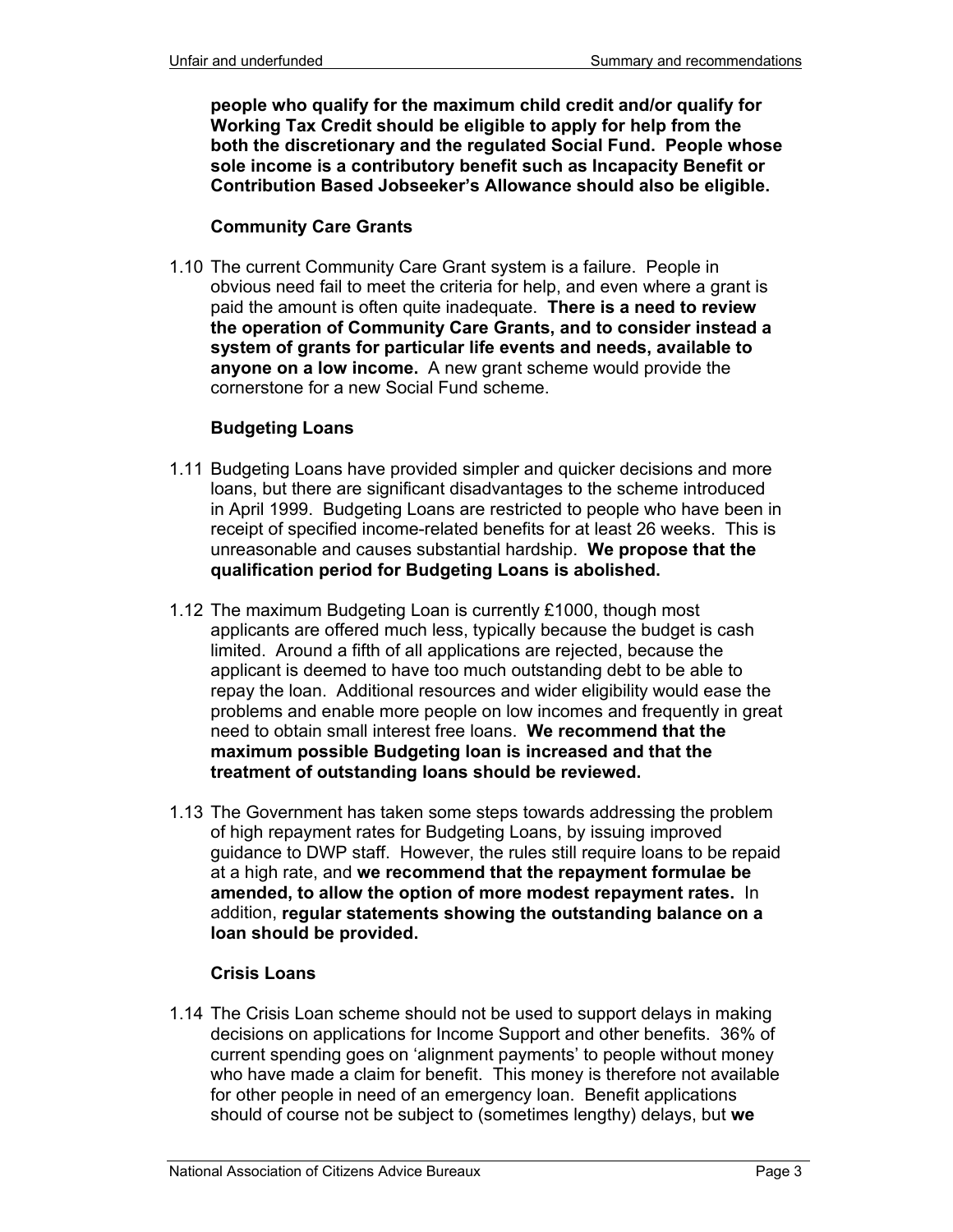**recommend that there should be a new fast-track scheme to provide interim advance payments to people who appear to have made a valid claim for benefit.**

- 1.15 There are still considerable problems for people needing to apply for a Crisis Loan caused by poor advice from benefits office staff. The Social Fund Commissioner has described this sort of problem as longstanding, and **we support the Commissioner's call for the Department to put in place a system to manage the issuing of application forms and the quality of advice given to people.**
- 1.16 Crisis loan applicants have to show that they are threatened with serious damage or a risk to their health and safety. This test is applied in a very rigorous way, and leads to the rejection of applications from people in very severe poverty. **We recommend urgent review of this rule.**
- 1.17 We are concerned that the reorganisation of services under Jobcentre Plus could reduce access to the Crisis Loan scheme, particularly for people in rural areas. We are aware that the Government is looking at using telephones to provide access, but we have yet to be convinced that this will provide an acceptable level of service. **There is an urgent need for the DWP to make progress in reviewing the arrangements for access to Crisis Loans so that a decent universal service is available to all.**

#### **Funeral Grants**

- 1.18 Funeral grants are frequently much lower than the actual cost of the funeral, and the maximum amount of £600 for funeral costs has not been increased for some years. **We recommend that the amount available for funeral costs is increased.**
- 1.19 Our evidence suggests that decisions on funeral payments do not always follow the DWP guidance and that DWP staff unfairly refuse payments to recently bereaved families, particularly where there exist family members who are not in receipt of qualifying benefits. Our recommendation on extending eligibility to a slightly wider group of people on low incomes would help ease the problems caused by this rule, but **we would like to see improved guidance and training for social fund staff administering funeral payments, and we recommend a review of the operation of the rules that require the liability of family members not on a qualifying benefit to be considered.**
- 1.20 Funeral directors (and all those in contact with recently bereaved people) should be able to give people accurate information about Social Fund funeral payments. **We therefore recommend that the DWP should work with funeral directors and others to ensure that supplies of appropriate leaflets and claim forms are available, and to ensure that funeral directors and others are aware of the need to direct people to accurate information.**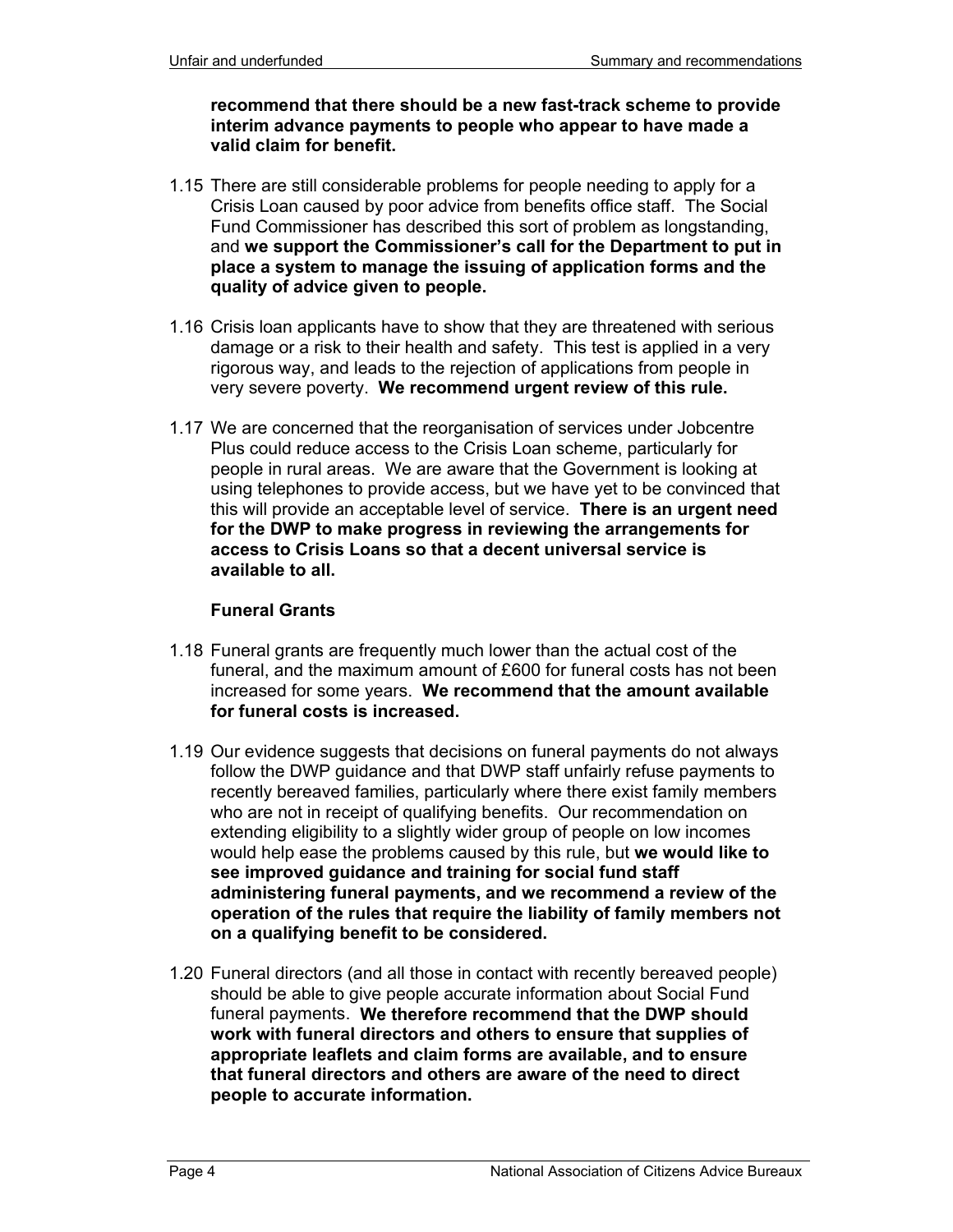# **2. Introduction**

- 2.1 The CAB Service helped people with over 5.7 million problems in 2001/02. Some 55,000 of these related to the Social Fund. In addition, in the period between January 1999 and July 2002, Citizens Advice Bureaux (CABx) have submitted to NACAB 2,402 examples of their clients' experiences with the Discretionary Social Fund. Most of the evidence sent to us by CABx relates to the Discretionary Social Fund – Community Care Grants, Crisis Loans and Budgeting Loans – and this report concentrates on these parts of the Social Fund. We also receive substantial amounts of evidence of problems with Social Fund Funeral Payments in the Regulated Social Fund, and this report also calls for improvements to funeral payments.
- 2.2 Evidence cited in this report straddles the point at which the Benefits Agency and the Employment Service were abolished and Jobcentre Plus and the Pensions Service were established. References to all four agencies will be found in the report.

## **The need for change**

- 2.3 In the early part of 2001, the House of Commons Social Security Select Committee conducted an inquiry into the working of the Social Fund. A large number of organisations, including NACAB, presented evidence to the Committee showing that the Fund leaves many very poor people, who have genuine requirements for necessities, without the financial help that they need in order to have a minimally acceptable standard of life. The main problems identified in our evidence to the Select Committee were:
	- The Social Fund budget is too small to meet its intended purpose
	- The eligibility rules and the criteria for accessing particular payments are too restrictive
	- Loan repayment rates are too high
	- There are too many cases of staff at social security offices illegitimately refusing people access to the Social Fund or making poor decisions on applications to the Fund.
- 2.4 The Committee's report, issued in March 2001, made a large number of recommendations to improve the Social Fund, and concluded:

"We urge the Government to use the opportunity offered by the reorganisation of DSS to take a radical look at the Social Fund, so that it may work to enhance the strategy to reduce child poverty, rather than work against it.

At the start of the inquiry, we asked ourselves whether the Social Fund was achieving the aim set for it by past and present Governments. In particular we asked whether it was helping the poorest and most vulnerable in our society. We have concluded that the scheme in its present format needs urgent overhaul and an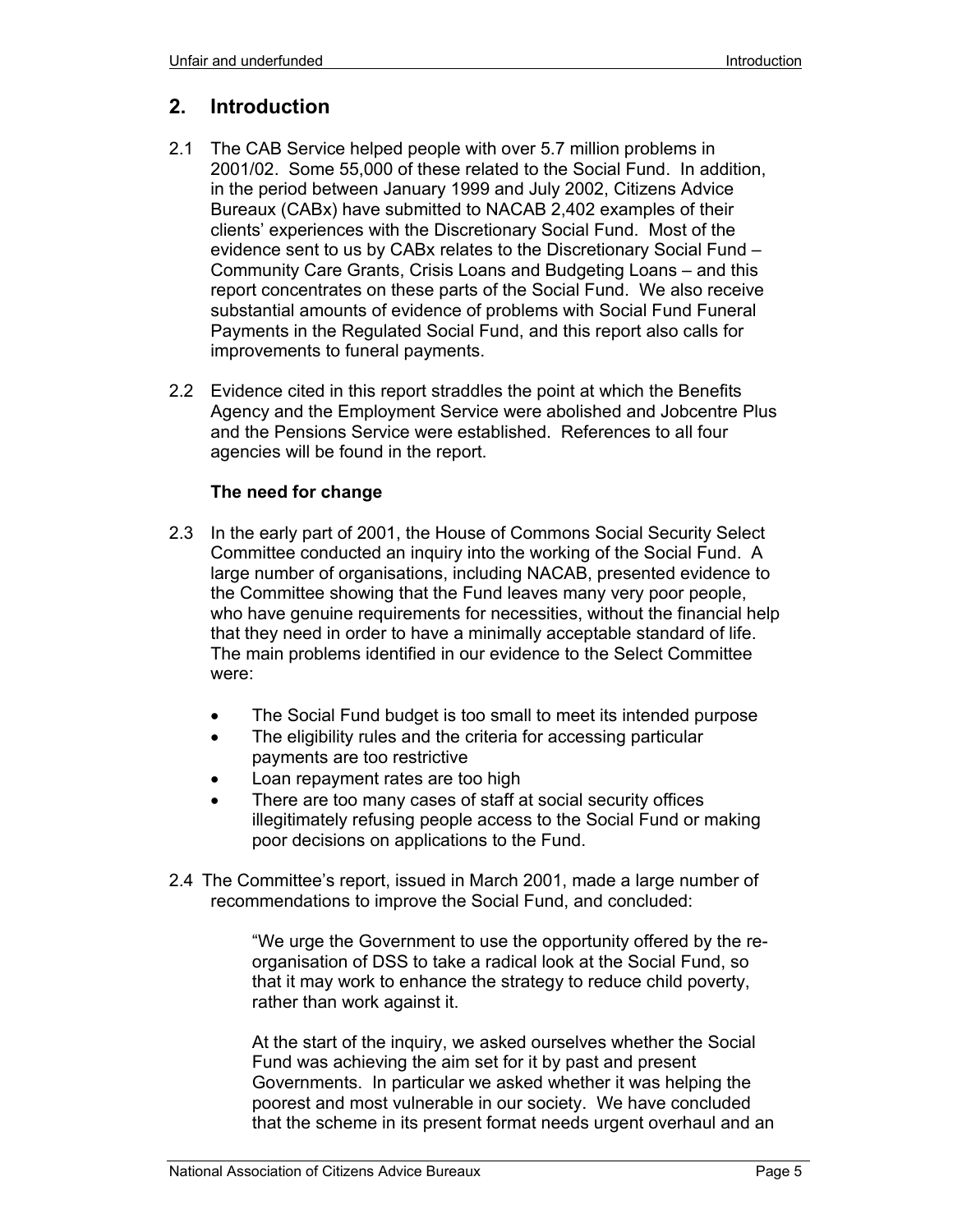injection of funds. Without such action, there is a strong possibility that the wider social policy objectives of the Government will be endangered."

2.5 At the end of July 2001, on the last day before Parliament's summer recess, the Government issued a very low-key response to the Committee's report. It was an extremely disappointing document, demonstrating a complete failure by the Government to recognise the overwhelming evidence that the Social Fund needs a major overhaul and a substantial increase in funding if it is to play its part in meeting the Government's objectives of tackling poverty and social exclusion. As Archy Kirkwood MP, Chairman of the Select Committee observed in a House of Commons debate on the Government's response:

> "The Committee took the view that the Department [of Work and Pensions] had given only cursory consideration to the serious piece of work that their report constitutes. The response does not seriously engage with the issues at all."

- 2.6 As the evidence in this report demonstrates, there continues to be an urgent need for a thorough review of the Social Fund and for its budget to be increased substantially. All the MPs who spoke in the debate on the Government's response called for the Government to address the failings of the Social Fund. In his Annual Report for 2001/02, the Social Fund Commissioner highlighted a number of key issues for the Government arising from the casework of the Independent Review Service, including:
	- access to the fund and to the Review Service
	- community care grant budget and priorities
	- repayment rates for Social Fund loans
	- the need to review the items and services excluded from the fund, and
	- the need for research on the effectiveness of the fund.
- 2.7 In April 2002, the National Council for One Parent Families, the Family Welfare Association and the Child Poverty Action Group issued a call for the Social Fund to be restructured to provide a fairer and more comprehensive system of grants and loans, and put forward six options for change. Alongside the proposals in this report, there is now a substantial agenda of proposals for improving the Social Fund that the Government should address urgently.

## **What is the Social Fund for?**

2.8 The Social Fund was established in 1988 to provide a cash-limited successor to the Single Payments system. Single Payments provided grants to Supplementary Benefit recipients when they required specified items, mainly household goods such as cookers and furniture, which their regular benefit payments were deemed inadequate to cover. Single Payments were an entitlement, and the main reason for establishing the discretionary part of the Social Fund was to introduce discretion and to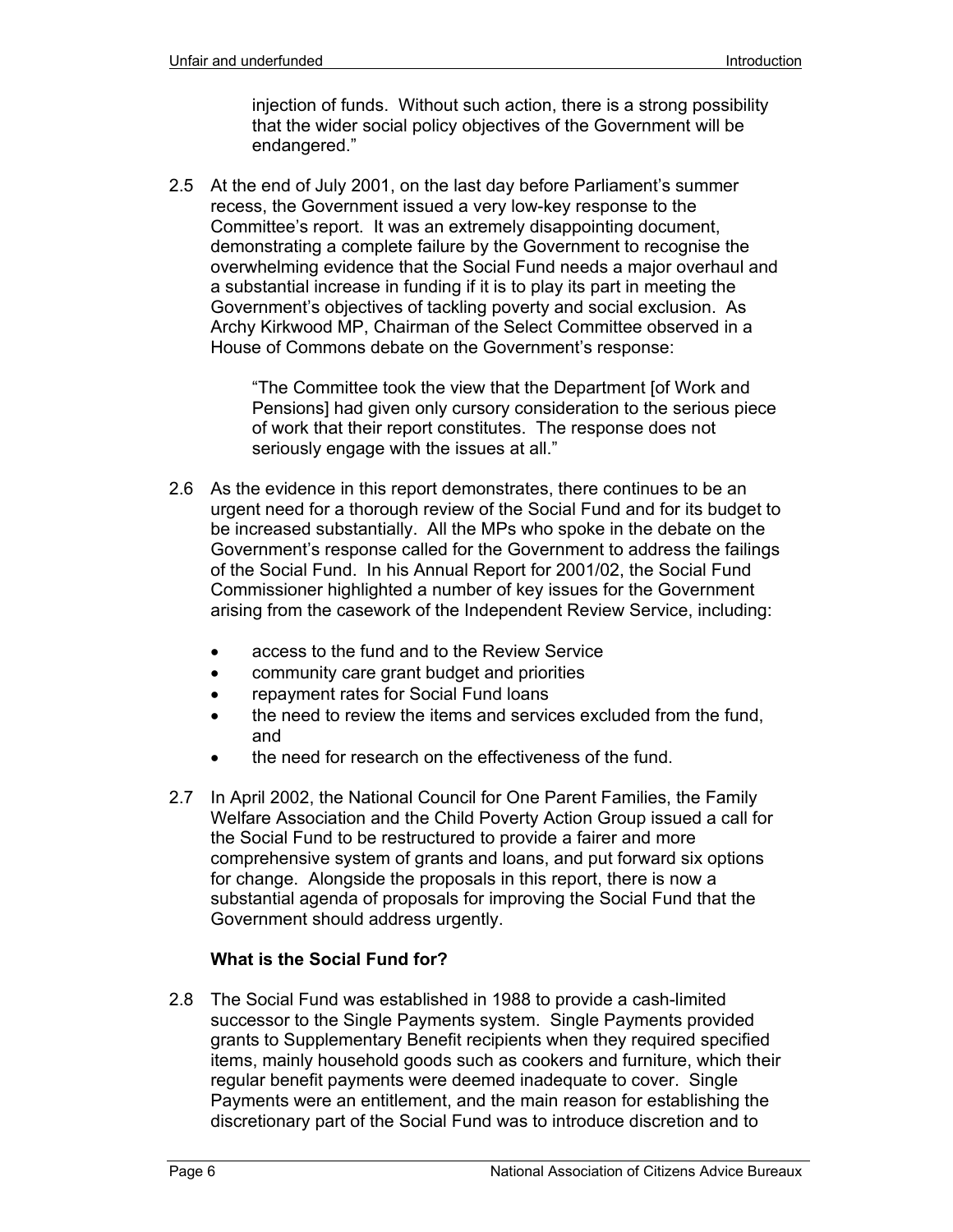cap the total of payments in a cash limited budget. As well as restricting the amount of money available, the Social Fund also introduced an emphasis on loans, to be repaid from benefits, so that grants were restricted to applicants who met defined "community care" criteria.

- 2.9 Government policies on financial assistance to the poorest people in society have developed and changed considerably since 1988. Despite widespread criticism of the Fund, the structure of the Social Fund has remained largely unchanged. Since 1997, the present government has simplified the administration of Budgeting Loans, introduced Sure Start Maternity Grants (in place of Maternity Payments) and made a number of more detailed changes to the Fund. It has also introduced Winter Fuel Payments for pensioners. Although these are classified as part of the Social Fund, they are not discussed in this report since they are a universal entitlement for all people over 60, whereas all other Social Fund payments have very narrow eligibility criteria and most are also discretionary.
- 2.10 The Social Fund also has a role in the wider Government programme to tackle poverty and social exclusion. In the Preface to his July 2002 Annual Report on the Social Fund (Cm 5238), the Secretary of State for Work and Pensions said: "The Social Fund continues to play an important role in the Government's agenda for tackling poverty and social exclusion. It provides support to millions of people on low incomes who need help to pay for a variety of intermittent expenses." He also undertook to "continue to keep the Social Fund under review, to ensure that it provides help effectively and supports our wider welfare reforms."
- 2.11 The CAB Service welcomes these objectives and the Government's intention to combat poverty and social exclusion. Unfortunately, the way in which the Discretionary Social Fund operates at present falls a long way short of achieving these objectives and **we believe that the Government will have to make substantial changes to the Fund if it is to meet the basic needs of the poorest people in our society**.

## **What does the Social Fund provide?**

- 2.12 The payments that the Discretionary Social Fund makes are:
	- **Community Care Grants** provide help with household items, certain travel costs, or to deal with an emergency or disaster. They are restricted to certain groups, including people leaving, or needing help to stay out of, residential or institutional care; people needing to move home because of disability, disaster or for personal safety; and families who are under exceptional pressure. These Grants do not have to be repaid. People with capital above £500 (or £1000 for people over 60) are not eligible for a grant unless the amount sought exceeds £500, when the excess may be granted.
	- **Budgeting Loans** are interest free loans to help people spread the costs of "lumpy" expenditure items, such as furniture, household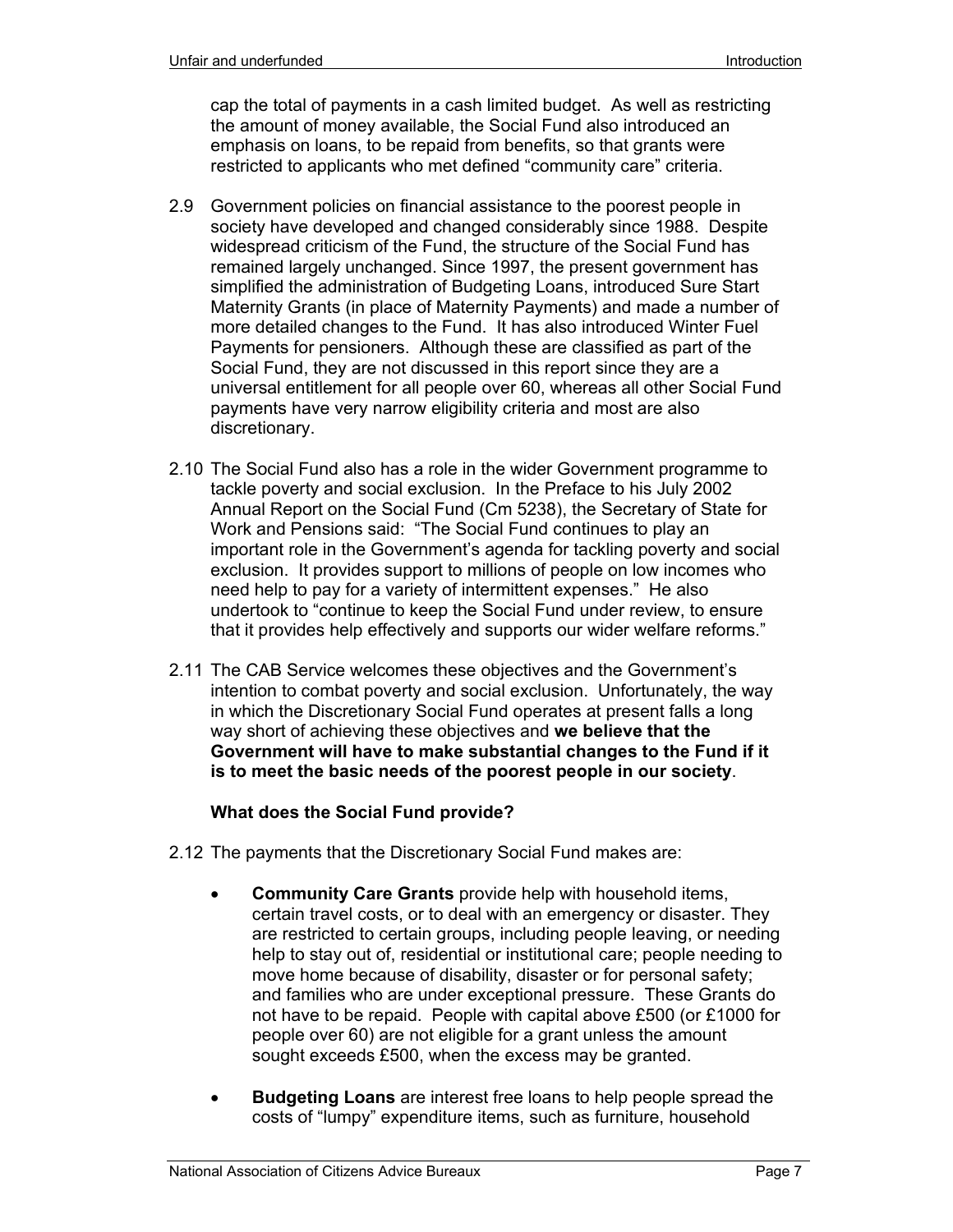equipment, clothing and footwear. Applicants must have been receiving Income Support (including Minimum Income Guarantee for people over 60) or Income Based Jobseeker's Allowance for at least 26 weeks. The same capital limits as Community Care Grants apply to Budgeting Loans, and the maximum loan is £1000.

- 2.13 These elements of the Discretionary Social Fund are only available to people who are very poor – they must be receiving Income Support or Income Based Jobseekers Allowance (JSA), and have very few savings. Many applicants to the Fund have no savings at all, and they are often in debt. This means that they have very little capacity to respond to situations where they need to buy items beyond their day-to-day needs.
- 2.14 In addition, the Social Fund structure recognises that anyone, whether receiving an income-related benefit or not, can be faced with an unforeseen emergency or disaster which leaves them without funds:
	- **Crisis Loans** are only made if the applicant can show that s/he or her/his family faces a serious risk to health or safety if the Crisis Loan is not made. They are interest free and have to be repaid. There are no capital limits as such, but loans are dependent on the applicant having insufficient resources to meet their immediate short-term needs. Resources are not fully defined in the directions, but could include earnings and any other income, capital assets and funds in bank and building society accounts. Certain items, such as housing benefit or the value of a person's home, are listed in guidance as things to disregard.
- 2.15 The Regulated Social Fund provides payments or grants subject to entitlement conditions, without the element of discretion in decisions:
	- **Sure Start Maternity Grants** provide a £500 grant to pregnant women dependent on Income Support, Income Based JSA, Working Families Tax Credit or Disabled Persons Tax Credit, providing that they can show that they are receiving health advice during pregnancy. These grants were introduced in April 2000 and have been sharply increased to £500, having been set initially at £200.
	- **Funeral Payments** are one-off payments towards the cost of a funeral. Only people receiving Income Support, Income Based JSA, Housing Benefit, Council Tax Benefit, Working Families Tax Credit or Disabled Persons Tax Credit may apply for a funeral payment. Their payment can be affected by the existence of any other means of paying for the funeral. Payments that can be met by funeral payments include cremation or burial fees, a return journey to arrange the funeral (within the UK), and reasonable transport costs for to and from the funeral director's premises. Other funeral costs, such as the cost of a coffin or minister's fees, are limited to a maximum of £600.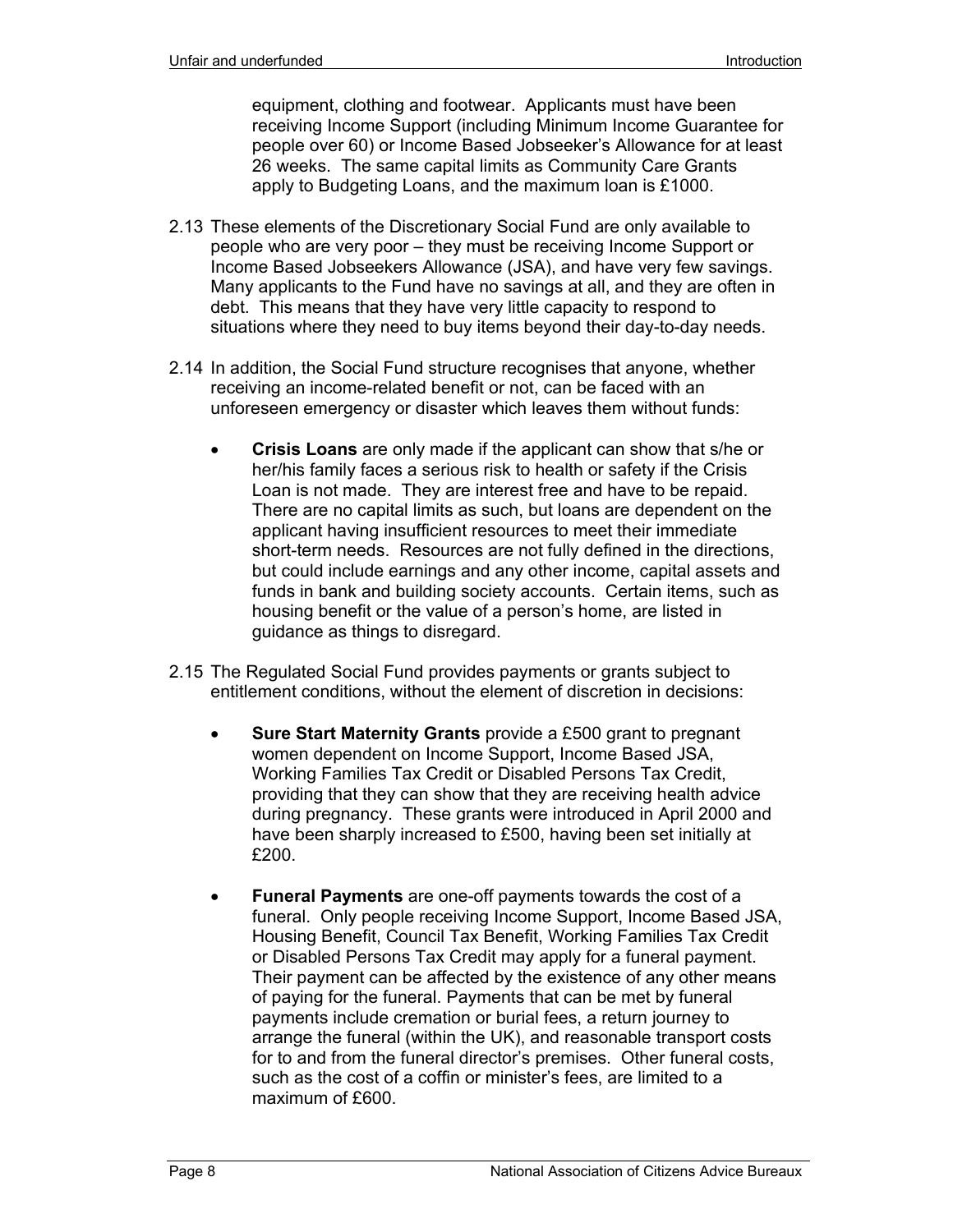# **3. General problems with the Social Fund**

3.1 There are several general problems that affect the Discretionary Social Fund. In this section we consider these overall issues. These are whether the balance of grants and loans in the Social Fund structure is right, problems caused by the requirement that people should specify which type of payment they are applying for at the outset, and where they receive either no advice or wrong advice from a benefit office. This section also suggests that the Social Fund budget is inadequate, resulting in unmet need, and that a high proportion of officers' time is spent on deciding to refuse a payment. This section also suggests that eligibility for many Social Fund payments is far too restrictive, and that as part of an improved strategy to eliminate poverty and social exclusion, many more people on low incomes should be eligible to apply for help, in both grant and loan form, from the Fund.

#### **Grants or loans?**

- 3.2 The experience of clients of the CAB Service shows that they benefit greatly from the availability of both grants and loans from the Social Fund, and - as the examples in this report demonstrate – they suffer major hardship when they are denied access to these payments
- 3.3 Many commentators consider that it is unreasonable to expect the recipients of means tested benefits to repay loans from their benefit income. They argue that all Social Fund payments should be grants. There is much to be said for this argument. Individuals and families who are dependent on means tested benefits have to exist on extremely low incomes – in the case of a single person of working age only £53.95 a week excluding housing costs. Benefit rates for children have been raised substantially since 1997, and go up again in October 2002. This is a great help to families with children, but the rates for adults of working age have not received a similar boost. Consequently, household incomes for people dependent on income-related benefits remain extraordinarily low compared with the rest of society, especially for single people and childless couples. **There is an extremely strong case that benefit rates for working age adults, should be raised to a level that provides them and their families with a decent standard of living**.
- 3.4 Given the low incomes provided by means tested benefits, we believe that a system of grants should be much more widely available for people receiving benefits when they face exceptional expenses, and that the government's heavy reliance on budgeting loans is inequitable. However, unless and until the Government makes substantially more resources available for grants, people who are wholly dependent on benefits for their income will need to borrow money to pay for occasional one-off and relatively expensive items (such as replacing a broken washing machine). Few will have been able to save from their meagre benefits.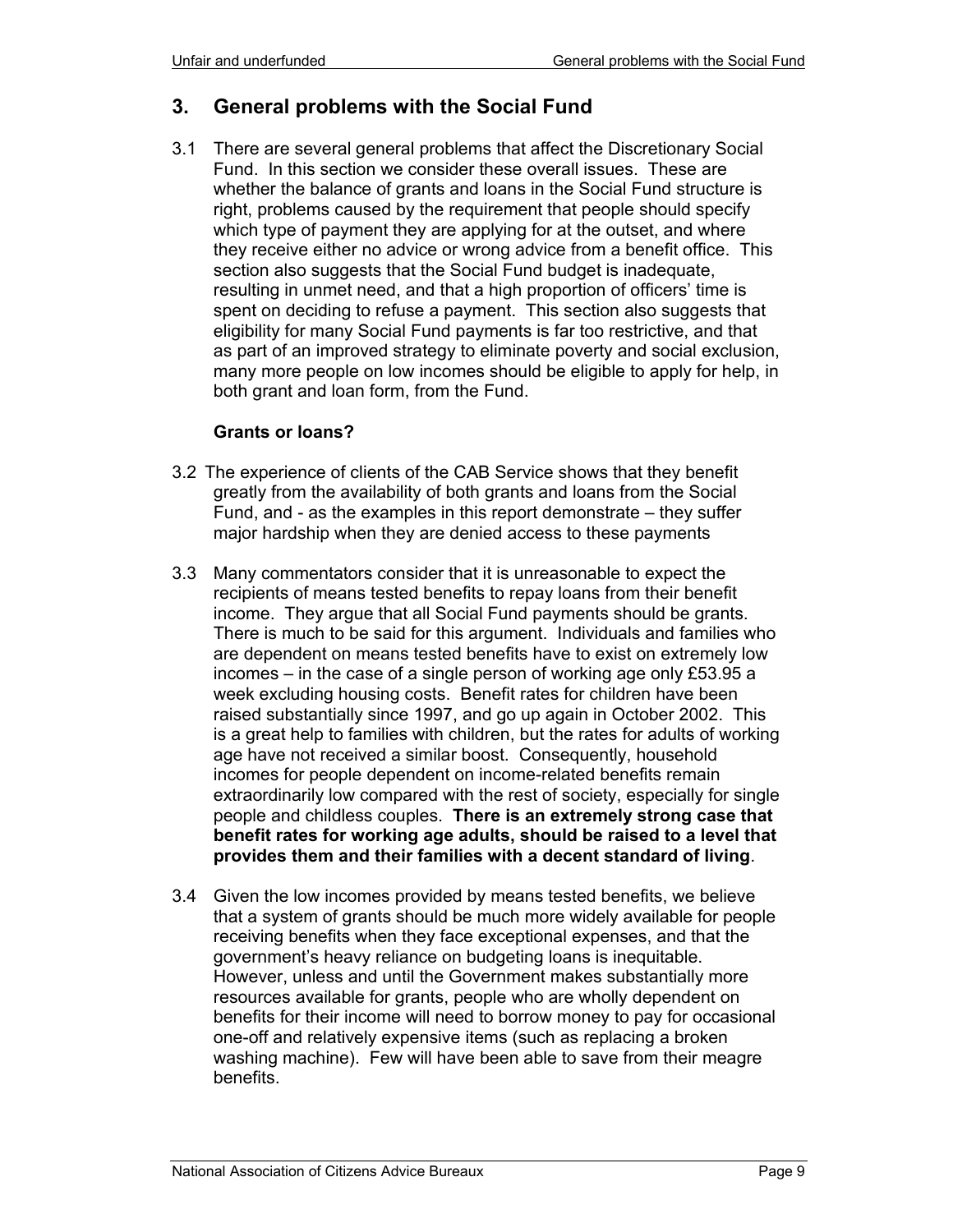3.5 People on benefits will typically have no access to mainstream credit (unless they live in one of the few places with a credit union). The experience of CAB clients shows that, if they cannot get a social fund loan, they can either seek help from a charity or other source, or they will be forced to take out very high cost credit or to do without essential items altogether. It is common for people on very low incomes to use home collected credit. This form of credit is used because of the convenience of repayments collected from home, and because it gives flexibility on repayments, without default charges. However, interest rates are very high (CABx clients using this form of credit pay APRs of 60% to over 220%). In one example:

> A Midlands CAB saw a client whose Budgeting Loan application, made in order to buy a fridge and a bed, had been refused, as the client already had a social fund loan. The client had borrowed money from a doorstep lender. The client received £350 in cash and was paying over £180 in charges for credit, at an APR of 106%. The client's income was Retirement Pension topped up by Income Support, plus a small amount of Disability Living Allowance.

3.6 A recent survey of CAB money advice clients (not all living on means tested benefits) showed that 11% had debts to home collected credit, compared with 3% who had outstanding social fund loans. **We believe that it is essential that the Social Fund should continue to provide loans as well as an improved system of grants, so that there is an alternative to high cost credit for the poorest**.

## **Inadequate advice from social security staff**

3.7 Following changes in the Discretionary Social Fund in 1999, applicants must decide which social fund payment they wish to apply for, given their circumstances. This has led to a welcome simplification of the application forms, but the onus is on the client to know what to apply for. Social Fund staff are supposed to consider whether a different payment from that applied for would be in the applicant's interest, but in many examples reported to us, this does not happen. The result is that clients fail to apply for the most advantageous payment, or have to make several applications. A key problem is that clients apply for a Budgeting Loan or Crisis Loan when they could have got a Community Care Grant. A second typical problem arises when clients believe they can only apply for a Crisis Loan, or are not informed otherwise. The following cases illustrate these points.

> A CAB in Hertfordshire was advising a couple who had received Crisis Loans for furniture when they were setting up a new home, following homelessness. A problem with an Income Support payment left the couple unable to buy food, and they were refused a further Crisis Loan on the grounds that they had reached the limit for loans, and had no way to repay any further loan. The couple had not been given the opportunity to apply for a Community Care Grant.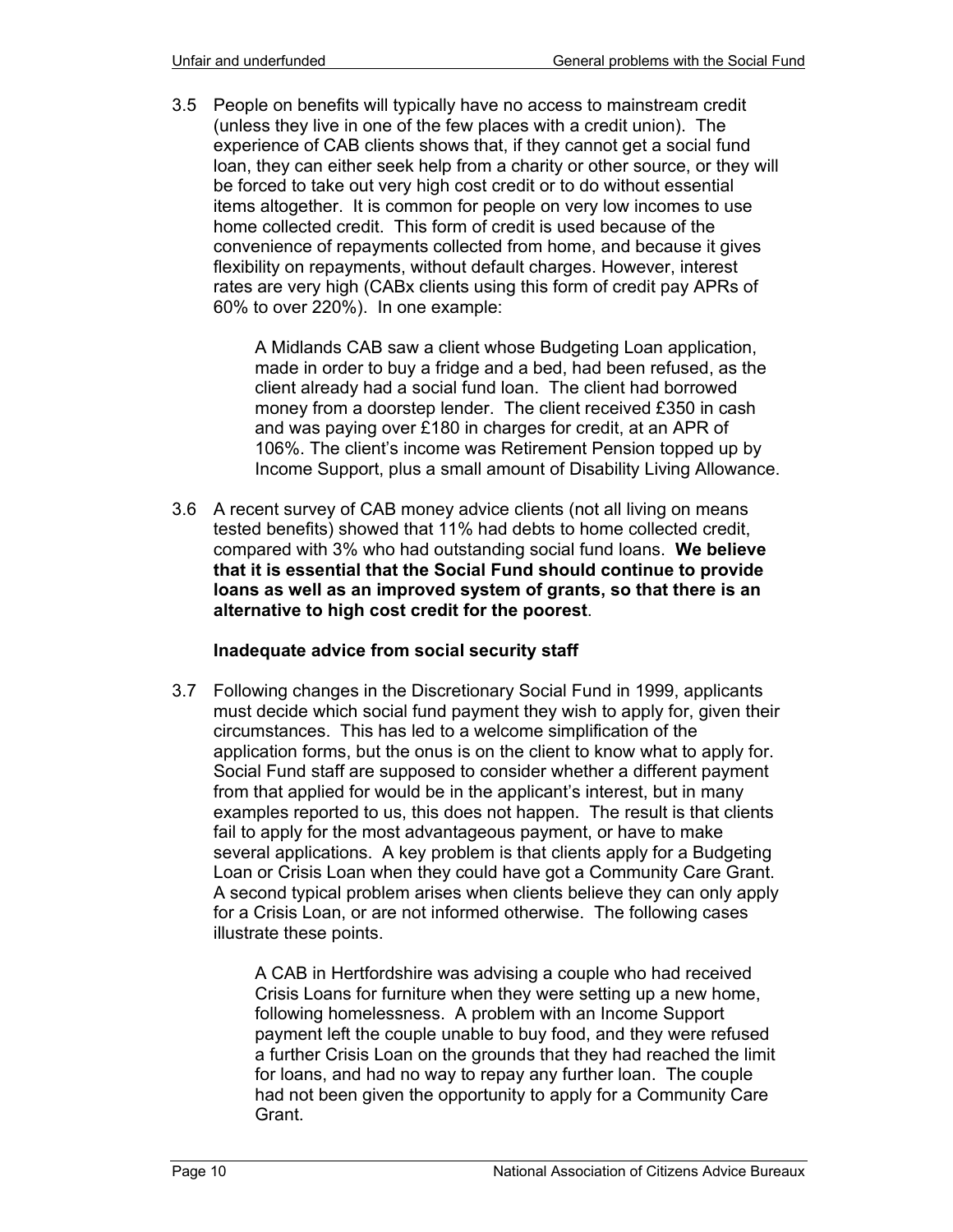In North London, a CAB referred a disabled woman to the Benefits Agency to apply for a Community Care Grant for a carpet (ruined by flooding), cooker (leaking), fridge & clothes. The counter officer told the woman that these items were not eligible for a Grant, which is not correct. As a result, the woman applied for, and was awarded a Budgeting Loan, but this left her with a big debt that she might have been spared if she had been allowed to apply for a Grant.

In Buckinghamshire a client was discharged from a Mental Health Unit to an unfurnished flat and required furniture and household items. He was given a Crisis Loan but not told about a Community Care Grant. The CAB was helping him to apply for a Grant for clothes and items for the flat.

In the South West, a man with cancer of the throat, who has to feed himself with warm food through a tube to his stomach, urgently needed a cooker to heat his food. He was receiving Income Support and applied for a Crisis Loan, but was advised by the staff at the social security office to apply for a Budgeting Loan, which would be processed speedily. The local CAB thought he should have been advised to apply for a Community Care Grant.

A woman in Leeds with one child became a single parent when she left her violent husband on police advice. She obtained a local authority tenancy and applied for a Budgeting Loan for household goods. She asked for £950 and was turned down. She went to her local CAB for help with seeking a review of this decision. The CAB advised her to apply for a Community Care Grant. She was awarded a grant of £1295.

In the West Midlands a woman with children, aged two and six, left her partner and was given a council flat. She had no money to buy furniture and was – wrongly - told by social security staff that she would not be eligible for a Community Care Grant until she had been receiving Income Support for 26 weeks. As a result, the client was sleeping on an airbed and her children were sleeping on blankets on the floor. They had no cooking facilities. The local CAB advised the client to insist on applying for a Grant on grounds of exceptional family stress.

In South Wales a woman in her thirties, with two young children, left her partner and was accepted as homeless. She moved to B & B temporary accommodation and then obtained unfurnished housing association accommodation. On the telephone social security staff advised her to apply for a Community Care Grant, but when she went to their office for help in completing the application form, the receptionist told her that she was not entitled to a grant, and gave her a Budgeting Loan application form. She was not eligible for the Loan since she had not been receiving Income Support for long enough. In any case, she appeared to be eligible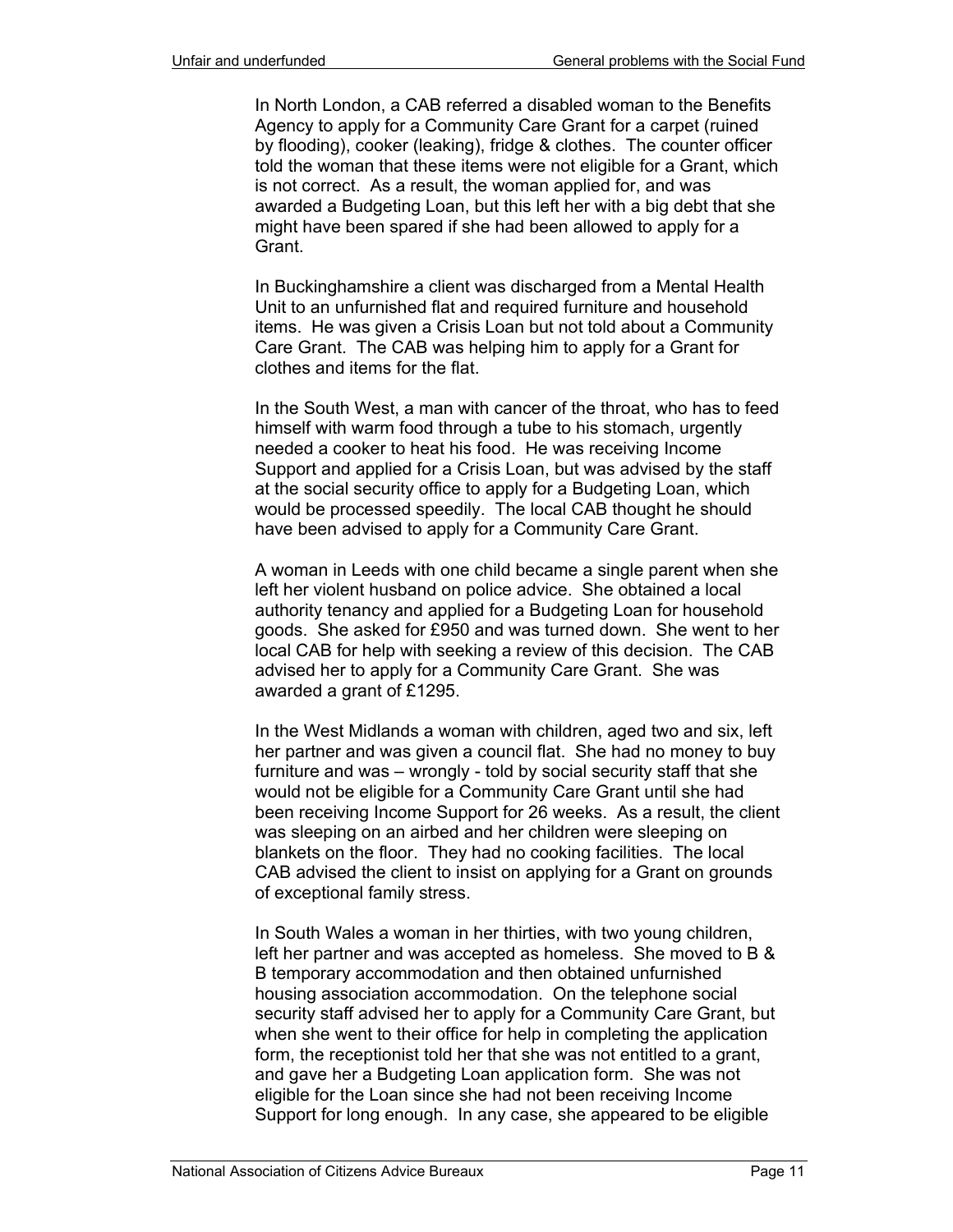for a Community Care Grant, which would be more favourable for her.

- 3.8 The Social Fund Commissioner's Annual Report for 2001/02 notes that "we see a number of cases where the applicant has applied for one type of payment where it is clear that a different payment would be more appropriate". In these cases (and it is worth remembering that only a very small percentage of cases are referred for to the Commissioner's office, because of a lack of awareness of the independent review procedure) the Department either sends out the right form or does nothing. We are pleased to note that the Commissioner is already collecting information on the extent of this problem, and that it is encouraging improved training and procedures in Jobcentre Plus. The Commissioner's report says that this is a "longstanding issue" and that the Department has issued guidance to staff several times, without resolving the problem. He considers it important that the Department puts in place a system to:
	- manage the delivery of appropriate and accurate advice,
	- ensure that staff are mindful of people's rights to apply for a Social Fund payment, and that
	- application forms are readily available, both at Jobcentre Plus outlets and at other public locations.
- 3.9 We very much support the Social Fund Commissioner's recommendations on improving access and advice. **We recommend that there should be a stronger requirement upon Social Fund staff to ensure that applicants are considered for the type of Social Fund payment most helpful to them**.

#### **Is the budget adequate to meet need?**

- 3.10 Gross expenditure on the Discretionary Social Fund has increased sharply since 1997 – from £462m in 1997/98 to £620m in 2001/02. The 2002/03 budget is £627m. But these figures do not mean that more money has actually been spent to help poor people because almost all of the increase has gone into the loans budget and Social Fund loans have to be repaid from recipients' meagre benefit income. In effect, the headline increase in the budget has been funded by the recipients of Social Fund loans rather than by the Government.
- 3.11 It is necessary to look at the net budget to see the Government's contribution. Improved loan recovery rates mean that the net expenditure on the Discretionary Social Fund actually fell from £129m in 1997/98 to £128m in 2000/01. These are cash figures – in real terms expenditure fell by almost 8% in this period. Net spending rose in 2001/02 to £144m, mainly because loan recoveries increased by much less than loan awards. DWP has given no explanation for this occurrence.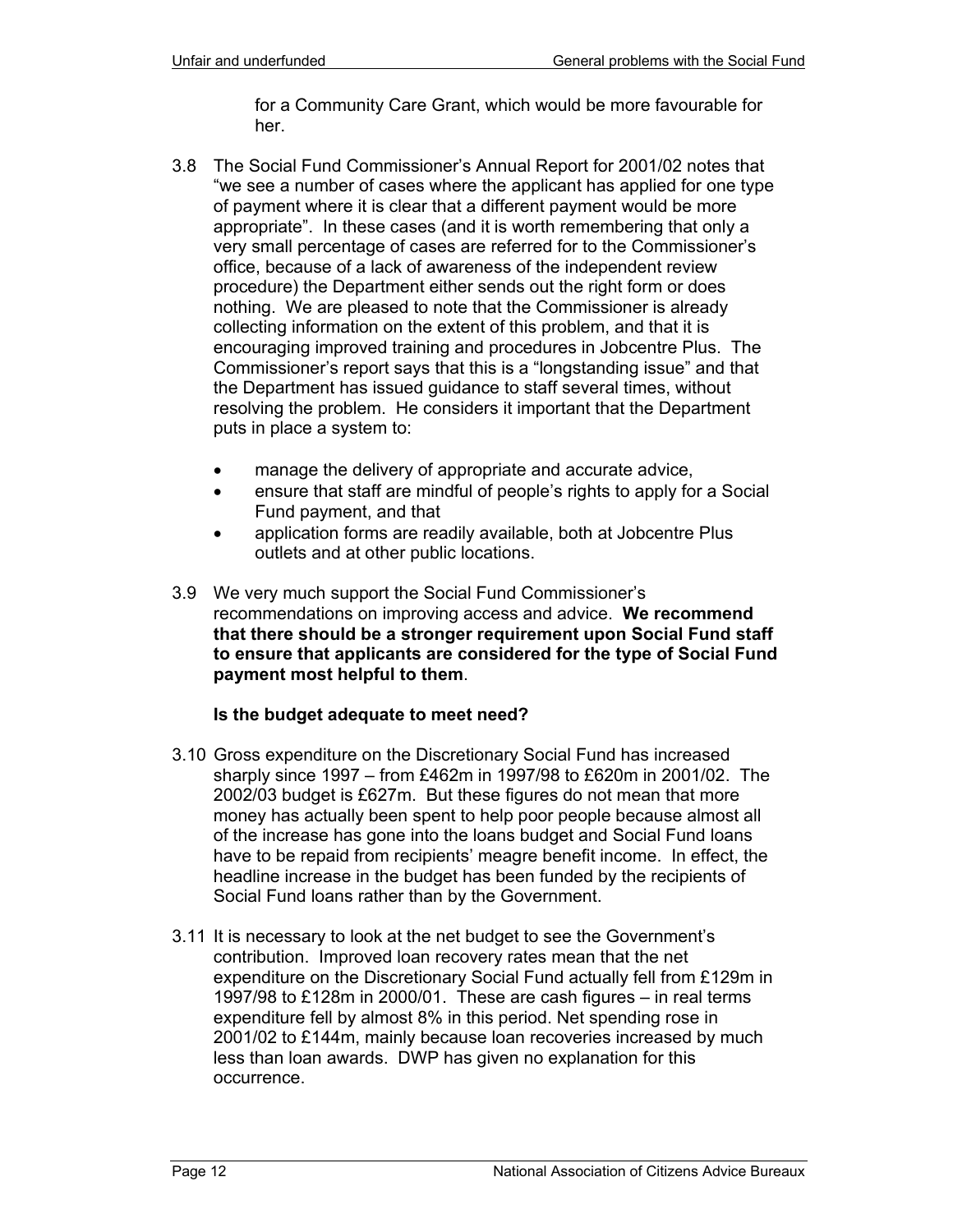- 3.12 Over the period from 1997/98 to 2000/01, annual spending on Community Care Grants only went up from £97m to £100m – a fall of about 4% in real terms. There was a £3m increase in 2001/02, and for 2002/03 the Community Care Grant budget has been raised by £5m, to £108m, but this will not be enough to restore this budget to its 1997 spending power. Given that the resources available under the Discretionary Social Fund have declined, it is not surprising that CABx clients report so much unmet need.
- 3.13 The 2001/2002 Social Fund Annual Report shows that 71,100 (21%) Community Care Grant applications were refused because they were not considered to be of sufficient priority although they met the stringent qualification rules. Other applicants were awarded a Grant that fell short of their needs – unfortunately official statistics do not reveal the extent of this deficit. Evidence from CABx suggests that payments are often very much less than applicants need, leading to hardship.

In Bedfordshire a lone mother, with a child aged six, was relocating from an institution to private unfurnished accommodation. She applied for a Grant for furnishings and equipment but received only £300, which did not meet even her basic needs. This arrived as a Giro cheque with no covering letter, so the client was not aware that she could seek a review of the amount awarded. Under the rules she was prevented from claiming a further Grant for 26 weeks.

A single man in the North West, with a depressive illness and receiving Disability Living Allowance and Income Support, applied for a Grant of £1,140 to furnish and equip a new flat. He was awarded only £315, as the rest of the application was not considered to be of sufficient priority. He was allowed £100 for a cooker, but refused the £38 he had been quoted to install it. As he cannot afford this, he has no use of the cooker.

In West Yorkshire, an 18-year-old pregnant client was offered a Budgeting Loan of £207 to furnish and equip a council house. The local CAB comments that this was inadequate and that, under the pre-1999 system, the client might have received more because the amount paid would have been based on the client's need, rather than on the application of a formula, as is now the case.

3.14 These examples provide clear indications that a substantial increase in social fund budgets would significantly assist the Government in ensuring that the poorest people in society have the basic necessities (such as beds, cookers, fridges, furniture and warm clothing), and to combat child poverty and the social exclusion which poverty is still causing. **We therefore recommend that the Government makes substantial increases in social fund budgets, as part of its strategy to reduce poverty and social exclusion.**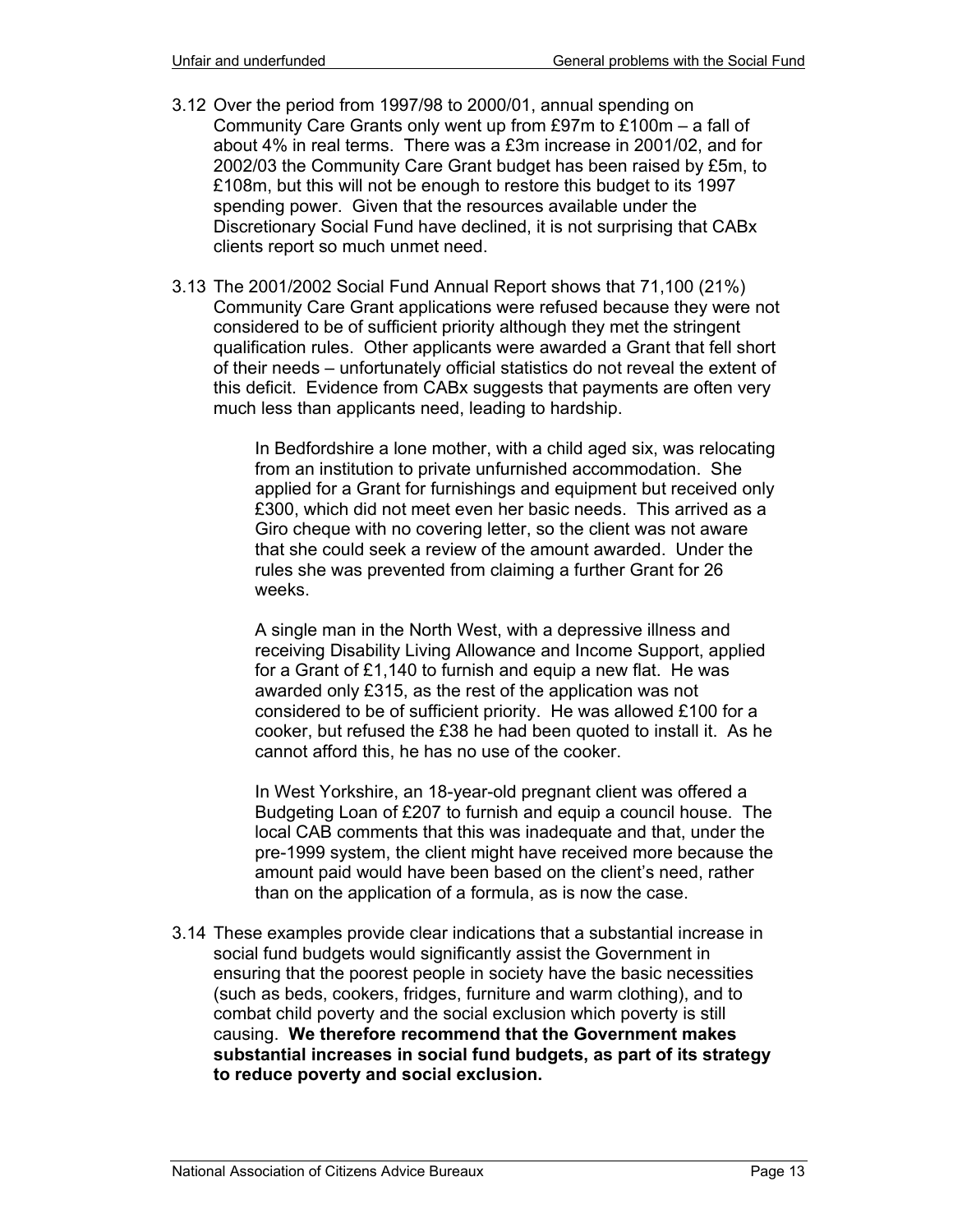#### **Is the Social Fund efficient and effective?**

- 3.15 The last time that the Secretary of State's Annual Report on the Social Fund mentioned administration costs, in 1998/99, the total was £215 million – a huge sum in comparison with a gross budget for grants and loans of £501m for that year and net spending of only £140m. There is strong reason to doubt if this significant sum is well spent. Refusal rates are high – 60% for Community Care Grants, 29% for Budgeting Loans and 25% for Crisis Loans, indicating that much of the time of Social Fund Officers is spent on cases in which applicants receive no payment. Applicants can have decisions reviewed, firstly internally, and the by the Independent Review Service.
- 3.16 The rate of overturn of Social Fund decisions is very high. For Crisis Loans, 40% of decisions were revised at the first, internal, DWP review. 34% of decisions referred to the Independent Review Service were revised in 2001/02. For Community Care Grants, the figures for revisions were even higher - 50% and 60% respectively. These revision rates indicate a poor standard of initial decisions.
- 3.17 No doubt part of the problem lies in the discretionary nature of the decisions that have to be made, but the major difficulty must either be that the rules are too complex or that the staff who make the initial decisions are inadequately trained or under too much pressure. The system of mandatory, life event grants recommended below would be much simpler and allow many tens of £ millions to be transferred from the administration budget to the grants budget.
- 3.18 The Annual Report for the Social Fund 2001/02 notes that a report on standards of decision-making, including social fund decisions, will be published annually starting from Summer 2002, and that social fund decisions will continue to be monitored by a Quality Support checking team. **We recommend that the DWP actively seeks information and evidence about Social Fund decisions from intermediary organisations and users of the Social Fund.** Also, we have sought to establish systematic local liaison arrangements between Citizens Advice Bureaux and offices in the Jobcentre Plus network. Once these arrangements are finalised, CABx will be able to provide regular information on Social Fund decisions at local level.

## **Eligibility – the people who miss out**

3.19 The eligibility rules for Discretionary Social Fund payments are extremely restrictive. The restriction of Community Care Grants and Budgeting Loans to people getting Income Support or Income Based JSA (or for Grants, about to get one of these benefits) excludes people whose incomes are as low or almost as low – in particular people getting Contribution Based JSA or Incapacity Benefit. If such people have dependants they will also currently get Income Support and so be able to apply to the Fund, but if they are single they cannot get a Grant or a Budgeting Loan. Under the present scheme, people receiving the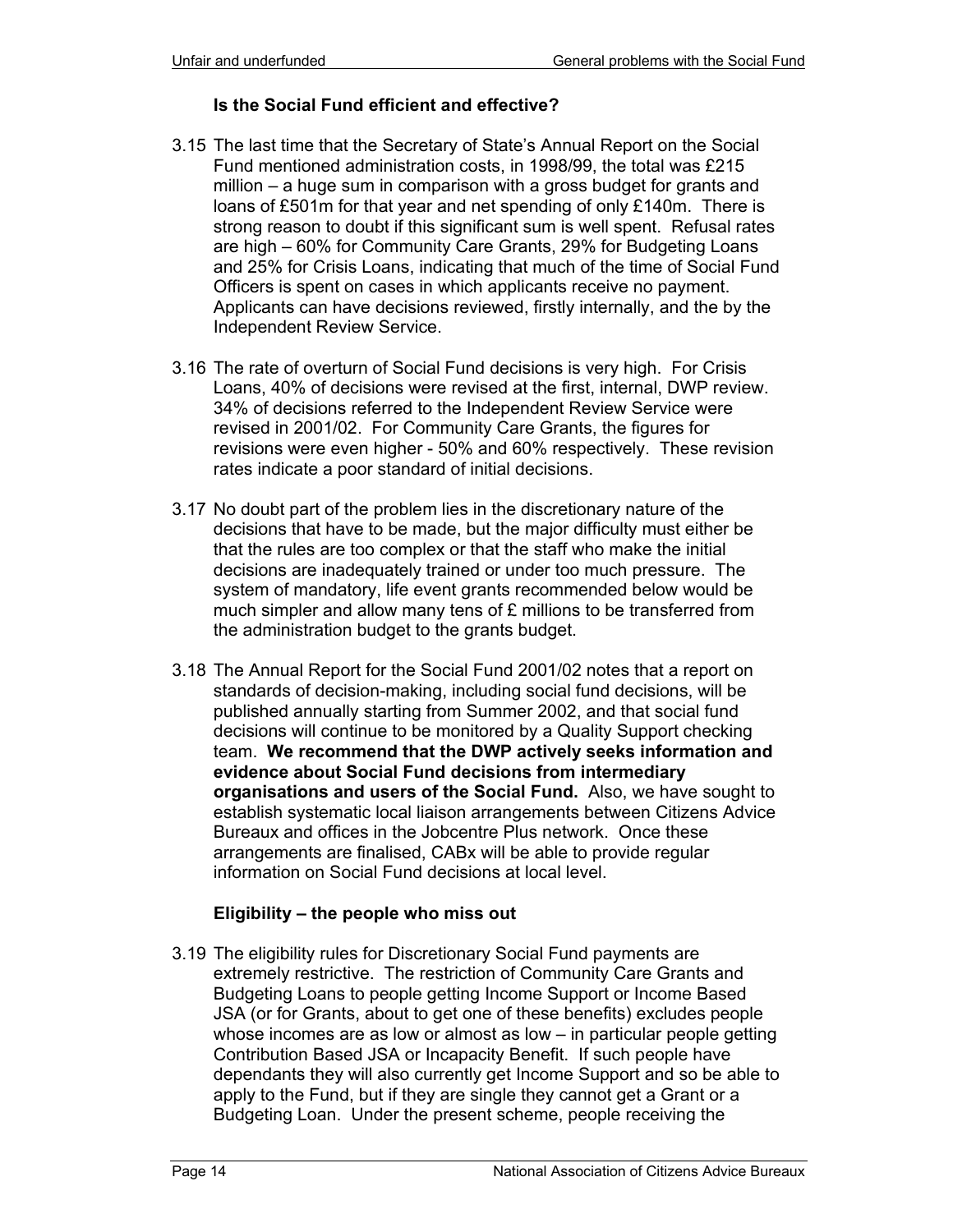maximum Working Families' Tax Credit, or within £72.20 of the maximum, are restricted to applying for payments towards maternity and funeral expenses, and crisis loans.

- 3.20 Form April 2003, a new system of tax credits will replace existing tax credits and will integrate all the payments for children currently made through income-related benefits and tax credits. Child Tax Credit will provide a single system of support for families with children, paid on top of child benefit to the child's 'main carer'. Working Tax Credit will be paid to lower income people in work, whether or not they have children.
- 3.21 The new system of child tax credits from April 2003 will remove 70,000 recipients from income support, where people gain entitlement to the Child Tax Credit, but lose entitlement to Income Support. These people will also lose the right to apply for certain Social Fund help, in particular Community Care Grants and Budgeting Loans.
- 3.22 At the time of writing the arrangements for 'passporting' from Tax Credits to other forms of help were not finalised. It was the Government's intention that people currently passported to other help, including the Social Fund, through receipt of Working Families' Tax Credit would continue to get the same level of help under new tax credits.
- 3.23 Whilst it is welcome that the existing level of provision is to be broadly continued for tax credit recipients, it is apparent that there is a fairly large number of people who will lose entitlement when they lose entitlement to Income Support and instead gain entitlement to Child Tax Credit. Government Departments, and local authorities are responsible for determining eligibility to passported benefits. The general approach to setting passporting levels under the new tax credit scheme has been to set eligibility at particular income levels. That is, the Inland Revenue has provided other Government Departments and local authorities with information on household income levels and eligibility for Child and Working Tax Credits, to enable decisions to be made.
- 3.24 The use of income levels for determining access to passported benefits or schemes could usefully be carried across to the eligibility for Social Fund help. There is an opportunity now to examine across the piece support for low-income families, when there is about to be considerable upheaval, through the introduction of new tax credits, in systems for financial support. **As the Government itself said in its paper outlining the structure of Child and Working Tax Credits in April 2002, there is an opportunity to devise a modern income test**:

"The advent of the new tax credits offers the opportunity to introduce a new approach based on the principle of progressive universalism. This means supporting all families with children, but offering the greatest help to those who need it most through a light touch income test."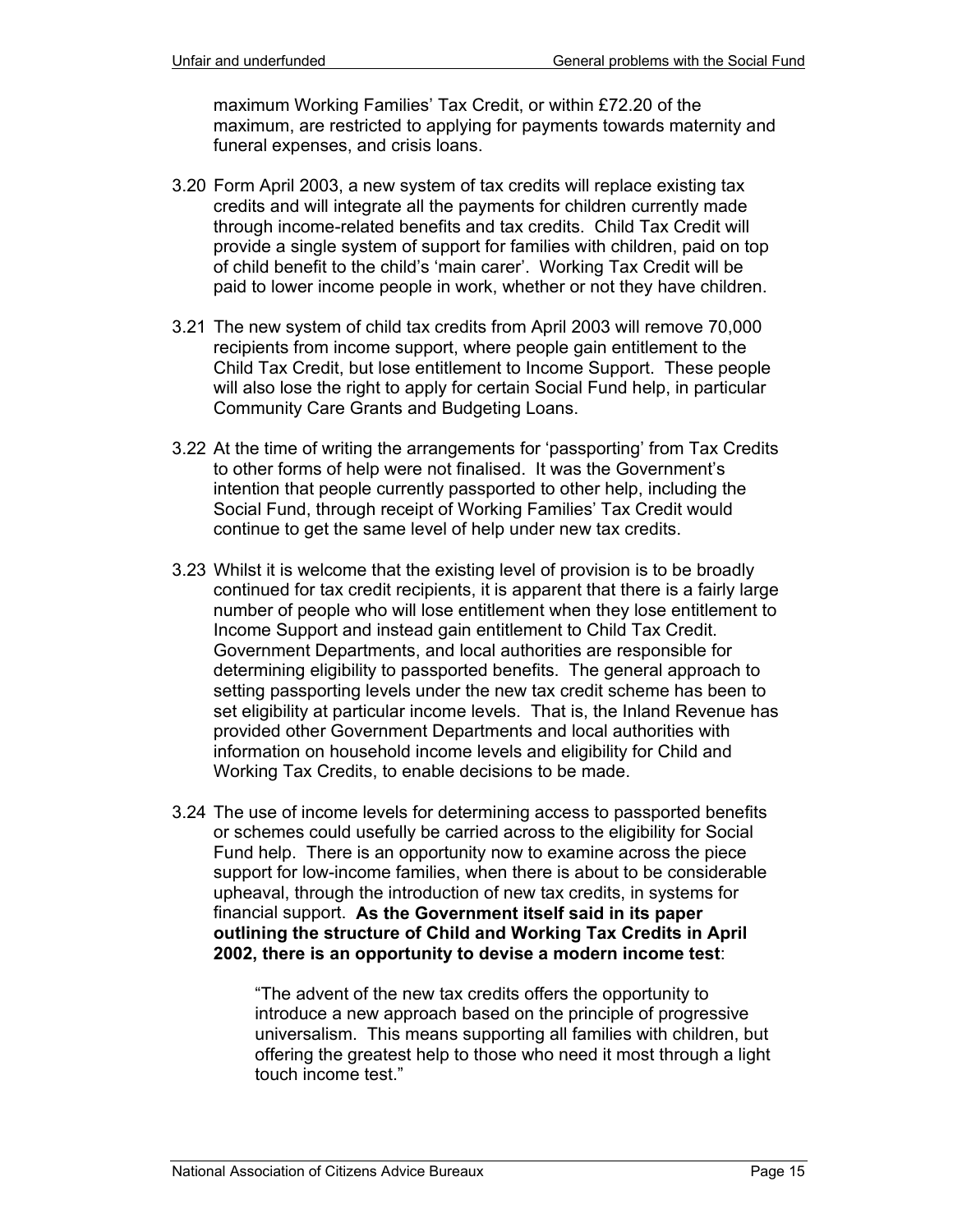- 3.25 We consider that the simplest way to achieve this desirable outcome in relation to the Social Fund would be to base eligibility for payments from the Discretionary Social Fund on income level, as well as using incomerelated benefits as a passport to the Social Fund.
- **3.26 We therefore believe that the Government should, at the very least, extend eligibility to apply for Community Care Grants and Budgeting Loans to all those receiving maximum Child Tax Credit, and to people whose sole income is a contributory benefit such as Incapacity Benefit or Contribution Based Jobseeker's Allowance. The Government should also extend the eligibility to apply to all people receiving Working Tax Credit. This would mean extending Social Fund help firstly to families who were previously receiving Income Support in respect of children in the family, and to households with pre-tax incomes of £14,000 per year or less.**
- 3.27 This approach would have the advantages of clarity and simplicity, and would we believe reinforce the message that work pays. It would also help with creating a system of 'passported help' in which people know readily what sort of help is available to them in different situations.
- 3.28 The current eligibility rules for both grants and loans leave many people in vulnerable situations without recourse to the Social Fund:

A bureau in Merseyside reports the case of a man who was released from prison after a 12-month sentence. He has moved into a new flat and needs to furnish and equip it, but he is not eligible for a Budgeting Loan or Community Care Grant because he receives Contribution Based JSA. He applied for a Crisis Loan but was refused on the grounds that this is not available for furniture. Bureaux in West Yorkshire, Cheshire, Sussex and Staffordshire report similar problems for single people on Contribution Based JSA.

Several bureaux report the ineligibility problems of people receiving Incapacity Benefit. In Central London a man with mental health problems needed to furnish a flat to move out of furnished accommodation for people with special needs. An HIV positive man in Sussex urgently needed furniture. A disabled man in South West London needed curtains and a fridge for his new council accommodation. Each was receiving Incapacity Benefit but not Income Support and could get no help from the Social Fund.

A CAB in Merseyside reports a case of a 30-year-old man with a history of hospital admissions for psychiatric disorders who was receiving Incapacity Benefit. He was living in a completely unfurnished flat. He was not eligible for a Grant or a Budgeting Loan, and was told by social security staff that he could not apply for a Crisis Loan. They said that he could wash his clothes in the bath and had no need for a bed in hot weather.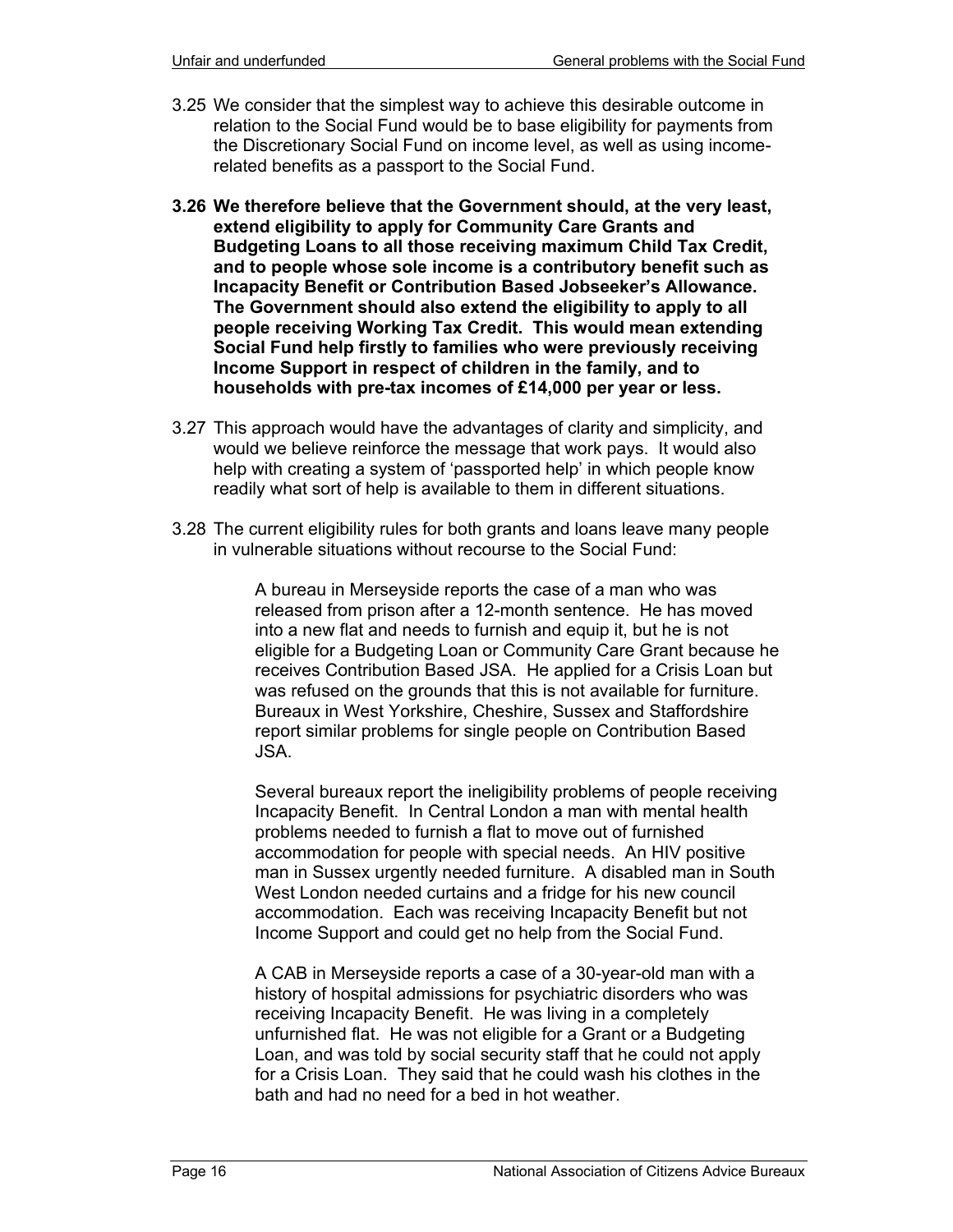A CAB in West Midlands reports the case of a single mother, with children aged five and seven, who had been in a refuge for 12 weeks following domestic violence. She had been working part time and was allocated a local authority flat. She applied for a Community Care Grant but was turned down because she was not receiving Income Support. As a consequence, she stopped work and applied for Income Support, but the Social Fund still refused a Grant.

3.29 The eligibility criteria for Sure Start Maternity Grants and Funeral Payments are less restrictive than those for payments from the Discretionary Social Fund, since they both include people dependent on Working Families or Disabled Persons Tax Credit as well as Income Support and Income Based JSA. Funeral Payments also cover people receiving Housing Benefit or Council Benefit. But, like the Discretionary Social Fund, they are based upon the receipt of particular benefits or credits. This discriminates against people who are not receiving these benefits but are on incomes that may actually be lower than those of people who do qualify. For example, single pregnant women who are living on Statutory Maternity Pay, Statutory Sick Pay, or Incapacity Benefit, or who cannot claim benefits because they are too young, will be unable to claim Sure Start Maternity Grant until their baby has been born. A low income working family which is unaware that it is eligible for Working Families Tax Credit will not be able to obtain a Sure Start Maternity Grant. We consider that Sure Start Maternity Grants and Funeral Payments should be available on the basis of low income rather than receipt of particular benefits or credits. Accordingly, **we recommend that after April 2003 people who qualify for maximum child credit and/or who qualify for Working Tax Credit should be eligible to apply for grants from the regulated Social Fund, in particular Sure Start Maternity Grants and Funeral Grants.**

## **Alternative help – The Association of Charity Officers**

- 3.30 Many CABx will refer clients who have been refused a Social Fund loan or grant to a charity. The Association of Charity Officers (ACO) represents over 200 charities aiming to relieve need, paying out an estimated £68 million in grants to people in extreme poverty.
- 3.31 The ACO's members give grants for a wide range of purposes, including buying household items such as beds and carpets, white goods such as cookers, fridges and vacuum cleaners, mobility aids and adaptations, as well as clothing and food. Grants are also made towards such items as holidays, paying off debts, funeral costs and insurances. Each member benevolent fund or charity has its own particular policy about what help can be provided and who is eligible.
- 3.32 Since the introduction of the Social Fund in 1988, the ACO has considered the implications of the Social Fund for its own members' grant-making activities. An ACO survey in 2000 found that most ACO members sought to provide help to people who had been refused help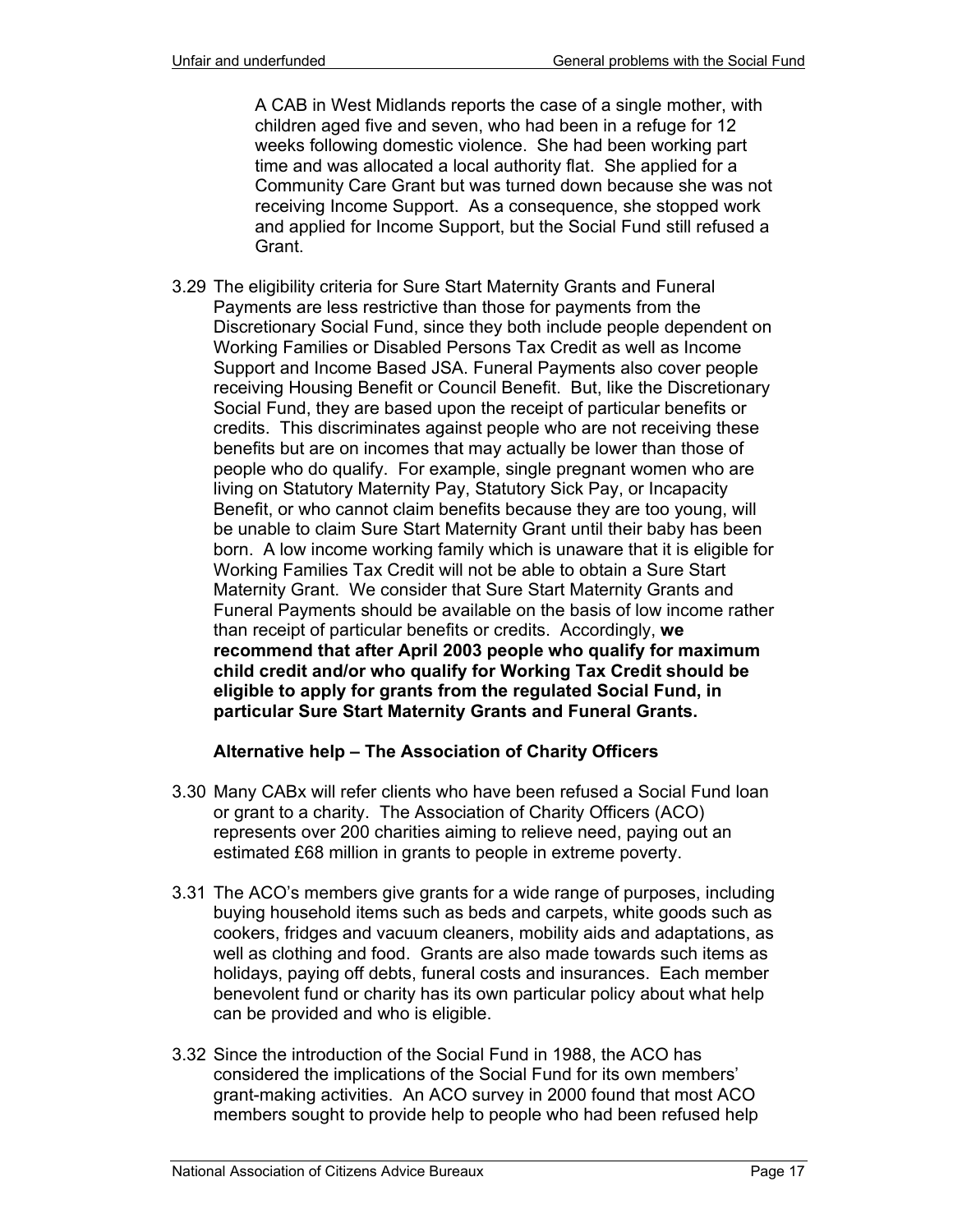from the Social Fund, though for many the fact that someone had been refused a grant or loan from the Social Fund was a poor guide to the degree of need a person or family was in. Many of the respondents commented that the cash-limits to Social Fund budgets were causing "heavier demands" on charities. The most recent survey carried out by the ACO confirms that its members are increasing their charitable giving, year on year.

3.33 Members of the ACO have kindly supplied us with details of some of the cases they have seen. These cases provide further illustration of how the Social Fund fails to meet the needs of people who are in exceptionally poor or vulnerable circumstances, or both. Many applicants were either ineligible to apply for Social Fund help because of restrictive criteria, or had been offered grants that fell way short of the amounts they needed. In some of these cases, the benevolent fund or charity sought further information about the circumstances of the families and people referred to them, or was able to offer to help.

> A Charity was contacted by the friend of a student who had to move into unfurnished accommodation when a kidney transplant operation failed. A former partner had evicted the student. Because the client was still a student, as he had left his course temporarily, he could not claim income support and was not eligible to apply for a Community Care Grant. The student was at risk of infection following his operation, but had no shower, washing machine, cooker, fridge or furniture, and was moved to a flat in urgent need of redecoration. The client had been offered a crisis loan, but was in no position to repay the cost of even a few of the items he needed from Incapacity Benefit income of £50 per week.

A mother with five children, the eldest of whom was pregnant, was referred to a charity by the Probation Service. The departed husband had subjected the wife and children to domestic violence over 15 years, and he had also withheld money and destroyed furniture. The mother was paying rent arrears and a Social Fund loan taken out by her estranged husband. The family needed beds, bedding and furniture, but they had been refused a Community Care Grant on the grounds that they had endured the conditions for 15 years, and that now the husband had left things had improved!

A woman with mental health problems was in need of a high level of support to live independently. She was being rehoused after her marriage broke down, and had received a cooker, bed, wardrobe, table and chairs, cooking pans and an iron from the local authority. She still needed two beds and some bedding for her children, and had no fridge, washing machine, towels, cutlery or crockery. A Community Care Grant of £300 was insufficient to pay for all these necessary items, and the woman was in danger of losing the chance of moving into the accommodation unless it was fully furnished.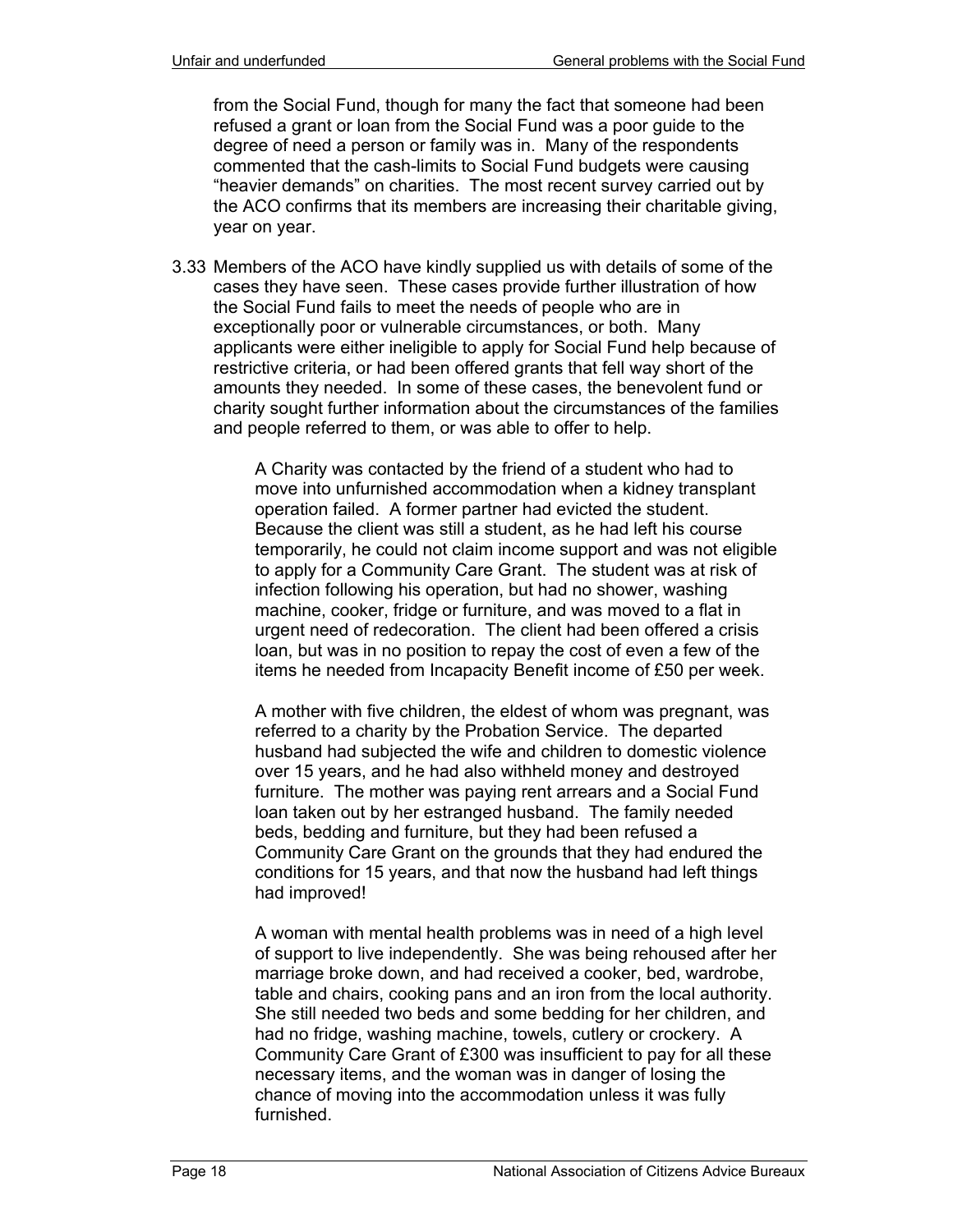A mother receiving Income Support for herself and three children aged under 11 was rehoused on police advice when her violent expartner was due for release from prison. Two olds beds were broken during the move, and the family needed bedding, carpets and curtains. The family received a Community Care Grant which paid for removal expenses plus £90, which was an inadequate amount. A review of the decision had been requested, but there was a four month backlog for reviews.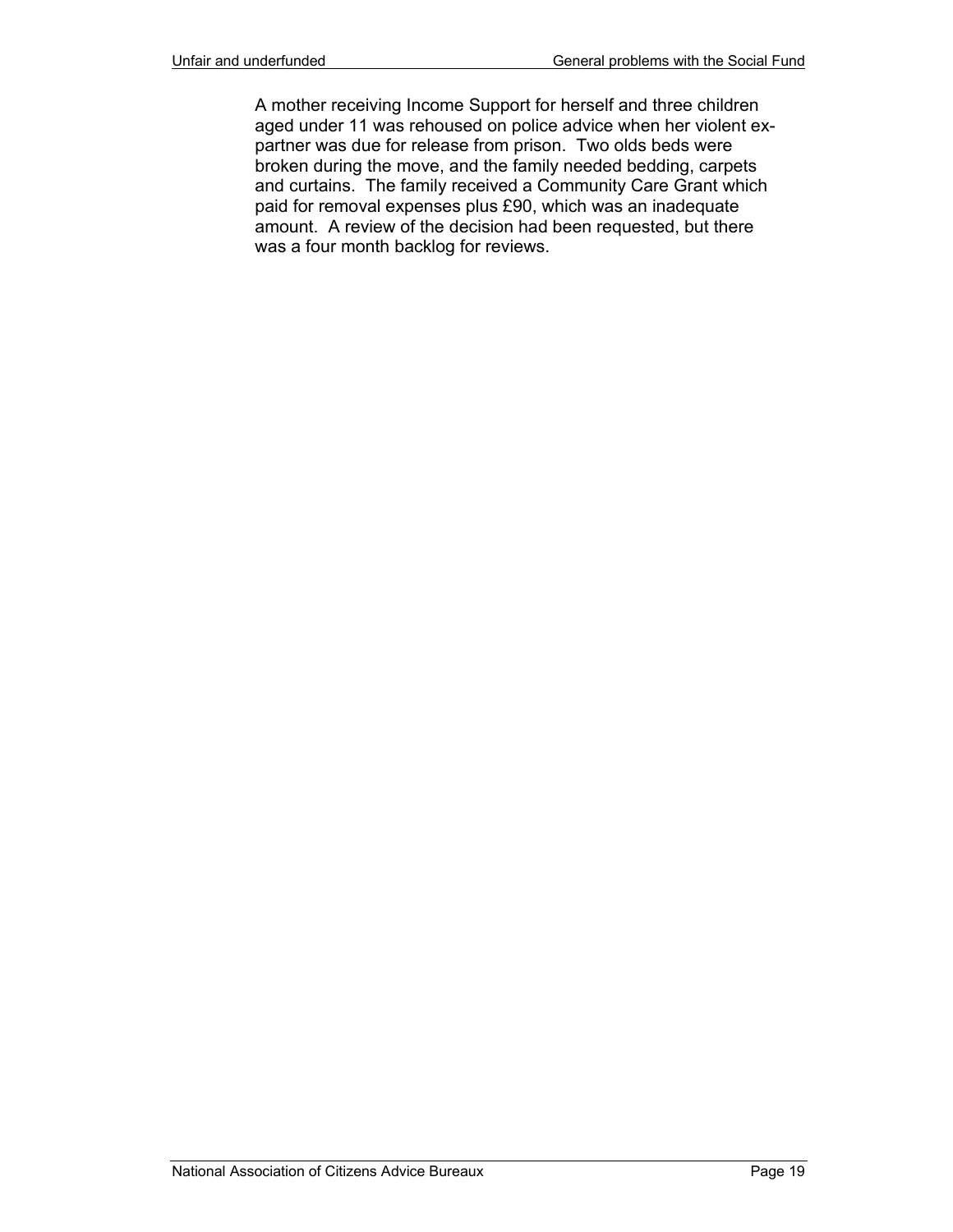# **4. Specific problems with the Social Fund**

4.1 The experience of CABx clients with the individual aspects of the Discretionary Social Fund and with Funeral Payments show the failings of the present arrangements and provide the basis for our recommendations to make these payments more effective. Issues relating to each individual type of payment are discussed in the following sections.

#### **Community Care Grants**

- 4.2 Because Community Care Grants are the one part of the Discretionary Social Fund that provides extra money that does not have to be repaid, they are of great benefit to the very poor people who receive them. Unfortunately the Grant scheme is not working well. Even after the April 1999 changes, 60% of applications are turned down. This represents a vast pool of disappointment amongst applicants, and a huge amount of wasted effort for both social fund staff and applicants.
- 4.3 Under the present rules, many people in manifest need are judged not to meet the criteria to qualify for a Grant. Almost 60% of Grant refusals come into this category. The criteria need to be changed so that they do not exclude people in real need of a grant, for example:

On Merseyside a single man received Income Based JSA and then put in a Grant claim for £800 to furnish his new flat. He was turned down on the grounds that he did not satisfy the qualifying conditions for a Grant. On his very low single persons' payment of JSA, he could not even afford to buy second hand furniture for the flat.

In Cheshire a partially blind young man of 18 was estranged from his parents and living on the streets for two years. He obtained local authority accommodation and was receiving Income Based JSA. He had no furniture, carpets or cooker and was sleeping on bare floorboards. He was refused Grant on the following grounds:

- Not at risk of going into care because he had no furniture,
- Not under extreme family pressure,
- He had not been re-housed by a re-settlement project,
- He had managed to live independently for two years.

This seems an extraordinary decision, especially as he had survived the previous two years by begging.

4.4 The second most common reason for refusing a Community Care Grant is "Insufficient priority", accounting for one in five refusals. Our evidence shows that people in great need are refused Grants on priority grounds, which indicates that the Grant budget is inadequate.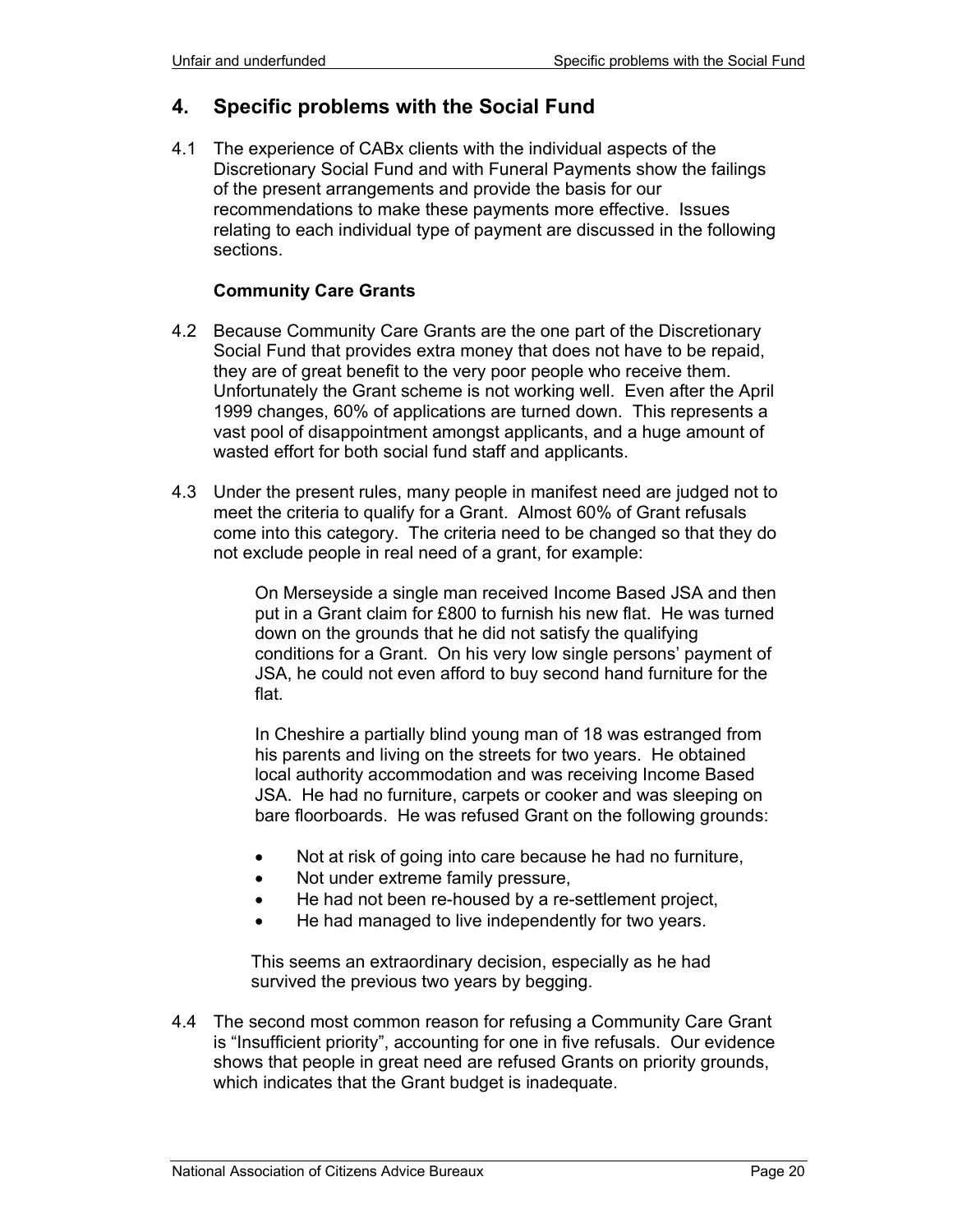A CAB in Cheshire had two clients who were refused Grants because of budgetary constraints. In the first, a woman with an asthmatic son left her violent partner and moved into her parents' home. This was unhealthy for the child, as the client's mother was a heavy smoker. The woman obtained a council house and applied for a Grant of £1,250 to furnish it. This was refused on priority grounds. In the second case, a client receiving Income Support and Invalid Care Allowance, living with her daughter (who is schizophrenic and receiving Income Support and Disability Living Allowance) and granddaughter, applied for a Grant for new mattresses and carpets to ease exceptional pressure on the family. Again this was refused on priority grounds.

In the South West a single man, looking after teenage daughters applied for a Grant for new beds for his daughters. All three members of the family have significant health problems and the social fund officer accepted that the family was under exceptional pressure. Nevertheless a Grant was refused and the decision was upheld at review. The reviewing officer said that the case was only medium priority and the office was only able to award Grants to high priority cases, because of budget constraints.

4.5 In addition to outright refusals of grants on priority grounds, CABx have seen many cases in which applicants have received inadequate Community Care Grants because of budget constraints. It is most unfortunate that DWP, which is supposed to be committed to open government, does not publish any information on the amounts by which these Grant applications are cut back when grants are awarded. Such information would help to indicate the extent to which the budget is inadequate.

> A CAB in North London reports the case of a woman in her sixties with significant health problems of her own, who is the sole carer of her adult son, who has severe learning disabilities and requires 24 hour supervision. She requested a Grant to replace items that had been damaged and worn out as a result of her son's incontinence and behavioural difficulties. Initially the Grant was refused but on review the client was awarded £980. Both the client and the local CAB feel that this is inadequate and are seeking a further review.

> A single, African man in North London, with symptomatic HIV disease, applied for a Grant of £2,700 for furniture, washer, dryer, and food storage and preparation equipment. The application was backed by a strong letter of support from the hospital, which is treating him. He was awarded a Grant of £750, which the local CAB considers inadequate for his needs, and they are helping him with a review application. They commented that there had been a number of recent cases in which grants seemed very low compared with needs.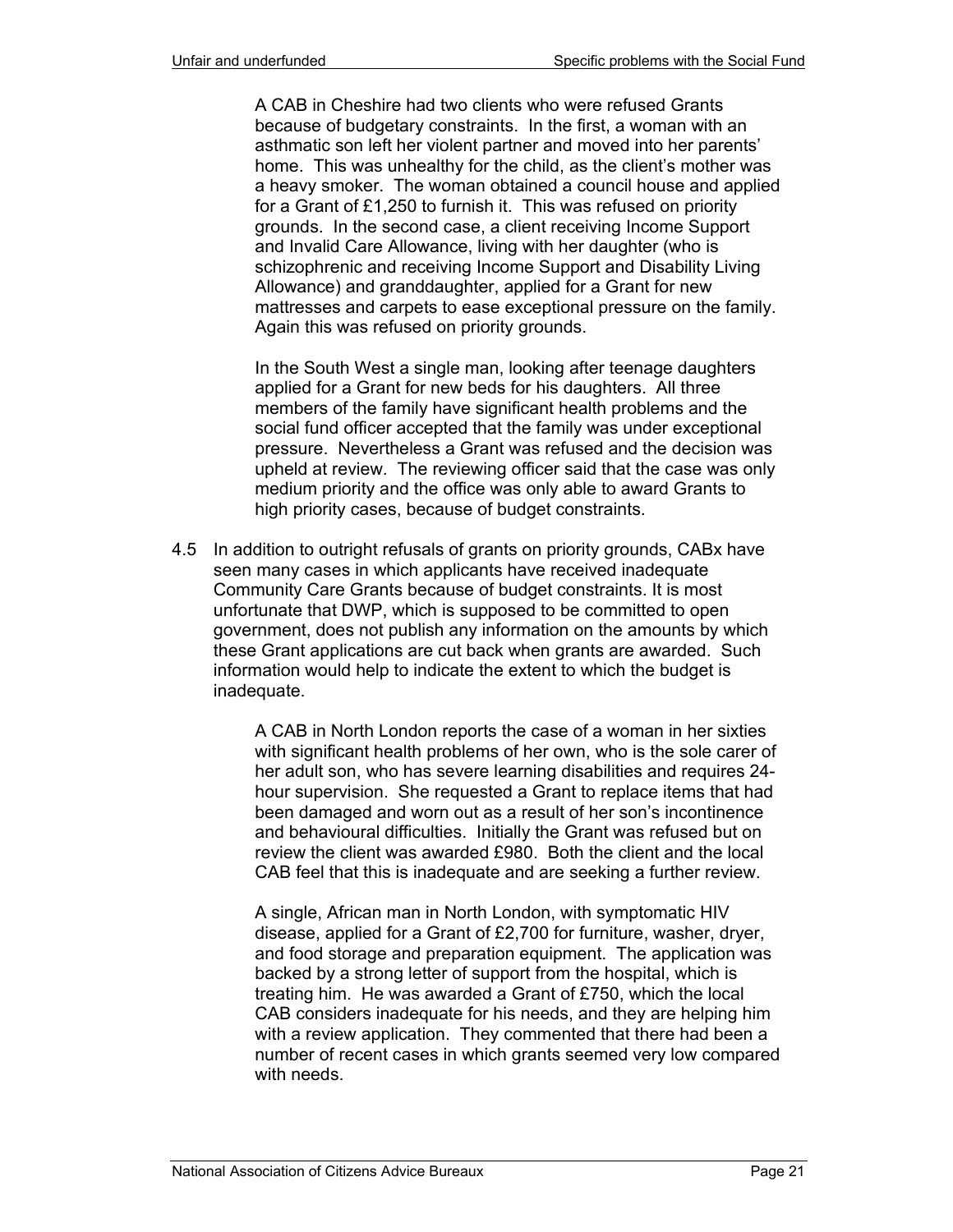4.6 The third most common reason for turning down Community Care Grant applications is because the applicant was not receiving Income Support or Income Based JSA, and was unlikely to be in the near future. On the face of it this may simply mean that the application forms do not explain the eligibility requirements clearly enough. However, our evidence suggests that there is also a difficulty for some people, who are moving out of an institutional setting, to persuade a Social Fund officer that they will be receiving an appropriate benefit when they move into the community. This seems to be a particular problem for prisoners. Failure to get a Grant to help a person re-establish themselves in the community can result in somebody having to live in a totally unfurnished flat, without bed, cooker or other furnishings.

> A CAB in West Yorkshire reports the case of a single man in his twenties released after serving 22 months in prison. He applied for a Grant while still in prison, but was refused. When he was released he applied again for clothing and bedding. This was also refused – for the clothing, on the ground that he had been refused previously and there was no change of circumstances, and for the bedding that this was of insufficient priority. The local CAB was helping the client with a review.

> In another case involving a released prisoner, this time in Kent, a man completing a five-year sentence applied two weeks before his release for a Grant of £615. This was refused, apparently because it was not considered that he would be in a position to claim Income Support or JSA within six weeks, but he was invited to reapply on release. He did so, but was awarded only £114, which was based on the priority of the case and the funds available.

- 4.7 The current Community Care Grant system is a failure. Clients get a very poor deal, whilst huge amounts of administrative resource are spent on refusing applications or on making awards that fall far short of clients' needs. The standard of decision-making is poor. The 2001/02 Annual Report on the Social Fund shows that 50% of initial decisions that are referred for an initial, internal review are revised at this stage. When the Independent Review Service reviews reviewing officer decisions, 60% are modified in favour of the applicant. **A system that results in so many bad initial decisions cries out for reform**.
- 4.8 Organisations that have studied the operation of the current Community Care Grant scheme, including the Child Poverty Action Group and Debt On Our Doorstep, have called for a transparent system of grants based on an entitlement to grants at times when they have particular needs. We strongly endorse this approach. As far as possible, grants should be available for particular life events or needs. The Sure Start Maternity Grant provides an example of an approach that should be extended to other situations, for example:
	- Furniture and Household Equipment Grant when setting up a new home.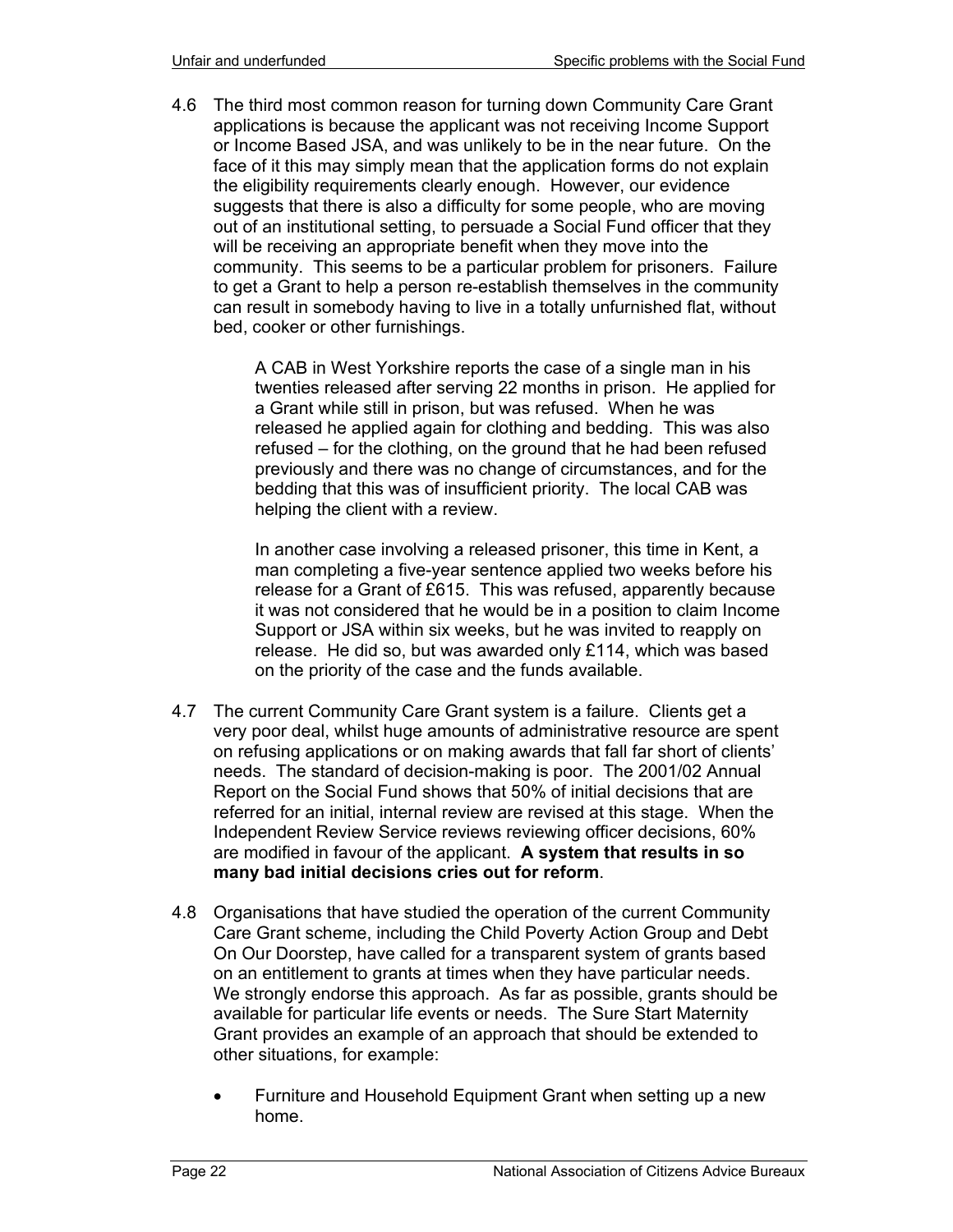- Pregnancy Grant for extra costs of diet and maternity wear.
- Household Safety Grant to replace unsafe or non-working electrical and gas appliances.
- Child Development Grant for the costs of milestones such as the start of school and moving up to secondary school.
- **4.9 There is a need to review the operation of Community Care Grants, and to consider instead a system of grants for particular life events and needs, which would be available to anyone on a low income.** Grants of this type, which would be an entitlement for all people on very low incomes (not just those receiving qualifying benefits), should provide a cornerstone of a new Social Fund. It is hard to envisage an area in which spending could be more directly channelled to meeting the Government's objectives of eliminating child poverty and reducing social exclusion. It follows that the Government should be willing to provide proper resources for these new grants – much of the cost would be met through savings in the huge amount currently spent on the administration of the complex, discretionary Community Care Grant Scheme.

## **Budgeting Loans**

- 4.10 The new arrangements for Budgeting Loans, introduced in April 1999, have led to a number of improvements for applicants:
	- A simpler application form
	- Quicker decisions
	- More awards made.
- 4.11 However there are also significant disadvantages in the new arrangements:
	- Existing social fund loans are taken into account in a way that makes it difficult to get a further Budgeting Loan
	- High repayment rates
	- Inflexibility and lack of transparency
	- Very low maximum loans available to people without children.
- 4.12 The experience of CABx clients shows the problems that people have suffered under the present rules.
- 4.13 The first problem is the qualifying period for Budgeting Loans. These are only available to people who have been receiving a qualifying benefit for 26 weeks or more. The statistics for 2001/02 show that 134,400 Budgeting Loan applications (7.7%) were turned down because of this rule. Since people often face exceptional expenses at the beginning of a spell receiving benefits, connected with the major change in their life that has led to qualification for benefit, it is unreasonable to apply a qualification period for Budgeting Loans. The results for people caught by this rule can involve substantial hardship. Some examples are given below.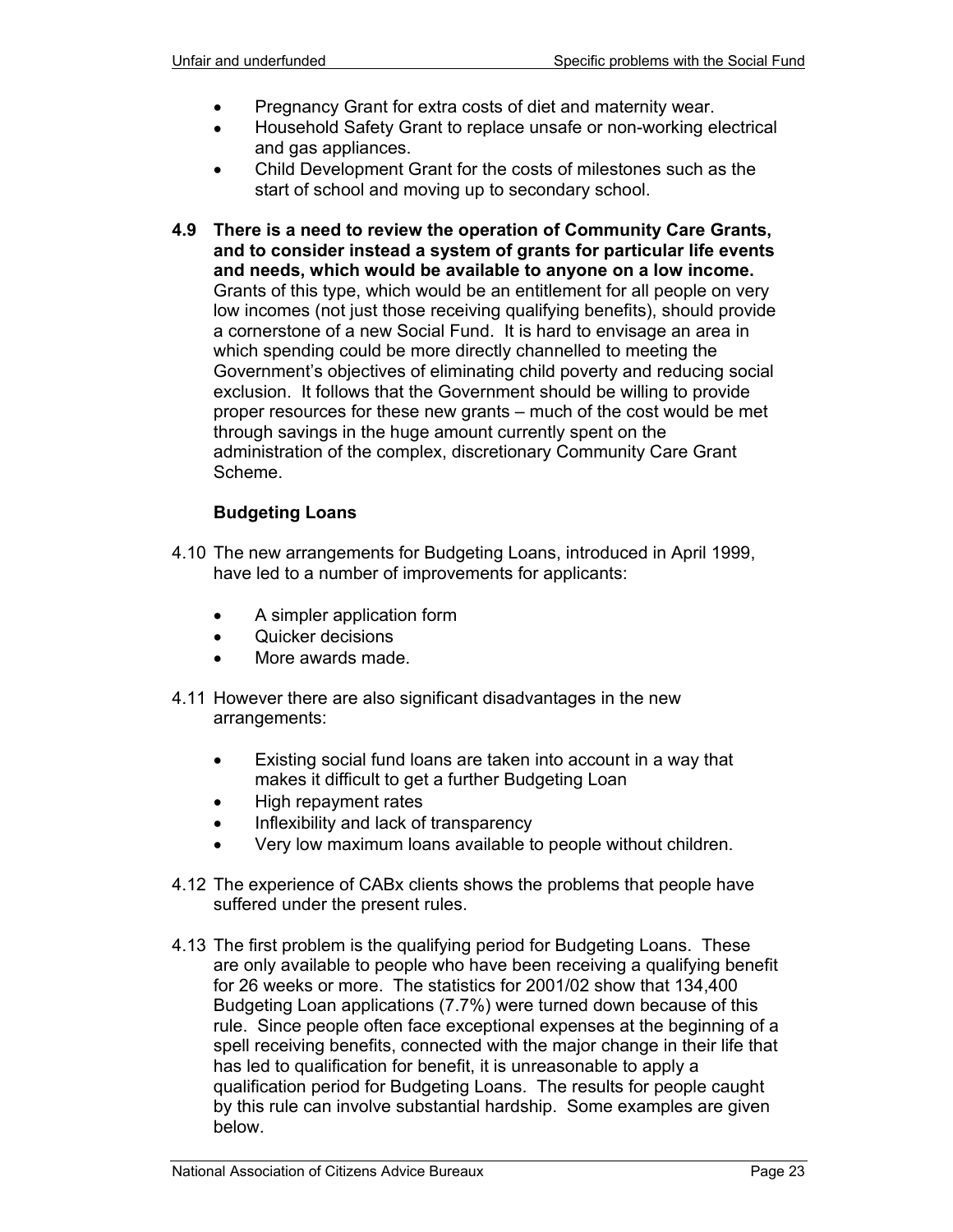4.14 Budgeting Loan applications are also weighted, according to the length of time on benefit, and the number of people in the household who are dependent on benefit. Receipt of 'secondary benefits such as Working Families' Tax Credit, pregnancy and other factors may also be given additional weight in determining an application. The effect of this structure is to increase the chances of getting a loan for people who have been on income-related benefits for longer periods, and households in which there are many people dependent on benefit income. It is, perhaps, not surprising that the main reason for refusal of Budgeting Loans is that the applicant cannot afford to repay the loan. **We propose that the qualification period for Budgeting Loan applications should be abolished, and the weighting rule revised to reflect this**.

> A couple with learning difficulties in Staffordshire needed a replacement cooker and washing machine. They had been receiving IS for less than 26 weeks, but their social worker mistakenly advised them to apply for a Budgeting Loan, which was turned down, leaving them unable to cook a hot meal or wash clothes at home.

> A bureau in Hertfordshire reports a single woman who is unable to work because of sickness. She was receiving Income Based JSA, then Incapacity Benefit for the first two months of her sickness and is now in receipt of Income Support. She has no cooker, fridge or furniture but is not eligible for a Budgeting Loan because she has not been receiving a qualifying benefit continuously for 26 weeks.

- 4.15 The maximum Budgeting Loan that is allowed is £1000, but most applicants will be offered much less. Local budgets are often constrained because the budget is cash limited. Also the points system on family size constrains the amounts available to small families and to single people. As a consequence, the maximum Loan that is offered to an applicant will generally be much less than £1000. If the applicant already has a social fund loan, the maximum offer is reduced by twice the amount outstanding.
- 4.16 The 2000/01 statistics showed that 313,400 applicants for Budgeting Loans (24% of all applications) were turned down because they were deemed to have too much outstanding debt to be able to afford a Loan under these rules. This figure fell to 259,200 in 2001/02 (almost 20% of applications) but still represents a huge pool of unmet need. This "outstanding loan" rule has resulted in widespread hardship, such as in the following examples.

In Essex a lone parent has two children, one of whom is ill and needs medication kept in a fridge. The client applied for a Loan for the fridge but was turned down as she is already paying off a £530 Loan at £13 per week.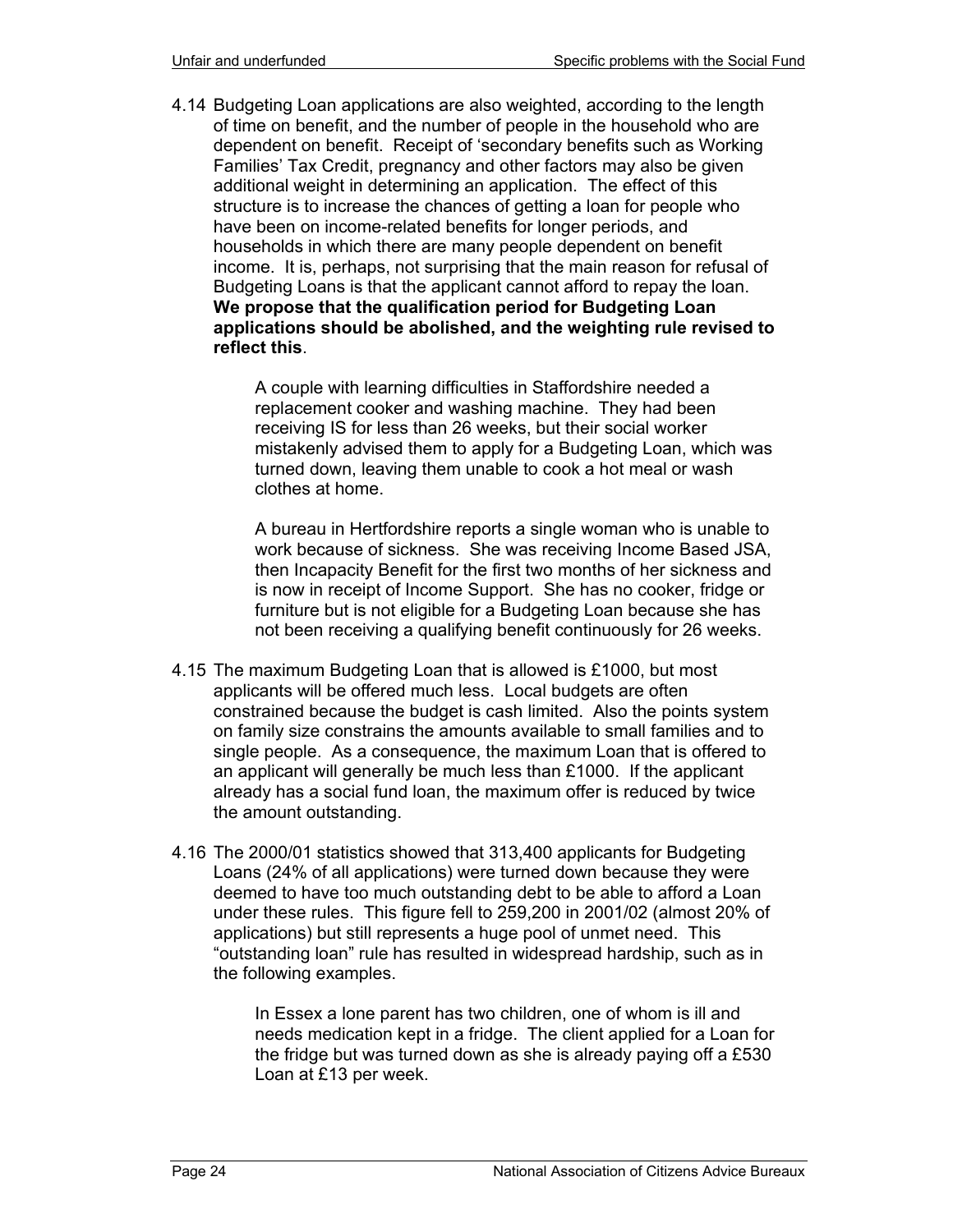A South East London lone mother with one child has an outstanding Loan of £565. Her cooker no longer works and she applied for a Loan for a replacement. This was refused while the other Loan is outstanding.

A Lancashire bureau reports a married client with one child who received Income Support. He has an outstanding Loan of £590. He applied for a further Loan of £395. This was refused because the sum of twice the existing and proposed loan would take him over the maximum allowable to him.

- **4.17 We recommend that the maximum possible Budgeting Loan should be increased and that the treatment of outstanding loans should be reviewed.** In order for these changes to have practical benefit, we also recommend a substantial increase in the budget for BLs so that awards are not constantly constrained by local budget levels. We welcome the increase of gross Budgeting Loan expenditure from £396m in 1999/00 to £469m in 2001/02. However, the net cost of these Loans in 2001/02 was only £25 million, so a further major expansion of the Budgeting Loan scheme would be easily affordable within the context of the overall social security budget.
- 4.18 CABx clients report great difficulty in affording the high weekly repayments that are demanded for Budgeting Loans. The rules allow repayment rates as high as 25% of the applicant's income, and these can be over £40 a week and are often £10 to £20. These are very large amounts to lose from levels of benefit that provide people with only a low standard of living.

An Inner London bureau reports three cases of lone mothers facing repayment levels that cause hardship. First a Loan of £79 has to be repaid at £16 per week. The Social Fund Officer refuses to reschedule. The second lone mother has five children. She was offered a Loan of £1000 repayable at £29 per week (over 34 weeks). The Social Fund officer refused to discuss a longer period "as the client had no exceptional debts". In the third case a lone mother of six children is repaying a Loan at £30 per week, which is causing serious hardship. Similar cases are reported from the South West, in which lone parents with one child find it extremely difficult to cope with repayment rates of between £15 and £17 per week.

A Buckinghamshire lone mother with two children has been offered a Loan of £375 for beds and a fridge. She wanted to repay over 78 weeks, but has been asked for repayments of £11.90 per week over 31 weeks.

A single mother in Cheshire, with two children, needed to replace her washing machine. She was refused a Community Care Grant & offered a Budgeting Loan to be repaid at £40 per week. It was not possible to get this reduced before accepting the loan, so the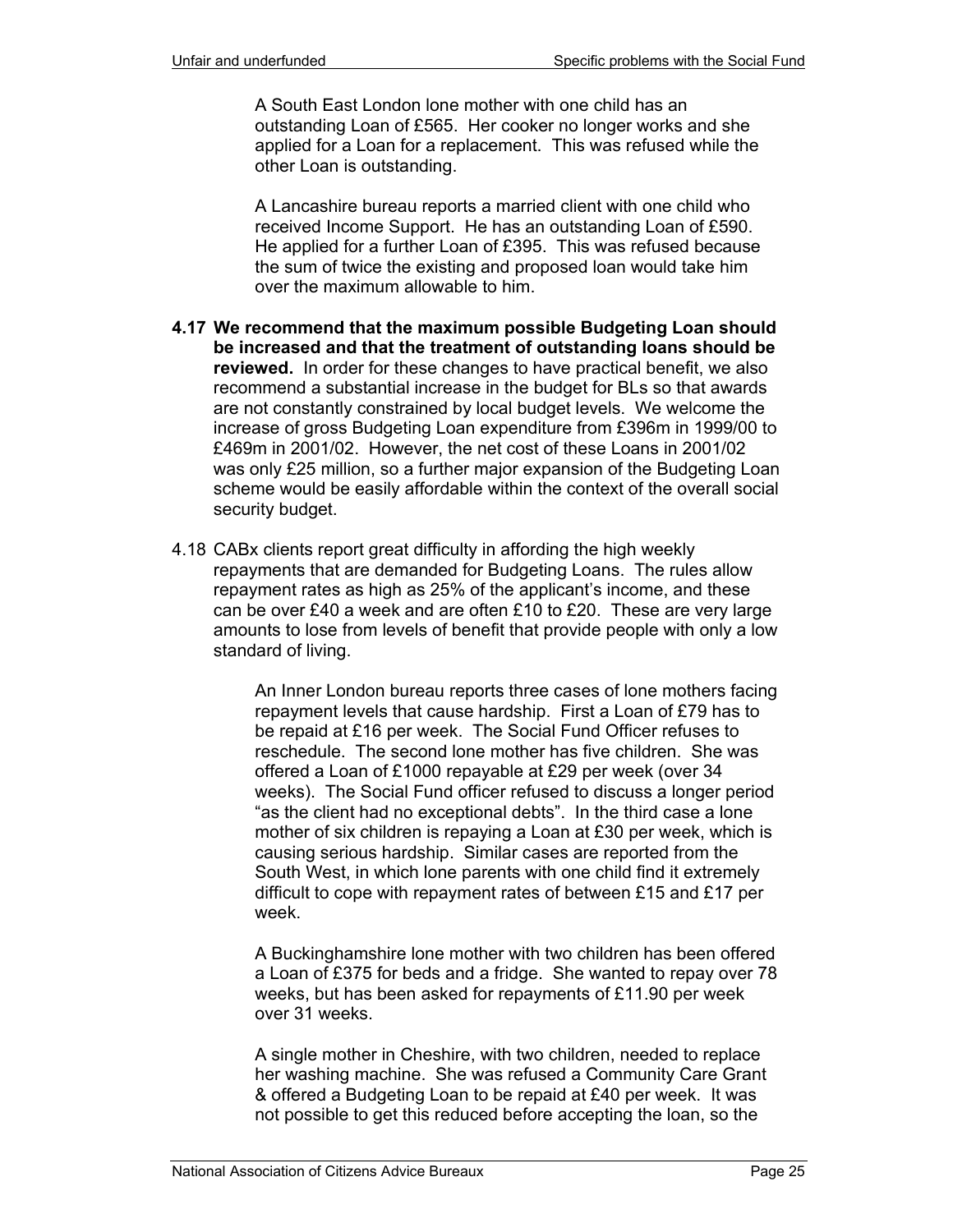client accepted although she could not afford the repayments because of catalogue debts for clothes. When the client sought a reduction in the repayment rate, BA refused to agree.

- 4.19 We are pleased that, in response to the Select Committee report, the DWP now gives clearer information to clients about what they should do if they have difficulty with their loan repayments, and is improving guidance to staff about loan repayment terms. These are steps in the right direction, but they do not address the fundamental problem that the current Budgeting Loan rules require high repayment rates that cause hardship to many clients. **We recommend that DWP should amend its repayment formulae to allow applicants the option of more modest repayment rates.**
- 4.20 Several CABx have commented that decisions on Budgeting Loan applications lack transparency, so that it is difficult for clients to understand why a particular loan offer has been made, and we welcome the Government's acceptance, in its response to the Select Committee, that improvements are needed. **A further improvement in the transparency of the Budgeting Loan scheme, which we would like to see, is the provision of regular statements showing clients the outstanding balance on the loan.**
- 4.21 The scope to use the social fund to provide a source of borrowing for low-income families without access to credit from mainstream providers was recognised in the report of Policy Action Team (PAT) 14: "Access to Financial Services", published by HM Treasury in November 1999. This report was part of the work of the Social Exclusion Unit, which led up to the National Strategy for Neighbourhood Renewal. In the Financial Secretary's Foreword to this report, she welcomed the recommendation that DSS (now DWP) should explore the scope for further reform of the Social Fund, in order to extend access to the facilities that it offers. The Government has not taken this recommendation forward.
- 4.22 The new arrangements for Budgeting Loans mean that decisions are almost entirely dependent on objective facts about the applicant's circumstances and leave very little discretion to social fund staff. Following the PAT 14 report, the Budgeting Loan scheme could be converted into a more general borrowing scheme for people on very low incomes, who will all have difficulty in obtaining mainstream credit but may not be receiving benefits. **We therefore propose that these loans, like other Discretionary Social Fund payments, should be available to anyone on a very low income, i.e. from April 2003 people receiving Child Tax Credit at the maximum rate or receiving Working Tax Credit, and not just Income Support/Income Based JSA recipients.** People whose sole income is a contributory benefit such as Incapacity Benefit or Contribution Based Jobseeker's Allowance should also be eligible to apply for Budgeting Loans. If this was done, it would also be worthwhile examining the pros and cons of removing the administration of the Budgeting Loan scheme from Jobcentre Plus. Government sponsored research on Budgeting Loans showed that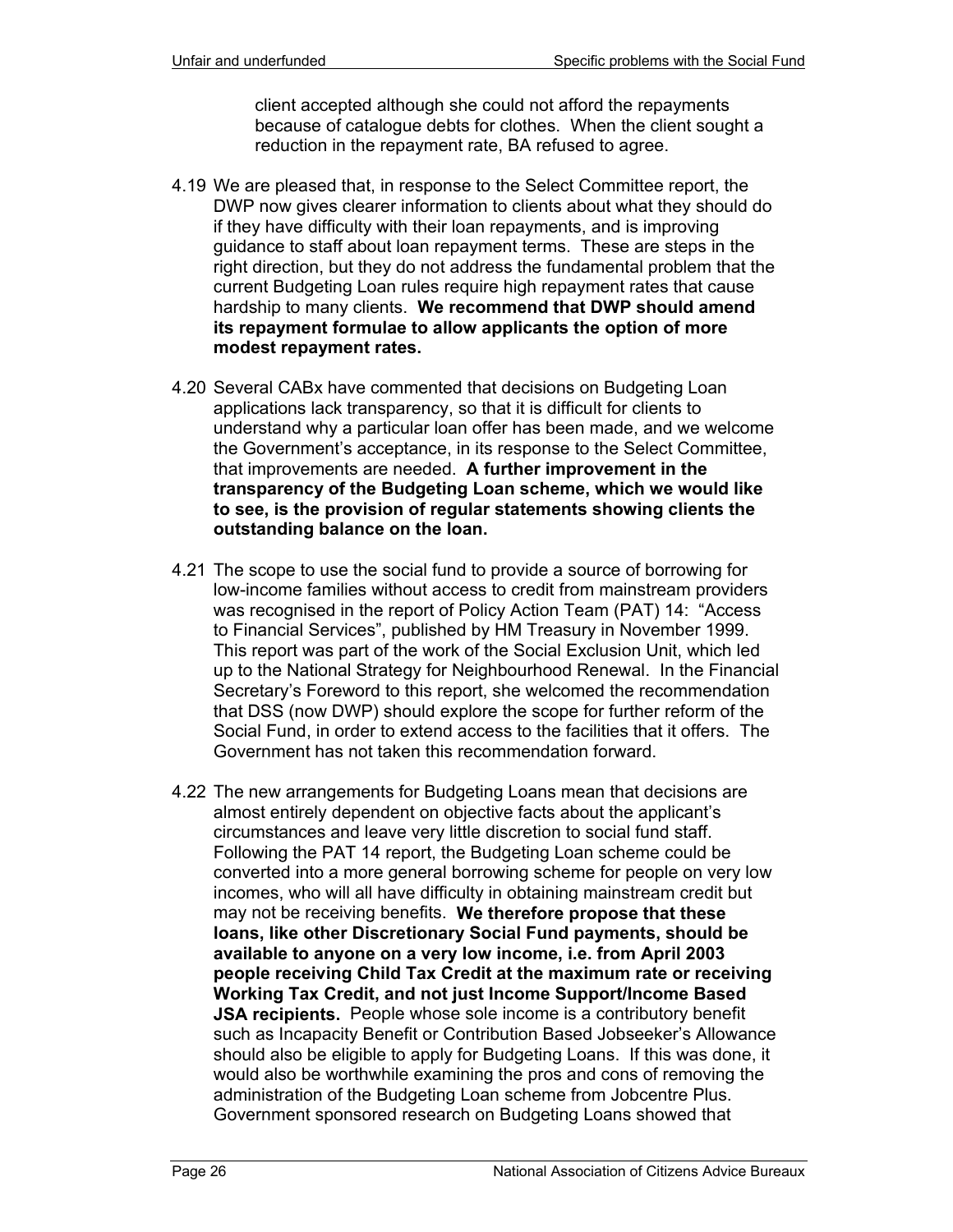Income Support recipients did not have a positive view of the way in which Benefits Agency staff viewed their credit needs, and it may be preferable for the running of the scheme to be placed with a different, external body, perhaps along the lines of the Student Loans Company.

#### **Crisis Loans**

- 4.23 The name "Crisis Loan" suggests that these loans are made only in crisis situations. This is misleading as 36% of the expenditure is for "alignment payments" to cover living expenses of new applicants for benefits up to the first payment of the benefit. It would be helpful to everyone if the system could be geared up to get benefits into payment quickly. The new Jobcentre Plus offices ought to provide an opportunity for much more expeditious handling of benefit applications. Unfortunately, the opposite may turn out to be the case, since a major problem reported by CABx clients is that they have to wait several weeks after they apply for JSA to get an interview with an adviser. Their benefit is not put into payment during the waiting period (although it is backdated when it is eventually paid). This causes great stress and hardship. This problem even arises when a lone parent moves from Income Support to Income Based JSA when their youngest child reaches 16 – an occurrence that should be known to Jobcentre Plus well in advance. It seems that the "joined-up working" that the Government rightly advocates is extremely difficult to achieve in practice. As a result, people who are poor and often have many other problems, suffer additional stress because they lack money for essentials.
- 4.24 Also, the cash limited Social Fund loans budget is used up to make alignment payments and the money is not available for other applicants for Social Fund loans. Further problems with delays in payments seem likely to occur when parents, who deal with Jobcentre Plus for their own benefits, also have to deal with the Inland Revenue over child tax credits from 2003. **Unless and until it proves possible to make rapid decisions on benefit applications, we believe that there should be a simple, fast track scheme to provide interim advance payments to people who appear, on the face of things, to have a valid claim to benefit.** This scheme should have its own budget, separate from the Social Fund.
- 4.25 Under the present arrangements, CABx see a worryingly large number of cases in which benefit applicants who are without money, are denied Crisis Loans to tide them over while their claims are considered. Too often the money available to the applicant from child benefit is used as the reason to refuse a crisis loan.

A man in the North West, with a partner and five children, was unable to work after an accident. He claimed Incapacity Benefit and Income Support, but the claim was delayed by documentary requirements. He was told, incorrectly, by a Benefits Agency receptionist that he was not entitled to a Crisis Loan. As a result, he was forced to sell his car in order to support his family.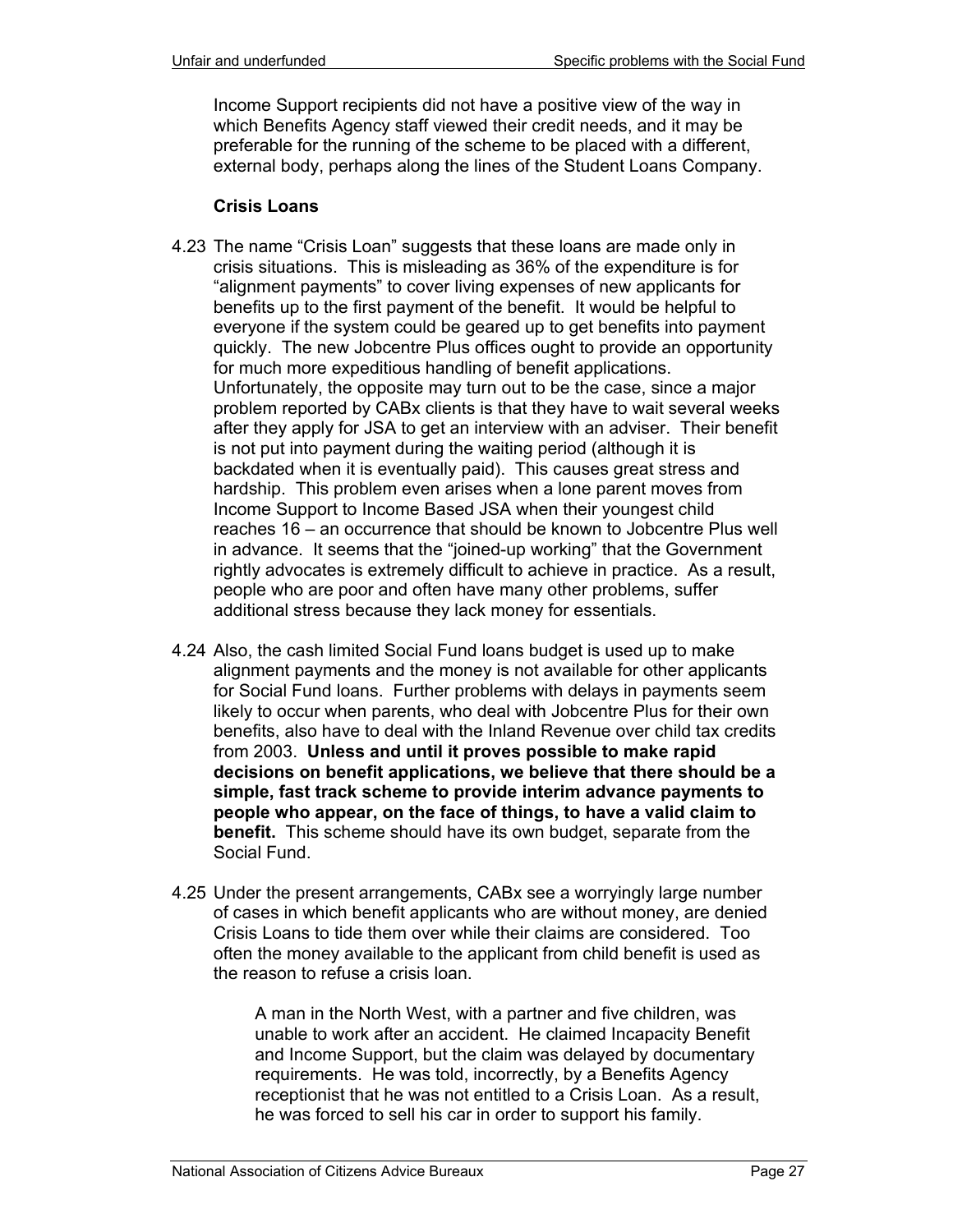A London CAB reports a woman with four children who applied for Income Support when her husband left her. A week after she made the claim, she was told that it would be a further 11 days before payment would be made. The woman requested a Crisis Loan but was told she could not have one while her Income Support claim was processed. Although her Income Support would be £106 a week, social security staff told her that her Child Benefit payments of £45 a week should see her through.

A disabled woman in Yorkshire applied for Incapacity Benefit after she had been on Statutory Sick Pay for 23 weeks. She was told that payment would take five weeks. She then claimed Income Support and was told that this would also take five weeks. Benefits Agency staff told her that there was no point in applying for a Crisis Loan, as she would not get one – she should live on her daughter's student loan. The CAB advised her to insist on applying for a Crisis Loan.

A CAB in Hertfordshire reports the case of a single mother whose Income Support was stopped after her daughter's sixteenth birthday. The client had received no warning of this, simply a letter demanding return of her Income Support book. The client went straight to the Job Centre to apply for JSA but was still without money the following week. She was refused a Crisis Loan because her Child Benefit provided her with some income.

- 4.26 The Social Fund Commissioner's Annual Report for 2001/02 once again expresses concerns about barriers to access put in the way of people who need a claim form, or advice about the type of Social Fund payment they could apply for. On access to application forms, the Commissioner notes that benefits offices do not issue an application form because they judge the application would not succeed. The Commissioner points out that this approach is unlikely to be based on all the relevant information, is often given by reception staff rather than a trained officer, and denies the person the right to challenge any decision. The Commissioner also comments about the quality of advice, and we have referred to these remarks above. **We support the Commissioner's call for the Department to put in place a system to manage the issuing of application forms and the quality of advice that is given to people.**
- 4.27 CABx report many instances of people who appear to be in need of a Crisis Loan being denied an application form or being told it is not worth applying. Such people are not recorded as being refused a Loan and have no opportunity to challenge a refusal. Some of the people concerned are in a desperate situation.

In Hertfordshire, a single, homeless man had his Income Support stopped while possible cohabitation was investigated. He came to the CAB after twice being told by Benefits Agency staff that he should not apply for a Crisis Loan, as he was not eligible. He had no money and said that he had not eaten for three days. The CAB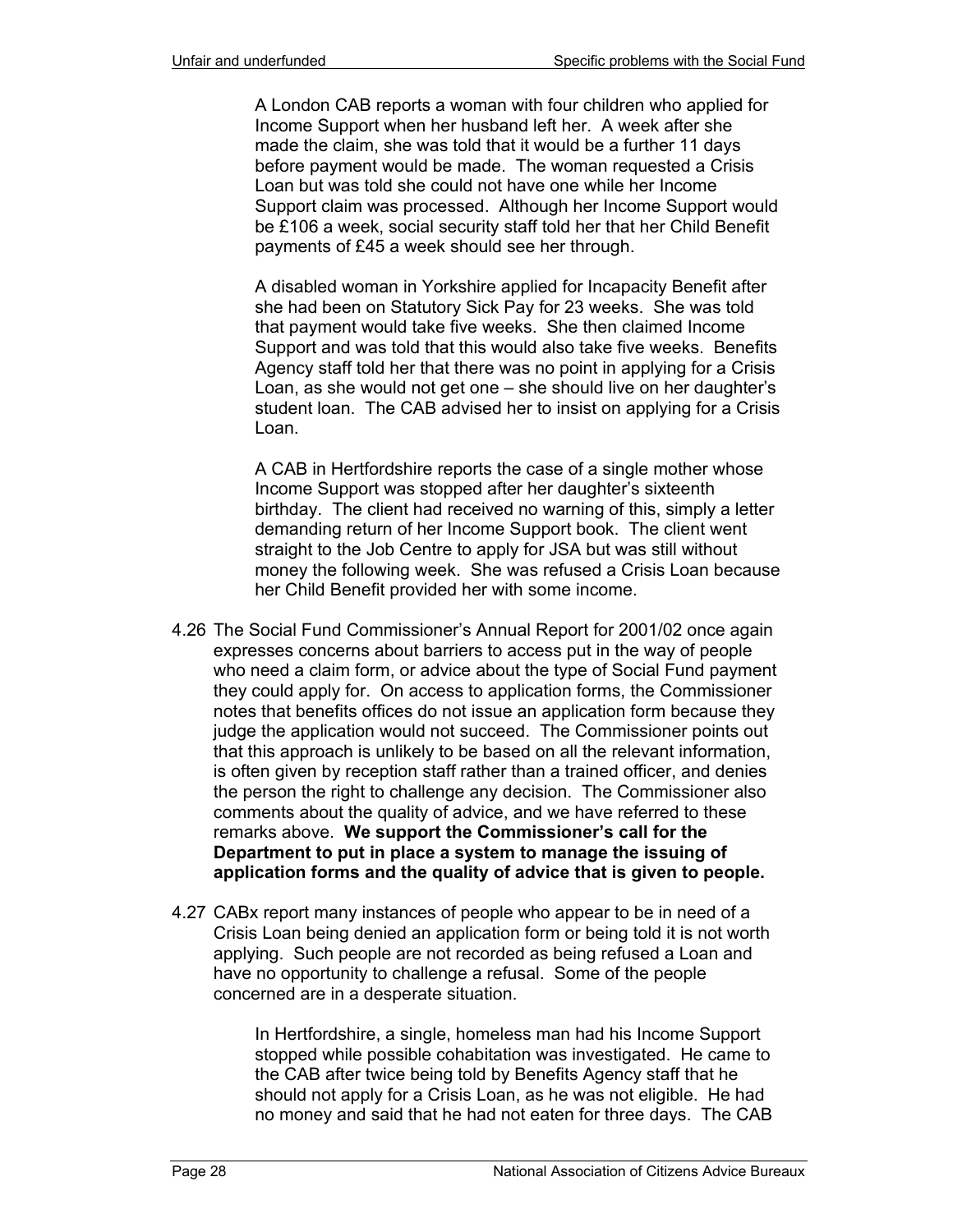advised him to insist on applying for a Crisis Loan and he was then given a Loan of £39.

A Yorkshire CAB reports the case of a lone mother who left a violent relationship and moved 200 miles to live with her parents. A benefit cheque was sent to her old address, to which she could not return. She asked about a Crisis Loan at the Benefits Agency but was told that she could not have one as the whereabouts of her benefits cheque was known. She was not offered a claim form. When the local CAB intervened, a Crisis Loan was awarded.

4.28 CABx clients have also been told, incorrectly, that they cannot apply for a Crisis Loan because they are not receiving benefit or because they are awaiting a decision on a benefit application.

> A CAB in the North West reports the case of a lone mother who gave up her job to look after her son who came to live with her following assaults by his father, with whom he had been living. She applied for Income Support and (with the help of the CAB) also completed a Crisis Loan application for clothes and other necessities for her son. The Benefits Agency refused to accept the application, on the grounds that the client was not in receipt of Income Support. The CAB advised the woman to return to the office and ask to speak to the Social Fund Officer. She was then awarded a Crisis Loan.

4.29 A further problem, in some cases has been a lack of awareness by Benefits Agency staff of the purposes for which Crisis Loans are available, and in a few cases, regrettably, a judgmental attitude towards applicants.

> A Kent couple with two children and the man on long-term sickness benefits, inquired about a Crisis Loan for cooker, fridge and carpets. The response from Benefits Agency staff was: "Go to a secondhand shop – this isn't a charity."

In Sussex, a man from Portugal who had been working in the UK as an agency waiter for two years was injured in a road accident. He was advised by the Benefits Agency to apply for Incapacity Benefit, but turned out to be ineligible because his earnings were too low. He was then advised to apply for Income Support. In the meantime he was without money, although he had extra needs because he had prescriptions to pay for and had been medically advised that he needed to swim regularly. However, when he applied for a Crisis Loan, he was told: "Go and ask your friends to support you. We can't just hand out money every time anybody asks."

4.30 It can be very difficult for somebody to obtain a Crisis Loan if they have received one previously in similar circumstances, for example lost order books, or if a person is under investigation about possible benefit fraud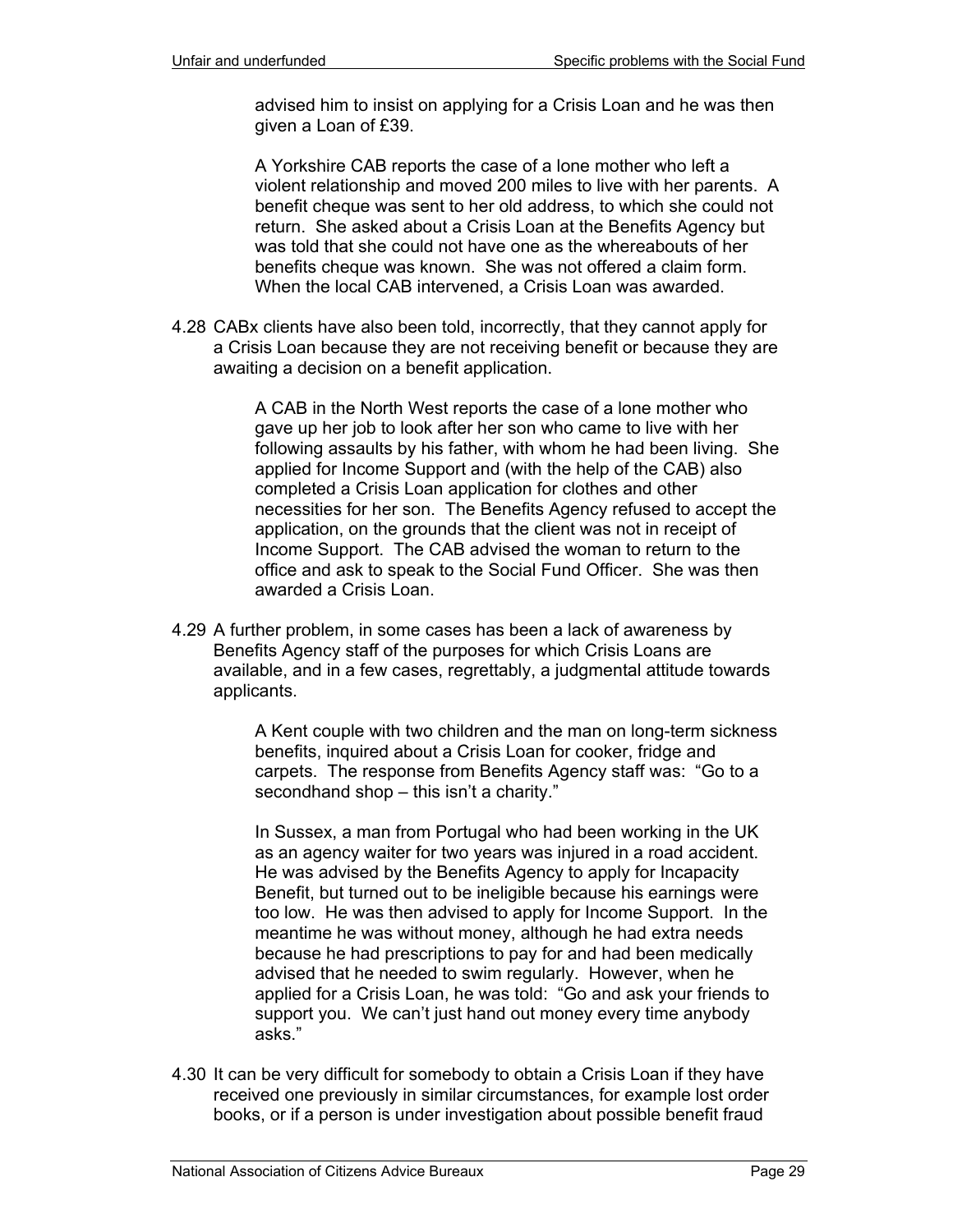or under sanction because of failure to comply with the rules for receiving JSA. In some of these cases the client's history, rather than his/her needs seem to have determined the decision not to make a Crisis Loan.

A CAB in Kent saw a woman who had a partner and children, who had been refused a Crisis Loan when her partner's wallet had been stolen after he cashed a benefit Giro. The Benefits Agency said that this was because there had been a similar claim some months previously. The client was seeking a review of the decision because she considered the health and safety of her children to be seriously at risk. The previous incident had been more than six months previously.

A single mother in Kent left her bag on the bus after cashing Income Support. She was refused a Crisis Loan because she had previously lost her purse containing money from Child Benefit. The Benefits Agency suggested that the client should borrow money from her mother, who is also on benefit. The CAB phoned the area social fund office, which agreed to review the case the next morning. This necessitated a three-mile walk for the client and her two children.

4.31 People who have existing Social Fund loans may find that these loans are given as a reason for refusing a Crisis Loan. This is perverse, since the issue that should be addressed is whether a Loan is needed to cope with the applicant's difficulties following a crisis or emergency. People who have been flooded more than once could be caught by this rule.

> A West Midlands couple with two small children applied for a Crisis Loan whilst awaiting a decision on a new claim for Income Support. They were refused because they already had outstanding social fund loans of more than £1000 between them. This left them without money for food or nappies.

> A lone mother with three children (aged one, four and six) on Merseyside made an Income Support claim about a week after her partner left. After a further two days the claim had not been decided and the client had run out of money and applied for a Crisis Loan. She was refused because she already had £1000 of social fund loans. She was unable to send her children to school and had to ask the social services department for help to feed her family.

**4.32 Given that Crisis Loans are loans that must be repaid by a recipient, the restriction of Loans to applicants who pass the "serious damage or risk to health or safety" test is too tough. As the following examples show, this test is applied in an extremely rigorous way and forces single people and families with children to live in conditions that are unacceptable in the 21st century. We**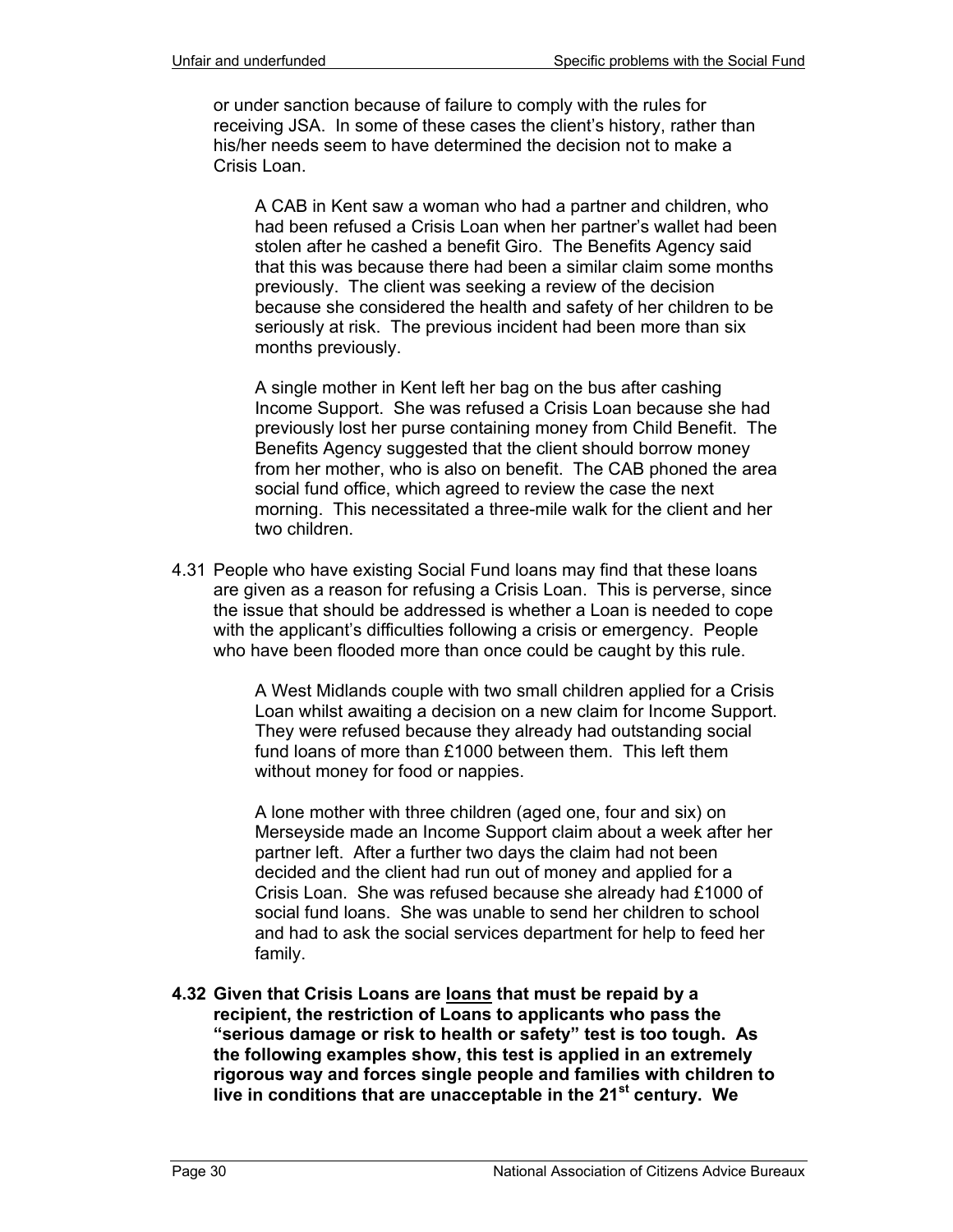#### **recommend urgent review of this rule**.

In South East London a single man in his twenties moved into a council flat after being homeless. The only furniture was one mattress. He applied for JSA and received the first payment three weeks after he moved to the flat. Six weeks after he moved in he applied for a Crisis Loan for essential equipment. This was refused and the local CAB was told that this was because there was no risk to the man's health from the lack of furnishings and equipment in the flat. A number of other CABx report similar Crisis Loan refusals for single people living in unfurnished flats without a cooker or a bed.

A married man in Surrey, with a child aged 19 months and receiving Income Based JSA, received a Budgeting Loan when they moved into a new flat. A year later he applied for a Crisis Loan to replace a broken cooker. This was turned down and Benefits Agency staff told the local CAB that the client did not require a cooker as he and his family could eat cold food.

A CAB in Devon reports the case of a married woman with four children, who was employed in a low paid job and receiving Housing Benefit and Council Tax Benefit. She lived in an isolated village. When her cooker broke down she rang the Benefits Agency to inquire about a Crisis Loan but was told that one would not be granted during the summer, as cold food would suffice. As the client could not afford school meals, her children took packed lunches to school, so this decision meant they would get no hot meals at all.

A young couple in Hampshire, with a two-week-old baby, applied for a Crisis Loan to purchase a used pram. They reported that Benefits Agency staff told them rudely that they could carry the baby or get a Moses basket.

4.33 It is standard practice to require that Crisis Loan applications must be made in person, so that a social fund officer can interview the applicant. Also crisis loans must normally be collected in person. These requirements can impose costs and hardship, especially in rural areas. Local caller offices in the smaller rural towns are not able to process Crisis Loans, and there are indications that Jobcentres are to be closed in many smaller towns. Applicants for a Crisis Loan may be without any money, even for a bus fare, so that the current rules can present a very major obstacle to applicants.

> A mother of four children in Devon, living in an isolated village was told that she must apply for a Crisis Loan for a new cooker in person, although this meant a 35 mile round trip taking a minimum of four hours.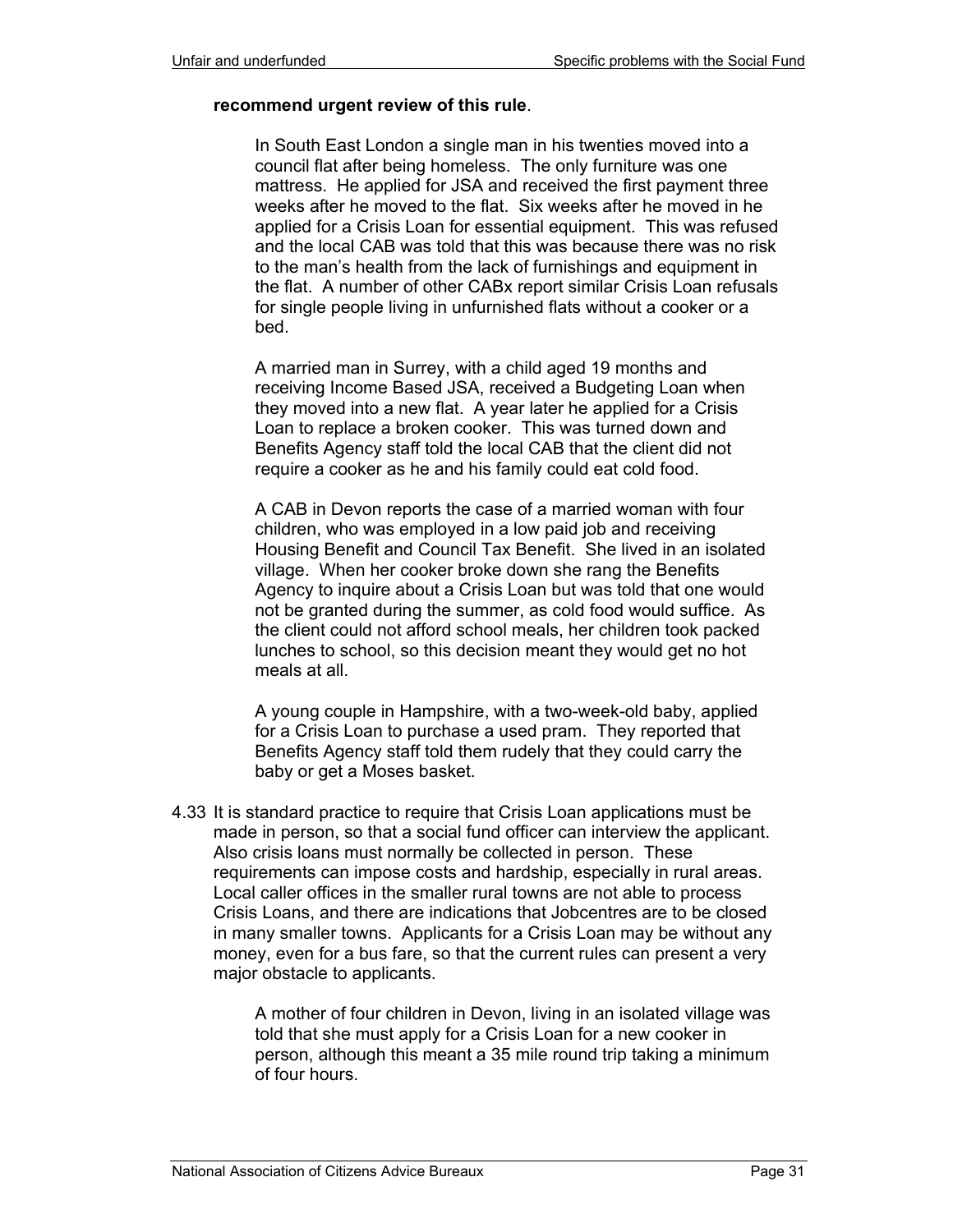The Jobcentre in a seaside town in the South West refused a homeless man a Crisis Loan claim form and a travel warrant to allow him to travel to the town where social fund decisions are made. In the midlands, the Jobcentre told another homeless man that he could not get a Crisis Loan without an address. The man visited the CAB at 2.30pm on a Friday. The CAB ascertained that the earlier advice was wrong and that the man could apply for a loan at an office more than ten miles away, provided he arrived by 3.30pm. There was no bus to get him there in time, so he was left without money over the weekend.

Bureaux in East Anglia and the North East have clients, in one case with a dependent child, who are unable to obtain Crisis Loans because they live in places that are 25 miles away from an office that handles these loans. A Midlands CAB, in a town with a Jobcentre, has clients who have to spend over £5 on a return bus journey that takes over two hours in order to get to the nearest office that handles Crisis Loans. Similar problems are reported from Wales and the South coast.

In Surrey an African asylum seeker was eligible for Income Support because he applied for asylum on arrival. However he was told it would take four weeks before he could receive Income Support because he needed to be given a National Insurance number. He was granted weekly Loans, but was faced with the expense of a 16 mile round trip each week to collect his money.

4.34 The Government response to the Select Committee sets out the arrangements that apply at the 50 Jobcentre Plus Pathfinder offices. Crisis Loan alignment payments are "handled as part of the normal claim taking process…- either by telephone or face-to-face – and immediate payment facilities will be available when a customer comes in for an Adviser interview. Other elements of the Social Fund will be handled in a manner similar to now. Pathfinder offices will offer advice and application forms to callers but any interviews will be carried out in a separate office." This does not go far enough to provide arrangements for handling crisis loan applications that make them more convenient and user friendly, especially in rural areas where the costs and time required for bus journeys are unacceptable. The Annual Report for 2001/02 says (at paragraph 4.3) that:

> "Jobcentre Plus will provide opportunities to improve delivery of the social fund. For example, there is a programme of work now taking place to develop improved process options for the delivery of crisis loans in Jobcentre Plus, with particular reference to increasing the use of the telephone in gathering information."

**4.35 There is an urgent need for DWP to make progress in reviewing these the arrangements so that there is a decent, accessible Crisis Loan service everywhere, including rural areas**.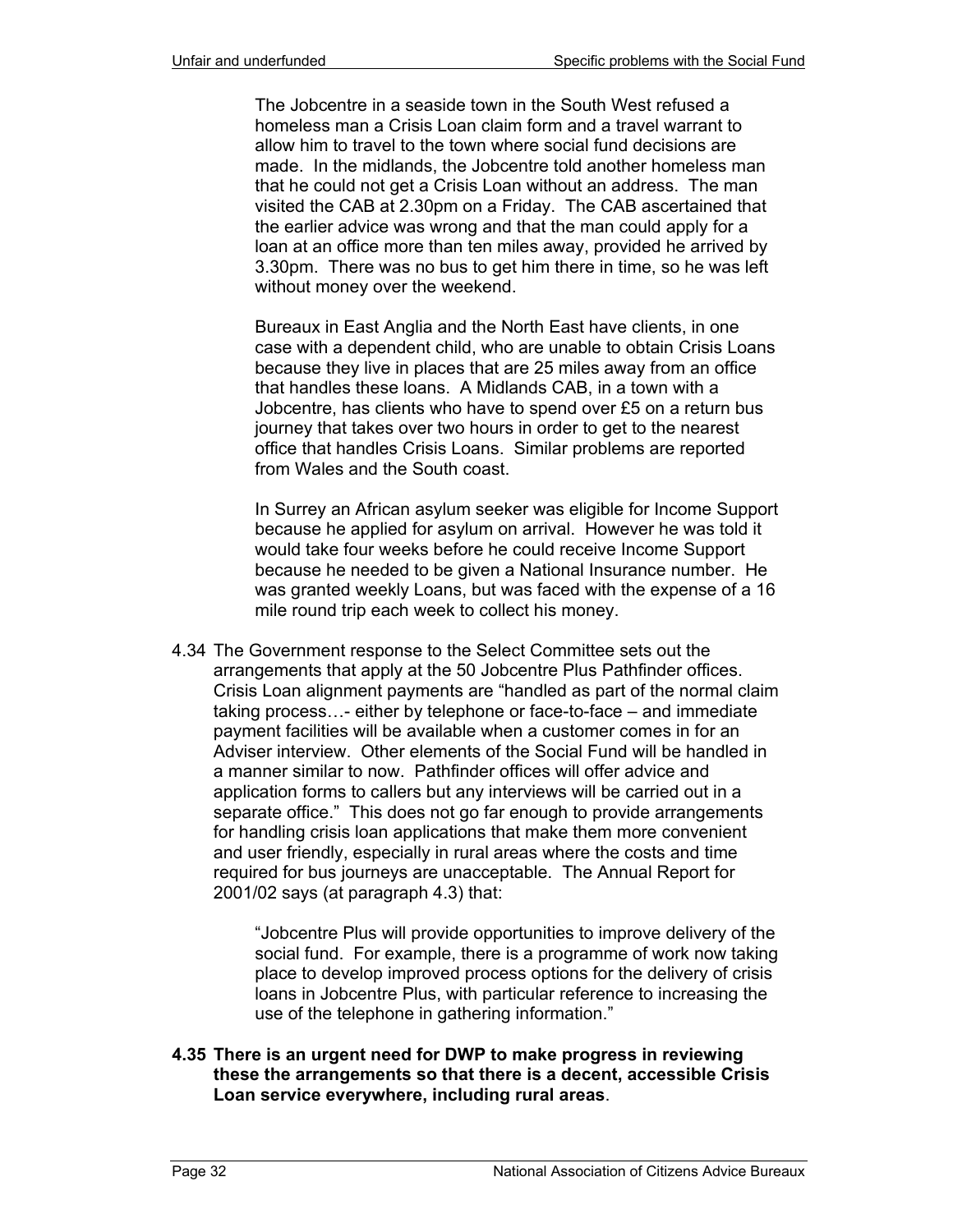#### **Funeral Payments**

- 4.36 The CAB Service has previously raised concerns about successive restrictions to Funeral Payments. In December 1996 we stated that tightening entitlement would lead to "cruel and absurd decisions, with people deprived of assistance by harsh rules". We raised specific concerns about how a 'responsible person' would be defined, the amounts that would be awarded for funeral expenses, and about a restriction on funerals taking place outside the EEA. Following a European Court ruling the latter restriction was lifted.
- 4.37 DWP statistics for 2001/02 show that out of 66,000 applications, 24,000, (36%) were refused, and 42,000 awarded. According to the Office of Fair Trading report on the funerals industry in July 2001, Social Fund funeral payments are made in about 10% of all deaths. Total net spending was £38 million, and the average award was £912.
- 4.38 The most common complaints from CAB clients concern very substantial shortfalls between the grant and the actual cost of modest funerals, and refusals of grants.

#### *Shortfalls*

4.39 Bureaux typically report shortfalls for clients of several hundred pounds, sums that are difficult or impossible for clients on income support or equivalent benefit income to meet. Bureaux regularly comment that the grants are way out of line with the actual cost of a basic funeral, leaving shortfalls of £300 or substantially more. In some cases the bureau has conducted some form of research locally to establish what the cheapest funeral would cost, in other examples the CAB adviser comments from direct experience as a religious minister or a relative of one.

> In one case reported by a bureau in the North of England, a lone parent's 12-year-old son died in a drowning accident. As a result of her son's death the client received £40 less in Income Support. The client received a funeral payment, but was left with a shortfall of £300 on the bill, and the CAB had to find a charity that would pay off the balance.

> A Hertfordshire CAB reported a Muslim client whose 20-year-old son had died suddenly. The client was receiving Income Support and was in poor health. The funeral cost £1600, but the social fund payment was for £900. When the CAB queried the shortfall, the benefits office said that it thought that the funeral cost was in excess of a 'normal' funeral, and was insensitive to any religious considerations.

> A London CAB reported a Vietnamese client receiving Income Support with a disability premium, following imprisonment and torture in Vietnam. The client's wife had died, and the client received a funeral payment of less than £900. The funeral had cost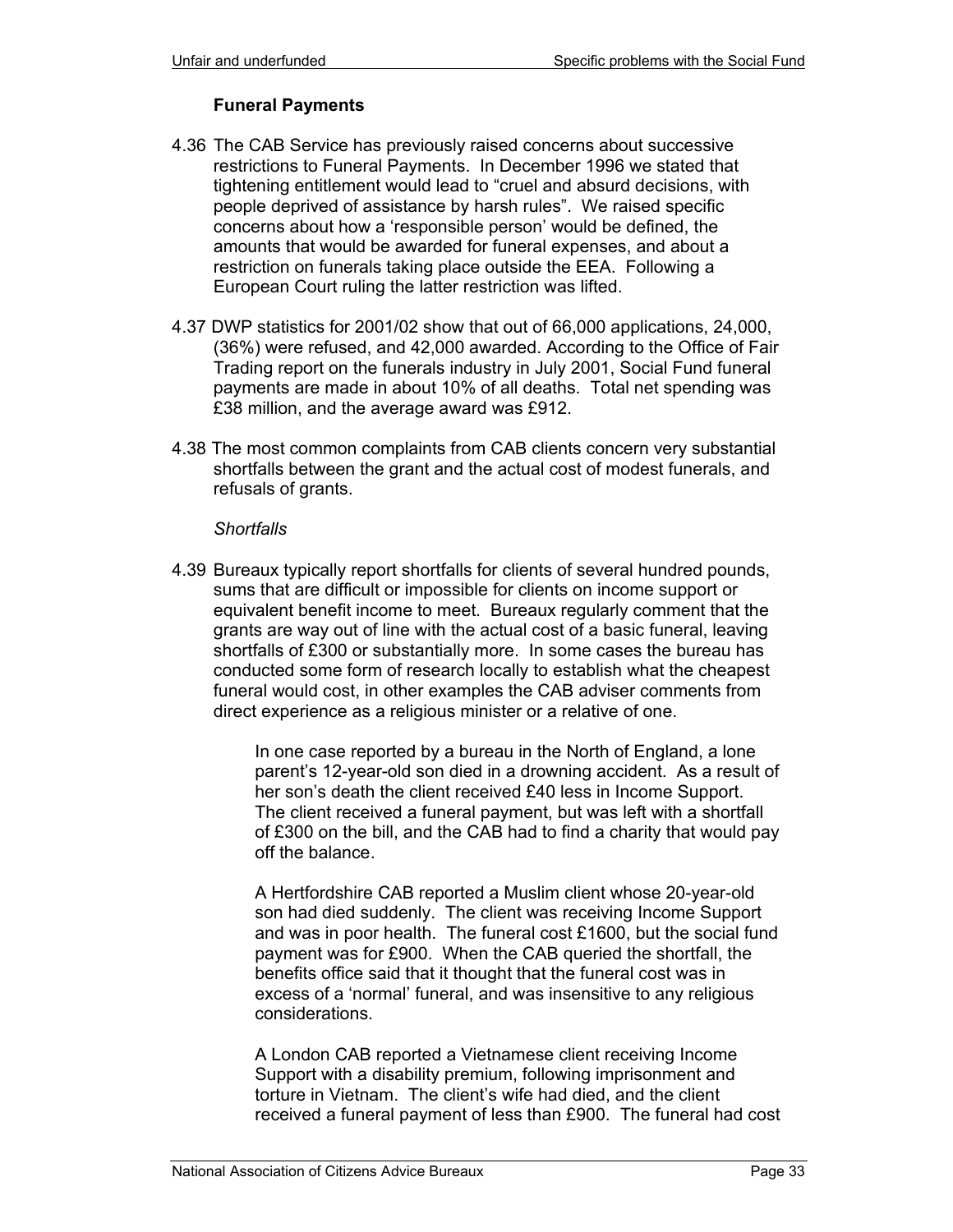over £2000, with additional costs added for tests carried out to determine the cause of death and for a Vietnamese priest. The client was left to try to make up the shortfall.

4.40 The handling of queries about shortfalls made by clients to benefit offices can also be very insensitive:

> A CAB in the North East advised a client who had received a funeral payment of about £670, against a funeral bill for her late father costing £1,600. The client was worried and upset and called the Benefits Agency for advice. She was told that she should have been more careful and chosen a cheaper funeral director, and that she should have asked for a cardboard coffin.

- 4.41 Where charitable help cannot be found, debt and debt collection can follow. CABx have reported bailiffs being sent round to clients who have not been able to pay a funeral bill in full. In one example, a funeral cost £1600 and the client received £800, leaving a debt of the same amount. In other cases the CAB is left to negotiate a way for the client to pay off the debt, or to appeal to debt collectors not to pursue the debt.
- 4.42 Bureaux frequently report that clients say they were not made aware of the limit on Social Fund payments, either by the funeral directors or by the DWP. In the case of funeral directors, clients often say that they did stress that their means were limited and that they were receiving benefits and were applying for a grant, but are still offered services and charged for funerals that cost in excess of the typical amount for a basic funeral.
- 4.43 The Office for Fair Trading issued a report on the funerals industry in July 2001. It noted that "Funeral directors generally supply a specific coffin for the purposes of 'Benefits Agency clients', which is generally a lower price than other coffins in their range", and noted that although funeral directors had suggested that the Social Fund limit of £600 for a funeral was no longer sufficient, no estimate had been given of an appropriate figure.
- 4.44 The OFT report outlined a number of problems with the basic funeral. Their report said that the basic funeral

"should provide a yardstick against which comparisons can be made, yet it does not appear to be fulfilling its intended role. This is partly due to a failure by funeral firms to present it as a valid option, but also because it does not appear to provide the sort of service which most people want."

4.45 The OFT's inquiry found that people were vulnerable to unfair trading practices, and that compliance with the industry codes of practice was often patchy. It noted that people often failed to receive a price list or a clear written estimate, and were not given details about basic funerals.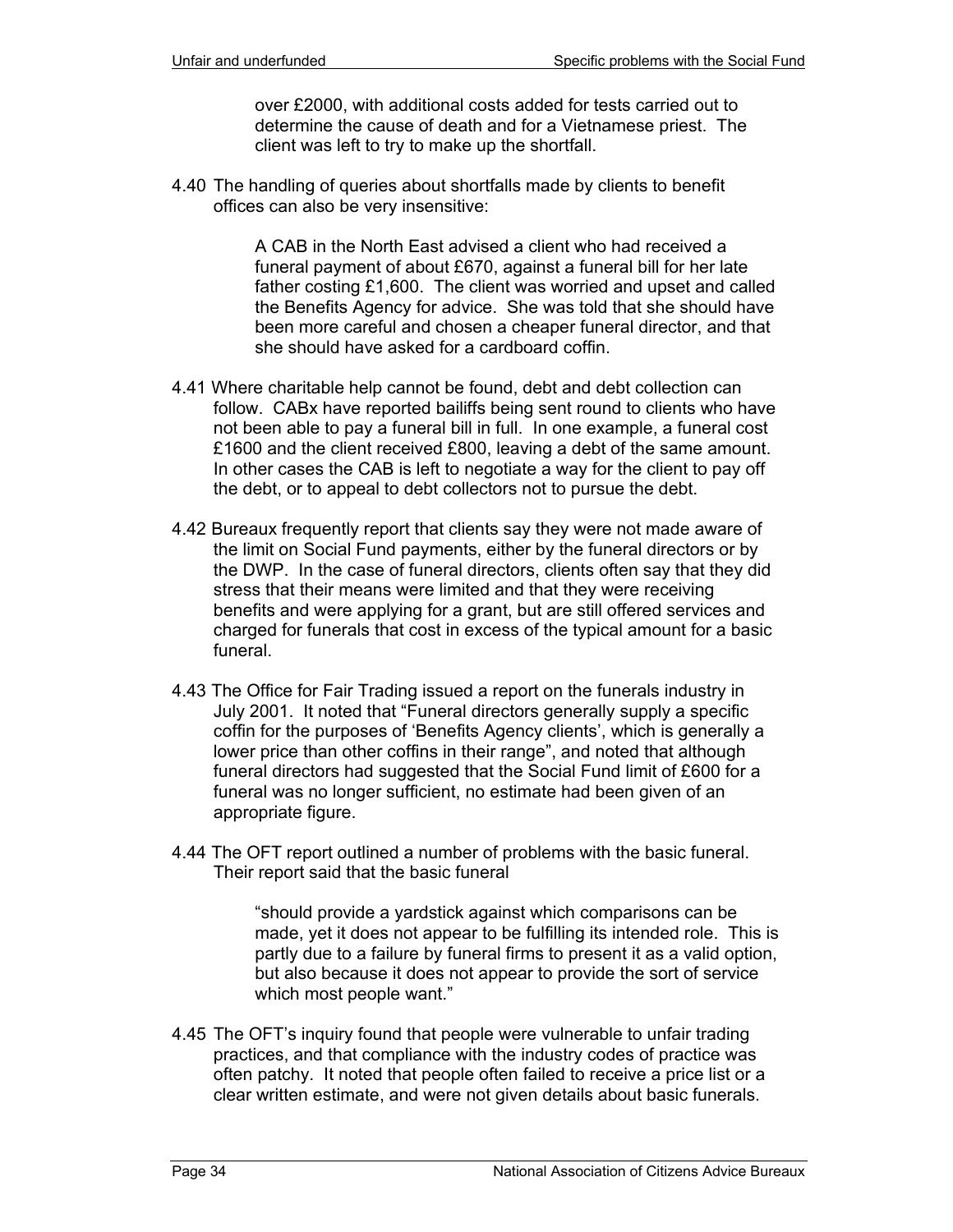The OFT made a number of recommendations designed to address these problems.

- 4.46 In its report of March 2001, the then Social Security Select Committee argued that reform of the scheme of funeral payments was "long overdue", and recommended that the Government increased the amount available for funeral payment awards to a "more realistic total". The Committee also recommended that the increased payment should be subject to an annual review. The Government, in its reply to the Committee, observed that it kept the level of support "under review", and that it would continue to look at the range of available evidence on "the current cost of a simple, respectful and low cost funeral" in the UK.
- 4.47 The amount available for funeral costs has been fixed at £600 for some years, and for that reason alone it should now be increased. There is rightly a concern that more should be done to ensure that a decent but basic funeral is available at a reasonable cost from funeral directors, and we support the OFT in its recommendations about improving the availability of price lists and clear written estimates. **We recommend that the Government should increase the amount available for funeral expenses in the funeral payment.** The Government should seek to reach an agreement about the nature, content and price of a basic funeral with organizations representing funeral directors, to inform the decision on the size of the increase.

#### *Refusals*

- 4.48 As noted above, 24,000 applications for Funeral Payments were refused in 2001/02, 36% of total applications. The refusals that result in clients going to a CAB often appear to be contrary to the rules for payments, and clients are frequently advised to appeal by CABx.
- 4.49 Refusals by the DWP often cause considerable distress, whilst being within the letter of the law. For example, in one case reported by a CAB a client had lived apart from her husband for three years when he was killed in a road accident. The client's application was refused on the grounds that she was not her late husband's 'partner, relative or friend'. This took no account of the client's continuing feelings for her late husband.
- 4.50 In other cases refusals contradict the DWP statement in publicity material that says, "if the deceased has one or more close relatives we will consider the nature and extent of the contact each had with the person who died." In practice in many cases seen by CAB, the existence of another relative who is not receiving a qualifying benefit is used as justification for refusing a payment:

A CAB in the North of England was advising a lone mother on Income Support whose mother had died. The client was refused a social fund payment because the client had an older brother in work, who should be equally responsible for the funeral. In fact, the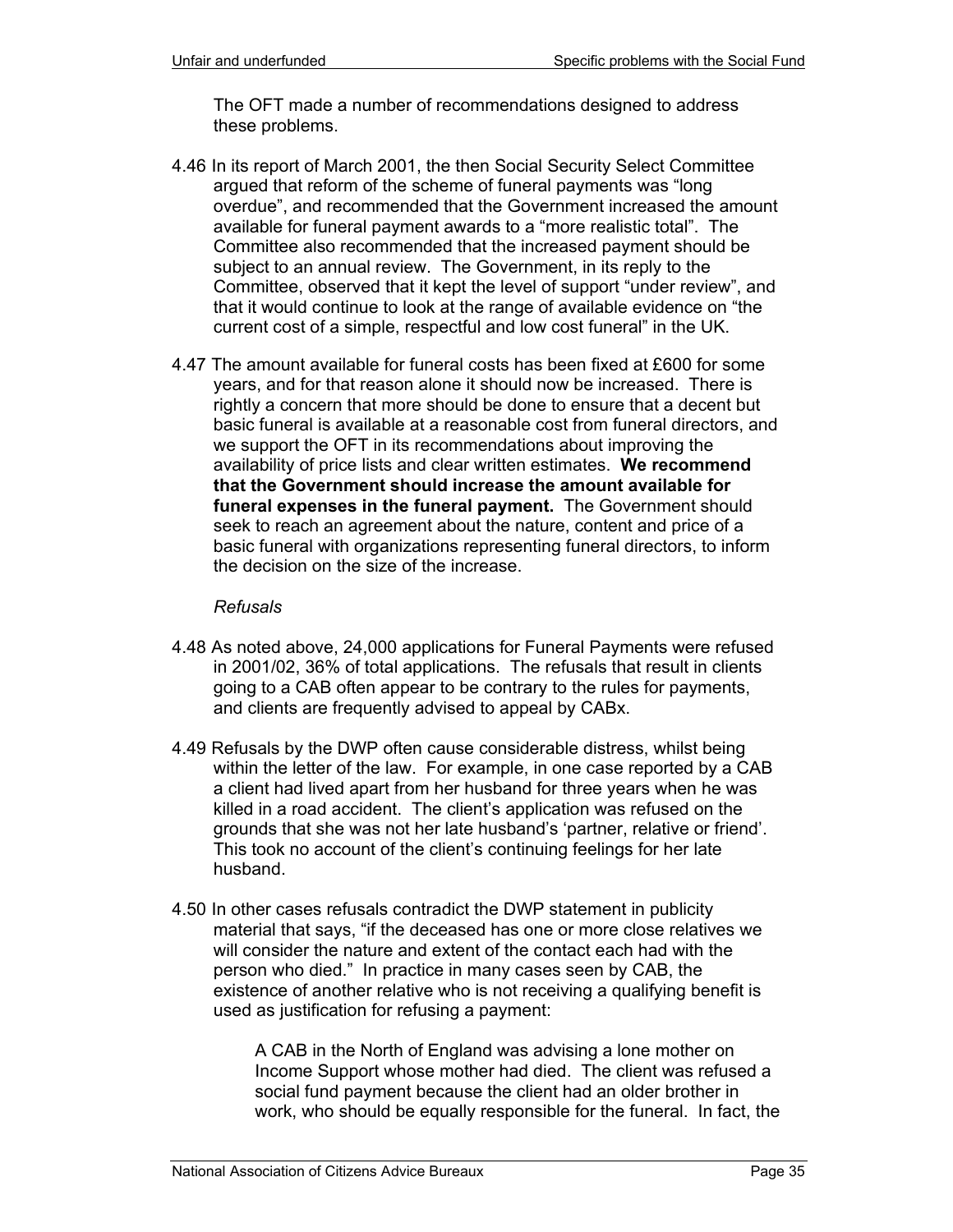client's brother had left the family home at age three, and there had been little contact since, the last 11 years previously. The family did not want the brother to have any part in the funeral arrangements or payment.

A London CAB assisted a client receiving Income Support who had been refused a funeral payment on the grounds that the client had a brother who should be liable to pay for the funeral of the client's adult son. In this case the client's brother was a half-brother and had also lost contact with the client. The result for the client was extreme anxiety about paying for the funeral.

A CAB in the South of England reported a widowed client on Income Support, who was refused a funeral grant following the death of her son, on the grounds that the client had two other grown up children who should pay for the funeral. The client had to pay for the funeral in instalments, out of weekly income of less than £80. The client was also repaying a social fund loan at £14 per week.

4.51 However, benefits offices may also refuse to grant a funeral payment if the applicant is separated, estranged, or divorced from the deceased, on the grounds that they should not be held responsible for the funeral. This is an example of double standards, as in the examples above and others reported by CABx, relations who have lost contact with the deceased are held to be capable of paying for a funeral.

> A CAB in Cheshire reported a client who had separated from her husband earlier in the year, as he had alcohol-related problems. The client continued to help the client with his affairs, and when he died she took responsibility for his funeral. The benefits office also paid the client her former husband's state pension and cold weather payment as his next of kin. However, the social fund funeral payment decision stated that it was not reasonable for her to be held responsible for the funeral costs, and that other members of the family should have met the cost.

A London CAB reported a similar case in which a woman, receiving Income Support, had left her husband after 43 years, following violence. The client's husband died less than a year later, and the client arranged the funeral. She was refused a payment on the grounds that she was estranged from her husband.

4.52 There are also other examples of very poor advice from benefits office staff in the evidence sent to us by bureaux.

> A CAB in Norfolk reported a young woman with a one-year-old child whose father had died. The client was told by the Benefits Agency that she was eligible for a funeral payment, and the client arranged and paid for a funeral costing £1400. The client's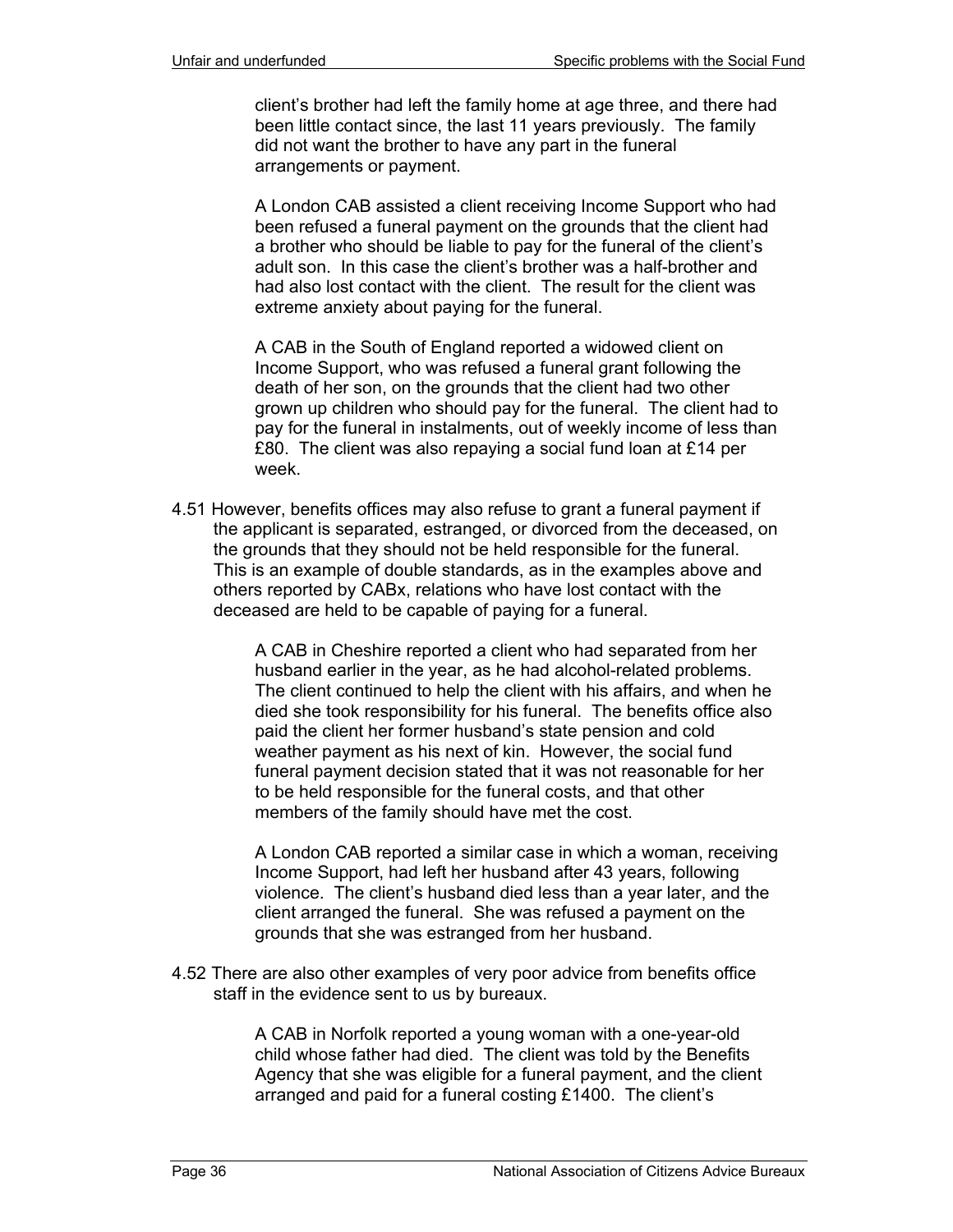application was rejected, and the client was under pressure to pay the funeral charge.

A client contacted the Benefits Agency twice about help with his father's funeral, and was told each time that no help was available as his mother (aged 80) was over 60. The client later found out the truth and made a late application, which was refused as being out of time. The CAB advised the client to pursue the matter to request compensation.

A London CAB reported a woman on Income Support who applied for a funeral payment following the death of her mother. The client was informed that funeral payments had been abolished, and was sent a budgeting loan application instead.

4.53 Refusals by the DWP can be made worse by the actions of certain individual funeral directors, who give out wrong or misleading information on the availability of Funeral Payments.

> In one example, a CAB reported an unemployed man with five children whose father had died. A funeral director asked the client who in the family received benefits. The director then said he would put the bill in the client's name so that he could claim a social fund payment. The claim was refused because other relatives in work were adjudged to have responsibility for the funeral costs.

> In a second example, a funeral director visited a client the day after her husband died. The client explained that she was not willing to pay for an expensive funeral, and the funeral director phoned the benefits office. The funeral director then told the client she would qualify for a payment, and the client agreed to a funeral. The social fund payment was refused because the client's husband had savings in his name of over £1000.

- 4.54 The forthcoming report on the standards of social fund decision-making will no doubt include information about the accuracy of funeral payment decisions. **However, we would also like to see improved guidance and training for social fund staff responsible for administering funeral payments. We also recommend that the Government look closely at the operation and administration of the rules that require family members not on qualifying benefits to pay for funerals**.
- 4.55 We hope that the Office of Fair Trading will continue to monitor the availability of price information and written estimates, following the recommendations in its report. We also believe that the Government could do more to provide funeral directors (and all those who are in contact with recently bereaved people) with clear information about Social Fund funeral payments to give to people, rather than offering information that may be less than well informed. **We therefore recommend that the DWP should work with funeral directors and others to ensure that supplies of appropriate leaflets are available,**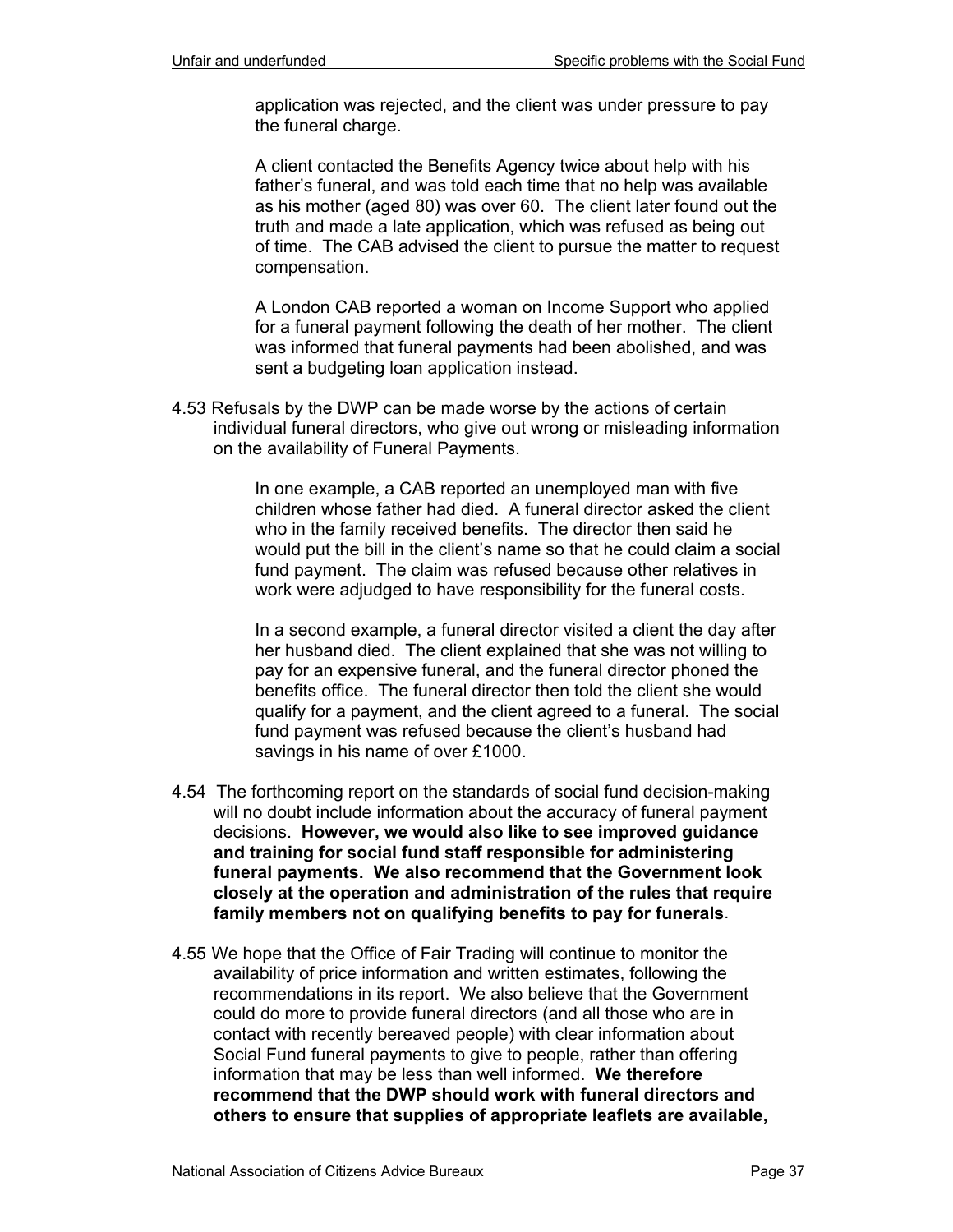#### **and to ensure that funeral directors and others are aware of the need to direct people to accurate information.**

4.56 We very much welcome the decision to remove the capital limits for applicants for a funeral payment. NACAB had pointed out, in our evidence to the Social Security Select Committee, that the capital rules were harsh. We therefore welcome the move to abolish the limits of £500/£1000 for people aged over 60 on capital, which would previously reduce or remove entirely any entitlement from people with very modest amounts of savings.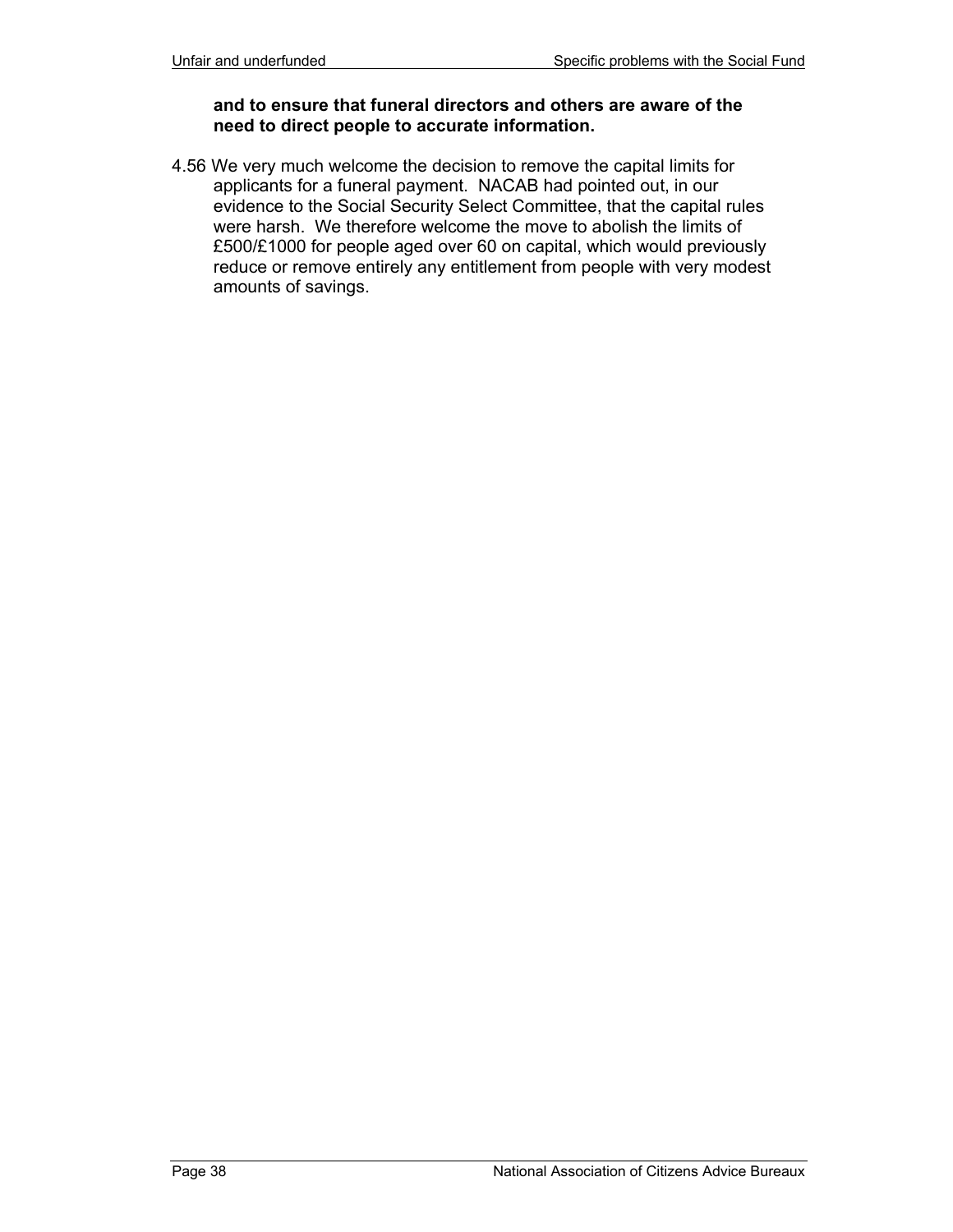# **5. Conclusion**

- 5.1 The Social Fund was introduced by the previous government to save money. Since then there has been there has been a welcome recognition of the extent and depth of poverty in the United Kingdom, which requires a new approach to the Social Fund. The way in which it operates at present leaves far too many of the poorest people in our society without the means to play a full role in that society. The present government has introduced many welcome developments in the support that is available to people without work and their families, and has stated its resolve to stamp out child poverty and to reduce social exclusion. But, apart from the introduction of Sure Start Maternity Grants, it has failed to resource the Social Fund to enable the Fund to help to meet these objectives. It has also failed to bring the structure of the fund up to date.
- 5.2 The pre-election report on the Social Fund by the Social Security Select Committee called for a full review of the Fund. It is regrettable that the Government's response failed to address any of the serious failings of the Fund. We urge the Government to study the evidence presented in this report and to adopt the recommendations that we make.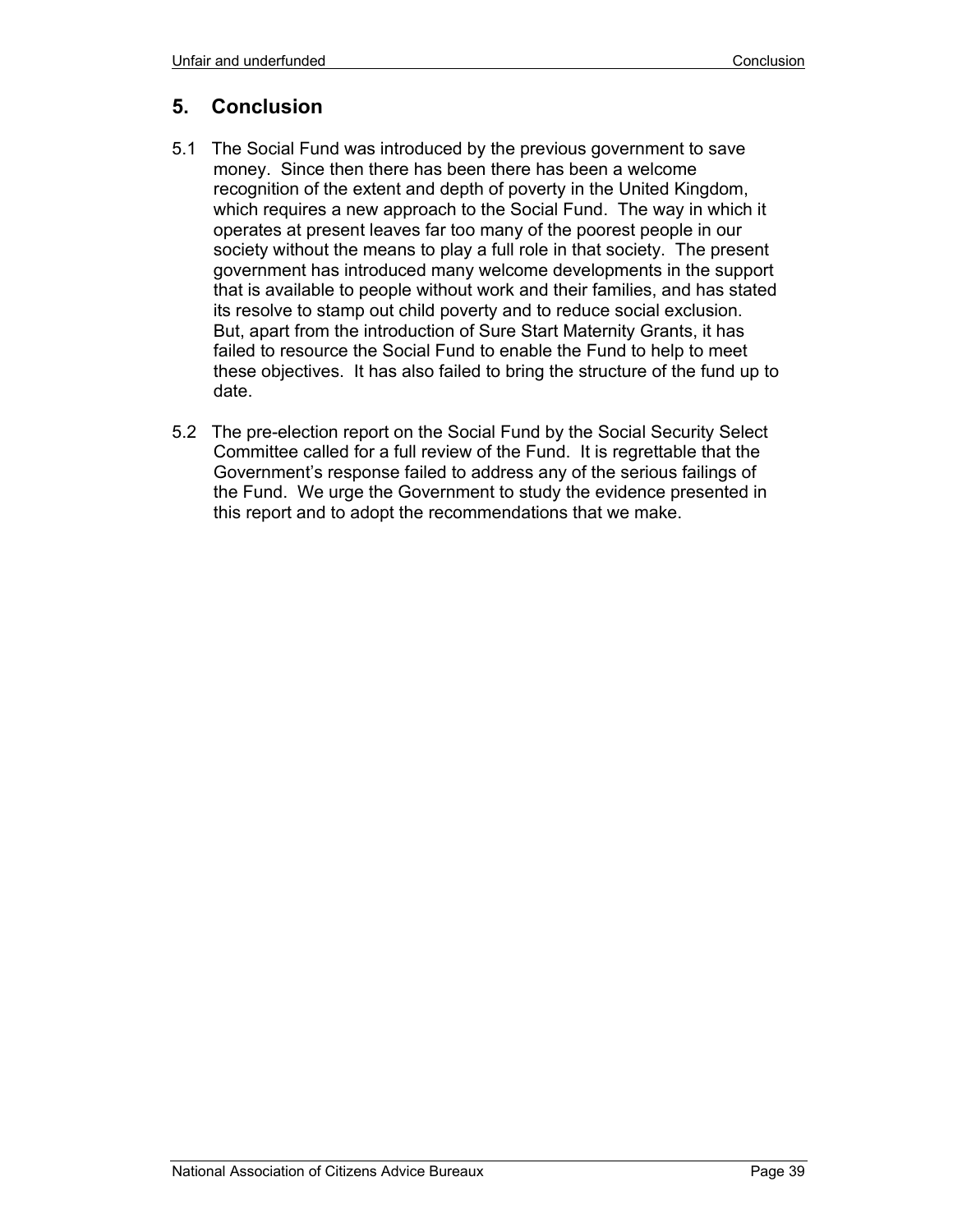# **Appendix: CABx that submitted evidence between January 1999 and July 2002**

**EAST REGION (55)**  Basildon **Beccles** Bedford & District Bishop's Stortford **District** Braintree & District Broxbourne (Cheshunt) Bury St Edmunds Cambridge & District Castle Point Chelmsford Clacton-on-Sea (Tendring) **Colchester** Dereham (Norfolk Rural) Diss & District Dunstable & District Felixstowe & District Fenland Great Yarmouth Harlow Haverhill Hemel Hempstead **Hertford Hertsmere** Hitchin Huntingdon Ipswich & District Kings Lynn & District Leighton Linslade Leiston & Saxmundham Letchworth Loughton Lowestoft Luton Malden & District Marham Mid-Suffolk (Stowmarket) Norwich & District Oxhey & District Peterborough Rickmansworth Rochford

Royston Southend-on-Sea St Albans **Stevenage Sudbury** Thetford & District Uttlesford (Saffron Walden) Waltham Abbey Ware & District **Watford** Welwyn Hatfield **Wickford** Witham Wymondham & **District** 

#### **LONDON REGION (56)**

Addington Barking & Dagenham Beckenham & Penge Beddington & **Wallington** Bermondsey Brent Brentford & Chiswick Bromley & **Chislehurst Catford** City of London Dagenham Dalston **Edmonton** Eltham Enfield Town Feltham Finchley Fulham **Haringey** Harrow Hillingdon (Hayes) Hillingdon (Ruislip) Hillingdon (Uxbridge) Hillingdon (Yiewsley) **Holborn** Hounslow Islington

Kensington Kentish Town Kilburn Kingston & Surbiton Leytonstone Mitcham Morden New Barnet Newham Docklands North Cheam **Orpington Paddington** Palmers Green Peckham Pimlico Putney Redbridge Richmond Money Advice Romford Sheen St Helier **Streatham Sutton** Sydenham Thornton Heath Tooting & Balham Tower Hamlets East Twickenham Woolwich

# **MIDLANDS REGION**

**(77)** Ashfield Bassetlaw Bedworth & District Beeston Biddulph Birmingham District Bureaux Bridgnorth & District Brierly Hill Bromsgrove & **District** Burton-Upon-Trent Charnwood Cheadle Chelmsley Wood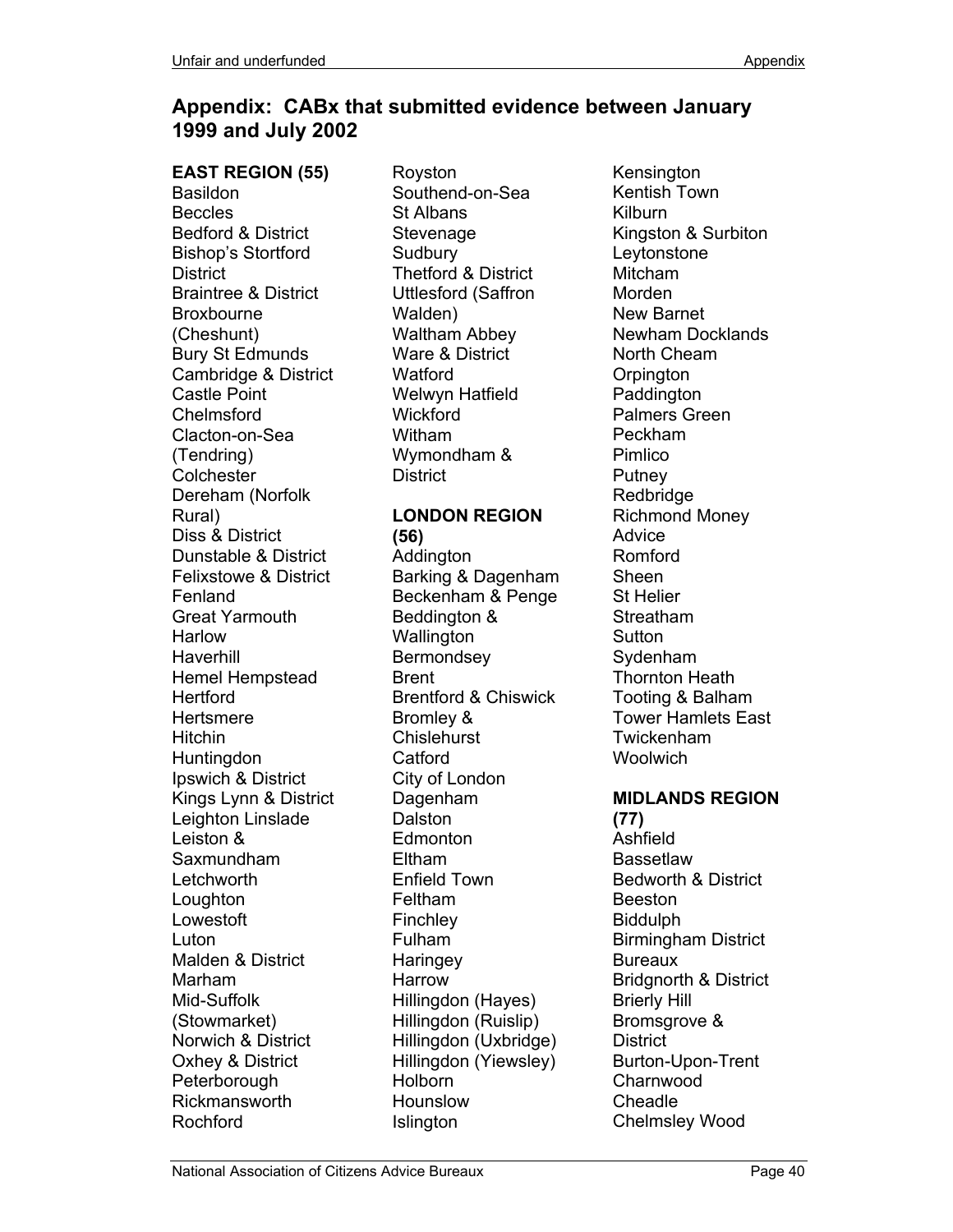**Chesterfield** Coalville & District **Corby Coventry** Cradley Heath Daventry & District **Derby** Halesowen Harborough District Hereford & District **Kettering** Leicester Lichfield Lincoln & District Low Hill Lutterworth **Madeley** Malvern Hills District Mansfield & District **Matlock** Melton Mowbray Newark & District Newcastle-Under-Lyme North East **Derbyshire** Northampton & **District** North Shropshire (Market Drayton) North Warwickshire Northfield Nottingham & District Nuneaton **Oldbury** Ollerton & District Redditch Ross-on-Wye Rugby **Rugeley** Rutland **Shrewsbury Smethwick** Solihull South Derbyshire South Holland South Shropshire (Ludlow) South Staffordshire **Stafford** Stamford & District

Stoke-On-Trent District Stone **Stourbridge** Stratford-On-Avon Sutton Coldfield Tamworth Telford Town Centre Tipton Walsall Warwick District Wellingborough **Wellington** West Bromwich West Lindsay Wolverhampton **Worcester** Wychavon District Wyre Forest

#### **N IRELAND (16)**

Antrim Bangor & District Central Belfast (Callender Street) Coleraine **Cookstown** Dungannon **Glengormley** Holywood Larne Lisburn Londonderry Lurgan Portadown **Rathcoole** Strabane Suffolk & Andersontown

## **NORTH REGION**

**(51)**

Alnwick & District **Barnsley** Batley **Berwick** Blyth Valley Boothferry & District Bradford (West Yorkshire) Castle Morpeth

Calderdale **Chapeltown** Chester-le-Street Craven (Skipton) **Darlington Derwentside** Doncaster East Yorkshire (Bridlington) Eastern Borders **Gateshead** Hambleton Harrogate **Hartlepool** Hull City Centre Keighley Leeds Mexborough Middlesbrough Newcastle City North Tyneside Pitsmoor Redcar & Cleveland Richmondshire Ripon Rotherham Ryedale Scarborough & **District Scunthorpe** Sedgefield & District Selby District Sharrow South Kirklees South Tyneside **Stainforth** Stockton & District Information & Advice **Service** Teesdale District Thorne & Moorends **Tynedale** Wakefield District **Wansbeck** Washington Wear Valley York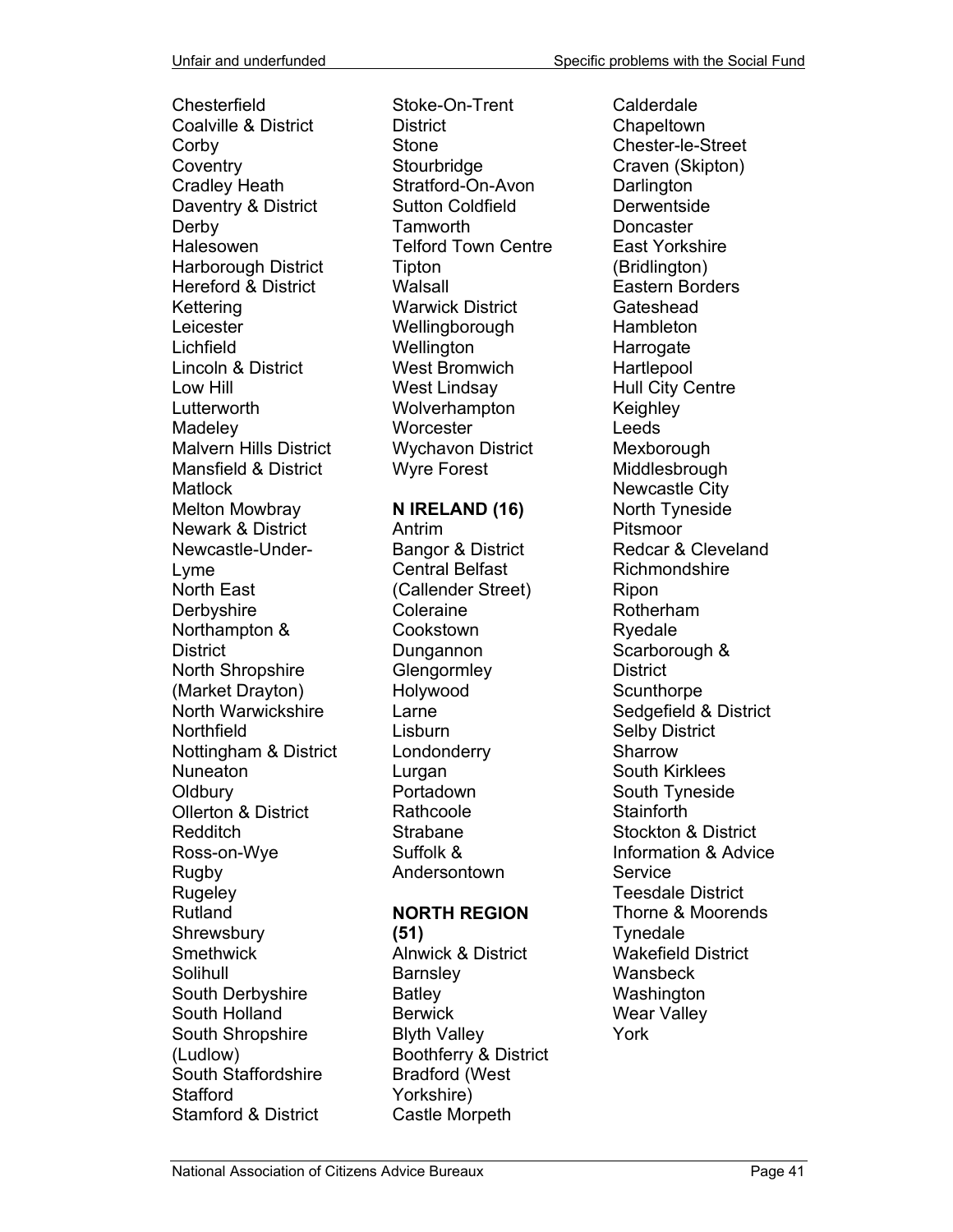# **NORTH WEST**

**REGION (82)** Altrincham Atherton Bacup Barrow-in-Furness **Bebington** Birchwood Birkenhead (Charity) Ltd **Blackburn Blackley** Blackpool Bolton & District Bradford (Gtr Manchester) **Burnley** Bury Carlisle **Chester** Chorley & District **Congleton** Crewe & Nantwich Crosby Cumbria Rural Ellesmere Port **Failsworth** Formby Garston **Harpurhey** Hazel Grove Heswall High Peak Hindley Hope Hospital Hulme **Hyndburn** Irlam & Cadishead Kendal & District Knowsley District Lancaster Leigh & District Liverpool City Centre Longsight Lower Broughton Lymm Lytham St Annes Macclesfield & Wilmslow Manchester Central Marple & District

Middleton Millom & District Morecambe & Heysham North Liverpool **Northwich** Oldham District **Ordsall** Penrith & Eden **Prestwich** Rochdale Rossendale Royton Runcorn Sale Skelmersdale (West Lancs) **Southport** Speke St Helen's **Stockport Stretford** Tameside District Toxteth Ulverston & North Lonsdale Walkden **Wallesey Warrington Wavertree Whitehaven** Widnes Wigan Winsford **Withington Workington** Wyre District Wythenshawe **SOUTH REGION (87)**  Abingdon Aldershot Amersham

Alton Andover Ash Ashford Aylesbury

Banbury & District **Basingstoke** 

Bexhill & Rother Bicester Bognor Regis **Bracknell** Brighton & Hove Buckingham, Winslow & District **Camberley Canterbury** Caterham & Warlingham **Chiltern** Chichester & District Cranleigh & District **Crawley Crowborough Dartford** Deal Didcot & District Dorking East Grinstead **Eastbourne Eastleigh** Edenbridge & Westerham Epsom & Ewell Esher & District Fareham Farnborough Faversham & District Godalming **Gosport** Gravesham **Guildford** Hailsham Haslemere Hastings & Rother Haywards Heath Henley & District High Wycombe Horsham Kent Probation **Service** Lancing & Sompting Leatherhead Lewes (Peacehaven) **Littlehampton** Lymington Maidenhead Maidstone Medway